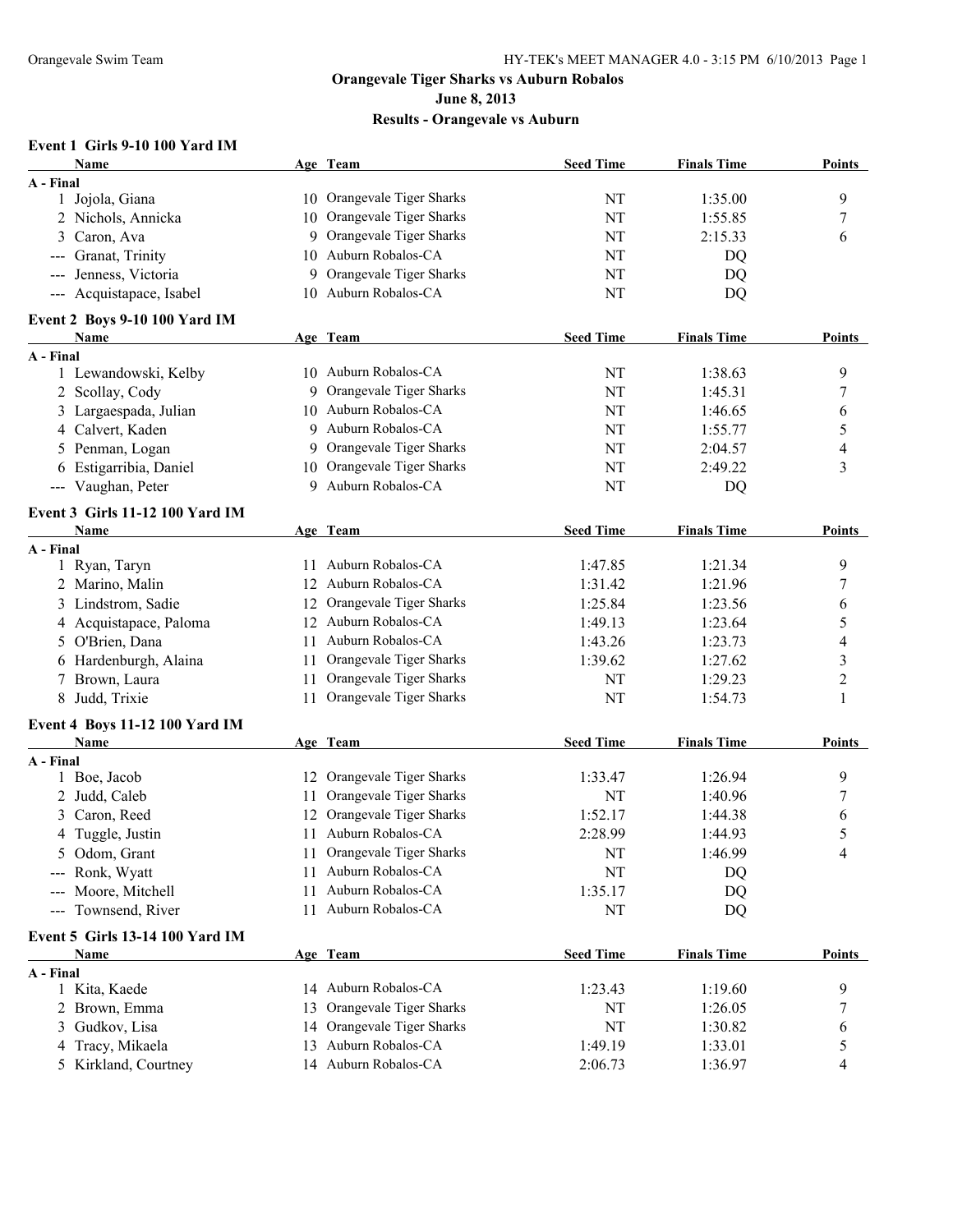**June 8, 2013**

| A - Final  (Event 5 Girls 13-14 100 Yard IM)     |                            |                           |                        |               |
|--------------------------------------------------|----------------------------|---------------------------|------------------------|---------------|
| Name                                             | Age Team                   | <b>Seed Time</b>          | <b>Finals Time</b>     | Points        |
| --- Vaughan, Abigail                             | 13 Auburn Robalos-CA       | 1:45.90                   | DQ                     |               |
| Event 6 Boys 13-14 100 Yard IM                   |                            |                           |                        |               |
| Name                                             | Age Team                   | <b>Seed Time</b>          | <b>Finals Time</b>     | Points        |
| A - Final                                        |                            |                           |                        |               |
| 1 Cox, Alex                                      | 13 Orangevale Tiger Sharks | 1:28.63                   | 1:19.32                | 9             |
| 2 Odom, Nathan                                   | 13 Orangevale Tiger Sharks | 1:29.21                   | 1:22.87                | 7             |
| 3 Granat, Timmy                                  | 14 Auburn Robalos-CA       | NT                        | 1:24.54                | 6             |
| 4 Bardasian, Zachary                             | 13 Orangevale Tiger Sharks | 1:54.52                   | 1:34.75                | 5             |
| Event 7 Girls 15-18 100 Yard IM                  |                            |                           |                        |               |
| <b>Name</b>                                      | Age Team                   | <b>Seed Time</b>          | <b>Finals Time</b>     | <b>Points</b> |
| A - Final                                        |                            |                           |                        |               |
| 1 Wenger, Bethany                                | 15 Auburn Robalos-CA       | 1:19.38                   | 1:10.76                | 9             |
| 2 Negrete, Alexa                                 | 16 Orangevale Tiger Sharks | 1:14.99                   | 1:14.68                | 7             |
| 3 Tracy, Katie                                   | 15 Auburn Robalos-CA       | 1:19.02                   | 1:18.24                | 6             |
| 4 Lewis, Ani                                     | 16 Auburn Robalos-CA       | NT                        | 1:27.79                | 5             |
| 5 De Genova, Stefaney                            | 16 Auburn Robalos-CA       | NT                        | 1:32.44                | 4             |
| <b>Event 8 Boys 15-18 100 Yard IM</b>            |                            |                           |                        |               |
| Name                                             | Age Team                   | <b>Seed Time</b>          | <b>Finals Time</b>     | Points        |
| A - Final                                        |                            |                           |                        |               |
| 1 Granat, Tommy                                  | 15 Auburn Robalos-CA       | 1:12.35                   | 1:04.13                | 9             |
| 2 Barton, Nathan                                 | 15 Auburn Robalos-CA       | 2:02.47                   | 1:21.34                | 7             |
| Event 9 Girls 6 & Under 100 Yard Freestyle Relay |                            |                           |                        |               |
| <b>Team</b>                                      | Relay                      | <b>Seed Time</b>          | <b>Finals Time</b>     | Points        |
| A - Final                                        |                            |                           |                        |               |
| 1 Orangevale Tiger Sharks                        | A                          | 2:01.44                   | 2:12.16                | 12            |
| 1) Alvarez Tostado, Mia 6                        | 2) Jenness, Jaiden 5       | 3) Alvarez Tostado, Zoe 6 | 4) Hardenburgh, Ayla 6 |               |
| 2 Orangevale Tiger Sharks                        | B                          | 3:11.70                   | 3:00.89                | 9             |
| 1) Judd, Superstar Five 6                        | 2) Malta, Milana 6         | 3) Harshbarger, Vanessa 5 | 4) Carrillo, Maya 6    |               |
| 3 Auburn Robalos-CA                              | $\mathsf{A}$               | 1:41.14                   | 4:02.87                | 7             |
| 1) Moulton, Elizabeth 5                          | 2) Sorensen, Madelyn 5     | 3) Tozer, Allysa 6        | 4) Johnson, Claire 6   |               |
| Event 10 Boys 6 & Under 100 Yard Freestyle Relay |                            |                           |                        |               |
| <b>Team</b>                                      | Relay                      | <b>Seed Time</b>          | <b>Finals Time</b>     | <b>Points</b> |
| A - Final                                        |                            |                           |                        |               |
| 1 Auburn Robalos-CA                              | A                          | 1:34.27                   | 2:06.26                | 12            |
| 1) Lumbert, Kael 6                               | 2) MacKay, Benjamin 5      | 3) Lewandowski, Julian 5  | 4) Loveday, Logan 6    |               |
| 2 Orangevale Tiger Sharks                        | A                          | 1:52.93                   | 2:42.05                | 9             |
| 1) Cook, Micah 6                                 | 2) Brown, Logan 6          | 3) Williams, Connor 6     | 4) Penman, Wyatt 4     |               |
| 3 Orangevale Tiger Sharks                        | C                          | NT                        | 4:28.30                | 7             |
| 1) Hansen, Zachary 6                             | 2) Judd, Falcon 4          | 3) Petersen, Nicholas 6   | 4) Ramey, Emerson 4    |               |
| Event 11 Girls 7-8 100 Yard Medley Relay         |                            |                           |                        |               |
| Team                                             | Relay                      | <b>Seed Time</b>          | <b>Finals Time</b>     | <b>Points</b> |
| A - Final                                        |                            |                           |                        |               |
| 1 Auburn Robalos-CA                              | $\mathbf C$                | NT                        | 2:13.18                | 12            |
| 1) Barpal, Allyson 7                             | 2) Cranston, Ashlyn 7      | 3) Easton, Annabel 7      | 4) Tuggle, Alyssa 7    |               |
| 2 Orangevale Tiger Sharks                        | A                          | 2:17.17                   | 2:16.65                | 9             |
| 1) Roberts, Payton 7                             | 2) Beil, Megan 7           | 3) Kliewer, Shay 8        | 4) Odom, Kristen 8     |               |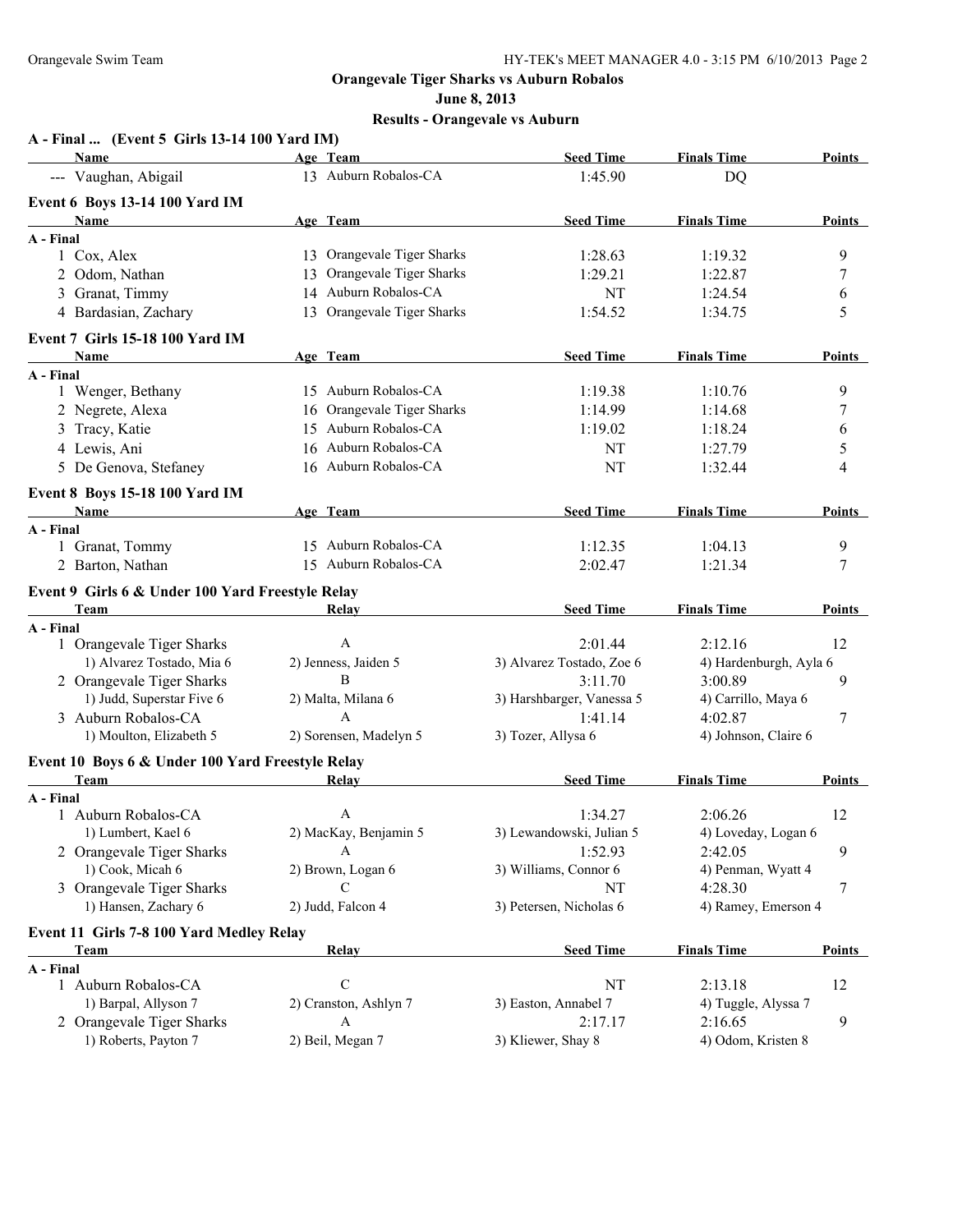#### **June 8, 2013**

#### **Results - Orangevale vs Auburn**

#### **A - Final ... (Event 11 Girls 7-8 100 Yard Medley Relay) Team Relay Seed Time Finals Time Points** --- Orangevale Tiger Sharks C C NT NT DO 1) Mahoney, Ellie 8 2) Komsky, Vara 8 3) Menne, Kiley 7 4) Judd, Ruby 8 --- Orangevale Tiger Sharks B NT DO 1) Roberts, Shelbie 7 2) Petersen, Julia 7 3) Reyes, Maya 7 4) Hansen, Joelle 8 --- Orangevale Tiger Sharks D D NT NT DQ 1) Legari, Maya 8 2) Matson, Isabella 7 3) Slama, Brianne 7 4) Bernino, Lucy 7 --- Auburn Robalos-CA B NT DO 1) Haight, Laynie 7 2) Baxter, Lilliana 8 3) Calvert, Kyle 8 4) Czerwinsky, Sofia 7 --- Auburn Robalos-CA A 1:24.49 DQ 1) MacKay, Hannah 8 2) Lumbert, Nya 8 3) McAlister, Katie 8 4) Johnson, Chloe 8 **Event 12 Boys 7-8 100 Yard Medley Relay Team Relay Relay Seed Time Finals Time Points A - Final** 1 Auburn Robalos-CA A 1:20.56 1:38.39 12 1) Madonna, James 8 2) Piziali, Angelo 8 3) Ryan, Lachlan 8 4) Herlehy, Samuel 8 --- Orangevale Tiger Sharks C C NT NT DQ 1) Rowan, Cody 8 2) Beckmon, Bradley 7 3) Williams, Cole 8 4) Harshbarger, Cyrus 7 --- Orangevale Tiger Sharks D D NT DQ 1) Hunter, Thomas 8 2) Goebel, Will 7 3) Ramey, Benson 7 4) Woods, Ryan 7 --- Orangevale Tiger Sharks A 1:23.14 DQ 1) Gabrielli, Marcello 8 2) Eisenbarth, Tyler 7 3) Jones, Ephraim 8 4) Bain, Riley 7 --- Orangevale Tiger Sharks B NT DQ 1) Corrales, Michael 7 2) Matista, Matthew 8 3) Brown, Steven 7 4) Scollay, Tyler 7 **Event 13 Girls 9-10 100 Yard Medley Relay Team Relay Seed Time Finals Time Points A - Final** 1 Orangevale Tiger Sharks A 1:11.77 1:21.88 12 1) Jenness, Victoria 9 2) Wilhelms, Isabella 10 3) Nichols, Annicka 10 4) Jojola, Giana 10 2 Auburn Robalos-CA A 1:06.84 1:32.69 9 1) Piziali, Francesca 10 2) Acquistapace, Isabel 10 3) Granat, Trinity 10 4) Towne, Megan 9 3 Orangevale Tiger Sharks C C 200 and C 21:42.07 7 21:42.07 7 1) Noia, Angela 10 2) Brown, Sara 9 3) Caron, Ava 9 4) Roberts, Savannah 9 4 Orangevale Tiger Sharks B B 1:43.66 5 1) Brentt, Emma 10 2) Alvarez Tostado, Fionnah 9 3) Matista, Maryanna 9 4) Stiver, Meghan 9 5 Orangevale Tiger Sharks D D NT  $x1:49.49$ 1) Cook, Corrina 10 2) Bardasian, Brooklynn 9 3) Robinson, Paige 9 4) Massagli, Ping 9 **Event 14 Boys 9-10 100 Yard Medley Relay Team Relay Seed Time Finals Time Points A - Final** 1 Auburn Robalos-CA A 1:08.15 1:22.17 12 1) Vaughan, Peter 9 2) Largaespada, Julian 10 3) Calvert, Kaden 9 4) Lewandowski, Kelby 10 2 Orangevale Tiger Sharks A 1:13.31 1:29.67 9 1) Scollay, Cody 9 2) Penman, Logan 9 3) Black, Ethan 9 4) Cox, Bryant 9 3 Auburn Robalos-CA B B NT 1:35.85 7 1) Shelton, Lucien 10 2) Jurado, Diego 9 3) Sylvester, Evan 9 4) Troy, Christopher 9 4 Auburn Robalos-CA C C NT 1:47.25 5 1) Cranston, John 9 2) Downey, Kai 10 3) Detmer, Zachary 10 4) Lawton, Matthew 10 5 Orangevale Tiger Sharks **D** D 3 1) Lippsmeyer, Christopher 9 2) Carrillo, Gabriel 9 3) Ridgley, Joshua 10 4) Ehrhart, Caleb 9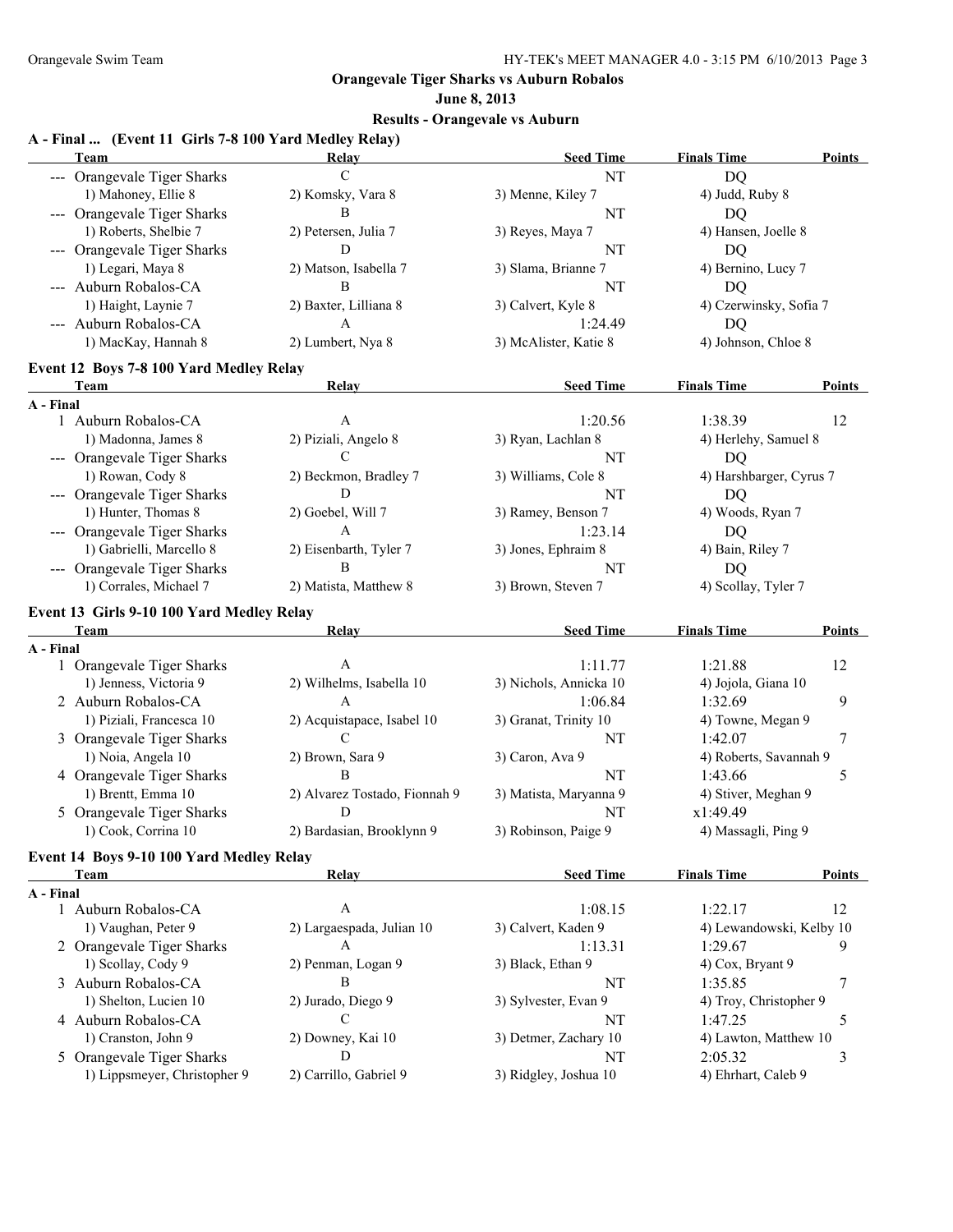**June 8, 2013**

| A - Final  (Event 14 Boys 9-10 100 Yard Medley Relay)<br>Team                                                                                                                                                                       | Relay                      | <b>Seed Time</b>          | <b>Finals Time</b>            | <b>Points</b> |
|-------------------------------------------------------------------------------------------------------------------------------------------------------------------------------------------------------------------------------------|----------------------------|---------------------------|-------------------------------|---------------|
| 6 Orangevale Tiger Sharks                                                                                                                                                                                                           | B                          | <b>NT</b>                 | 2:20.81                       | 1             |
| 1) Estigarribia, Daniel 10                                                                                                                                                                                                          | 2) Olalde, Gabriel 10      | 3) Meyer, Ryan 9          | 4) Konvalin, Hunter 9         |               |
| Event 15 Girls 11-12 200 Yard Medley Relay                                                                                                                                                                                          |                            |                           |                               |               |
| Team                                                                                                                                                                                                                                | Relay                      | <b>Seed Time</b>          | <b>Finals Time</b>            | Points        |
| A - Final                                                                                                                                                                                                                           |                            |                           |                               |               |
| 1 Auburn Robalos-CA                                                                                                                                                                                                                 | $\mathbf{A}$               | 2:11.68                   | 2:31.30                       | 12            |
| 1) Sylvester, Lauren 12                                                                                                                                                                                                             | 2) Ryan, Taryn 11          | 3) Huston, Katie 11       | 4) Acquistapace, Paloma 12    |               |
| 2 Orangevale Tiger Sharks                                                                                                                                                                                                           | A                          | 2:54.72                   | 2:42.82                       | 9             |
| 1) Lindstrom, Sadie 12                                                                                                                                                                                                              | 2) Hall, Rebekah 12        | 3) Hardenburgh, Alaina 11 | 4) Williams-Herron, Skyler 11 |               |
| 3 Orangevale Tiger Sharks                                                                                                                                                                                                           | B                          | 3:00.00                   | 3:00.17                       | 7             |
| 1) Wildeman, Katie 11                                                                                                                                                                                                               | 2) Pagliaro, Greysha 11    | 3) Judd, Trixie 11        | 4) Brown, Laura 11            |               |
| 4 Orangevale Tiger Sharks                                                                                                                                                                                                           | C                          | 3:10.00                   | 3:24.64                       | 5             |
| 1) Bartlett, Haley 11                                                                                                                                                                                                               | 2) Judd, Tia 12            | 3) Hann, Dannielle 11     | 4) Stinson, Amanda 12         |               |
| --- Auburn Robalos-CA                                                                                                                                                                                                               | B                          | NT                        | DQ                            |               |
| 1) Ross, Claire 11                                                                                                                                                                                                                  | 2) Kirk, Stephanie 11      | 3) Spokely, Eralise 12    | 4) Marino, Malin 12           |               |
| Event 16 Boys 11-12 200 Yard Medley Relay                                                                                                                                                                                           |                            |                           |                               |               |
| <b>Team</b> and the state of the state of the state of the state of the state of the state of the state of the state of the state of the state of the state of the state of the state of the state of the state of the state of the | Relay                      | <b>Seed Time</b>          | <b>Finals Time</b>            | Points        |
| A - Final                                                                                                                                                                                                                           |                            |                           |                               |               |
| 1 Auburn Robalos-CA                                                                                                                                                                                                                 | A                          | 2:19.22                   | 2:32.87                       | 12            |
| 1) Calvert, Klay 12                                                                                                                                                                                                                 | 2) Ryan, Connor 12         | 3) Moore, Mitchell 11     | 4) Wenger, Stuart 12          |               |
| 2 Orangevale Tiger Sharks                                                                                                                                                                                                           | $\mathbf{A}$               | 2:23.64                   | 2:54.58                       | 9             |
| 1) Boe, Jacob 12                                                                                                                                                                                                                    | 2) Caron, Reed 12          | 3) Stiver, Daniel 11      | 4) Judd, Caleb 11             |               |
| 3 Orangevale Tiger Sharks                                                                                                                                                                                                           | B                          | NT                        | 3:07.00                       | 7             |
| 1) Beil, Kris 11                                                                                                                                                                                                                    | 2) Kliewer, Evan 11        | 3) Odom, Grant 11         | 4) Bardasian, Gannon 11       |               |
| 4 Orangevale Tiger Sharks                                                                                                                                                                                                           | C                          | NT                        | 4:01.98                       | 5             |
| 1) Dill, Laroy 12                                                                                                                                                                                                                   | 2) Walder, Pace 11         | 3) Polich, Austin 12      | 4) Konvalin, Carson 12        |               |
| --- Auburn Robalos-CA                                                                                                                                                                                                               | B                          | NT                        | DQ                            |               |
| 1) Barpal, Alex 11                                                                                                                                                                                                                  | 2) Camillucci, Jonathan 11 | 3) Tracy, Caleb 11        | 4) Ronk, Wyatt 11             |               |
| Event 17 Girls 13-14 200 Yard Medley Relay                                                                                                                                                                                          |                            |                           |                               |               |
| Team                                                                                                                                                                                                                                | Relay                      | <b>Seed Time</b>          | <b>Finals Time</b>            | Points        |
| A - Final                                                                                                                                                                                                                           |                            |                           |                               |               |
| 1 Auburn Robalos-CA                                                                                                                                                                                                                 | A                          | 2:06.64                   | 2:25.39                       | 12            |
| 1) Conway, Alison 13                                                                                                                                                                                                                | 2) Vaughan, Abigail 13     | 3) Barrett, Annie 13      | 4) Kita, Kaede 14             |               |
| 2 Orangevale Tiger Sharks                                                                                                                                                                                                           | A                          | 2:09.52                   | 2:43.65                       | 9             |
| 1) Boe, Taylor 13                                                                                                                                                                                                                   | 2) Brown, Emma 13          | 3) Mansanet, Portia 14    | 4) Gudkov, Lisa 14            |               |
| 3 Auburn Robalos-CA                                                                                                                                                                                                                 |                            | NT                        | 2:51.53                       |               |
| 1) Dean, Sonia 13                                                                                                                                                                                                                   | 2) Granat, Tiffany 13      | 3) Piziali, Emma 13       | 4) Horner, Kassidy 13         |               |
| Event 18 Boys 13-14 200 Yard Medley Relay                                                                                                                                                                                           |                            |                           |                               |               |
| <b>Team</b>                                                                                                                                                                                                                         | Relay                      | <b>Seed Time</b>          | <b>Finals Time</b>            | <b>Points</b> |
| A - Final                                                                                                                                                                                                                           |                            |                           |                               |               |
| 1 Orangevale Tiger Sharks                                                                                                                                                                                                           | $\mathbf{A}$               | 2:02.12                   | 2:42.28                       | 12            |
| 1) Bardasian, Zachary 13                                                                                                                                                                                                            | 2) Cox, Alex 13            | 3) Odom, Nathan 13        | 4) Dill, Arthur 13            |               |
| --- Auburn Robalos-CA                                                                                                                                                                                                               | $\mathbf{A}$               | 2:00.12                   | DQ                            |               |
| 1) Johnson, Clayton 13                                                                                                                                                                                                              | 2) Detmer, Trent 13        | 3) Moore, Logan 14        | 4) Granat, Timmy 14           |               |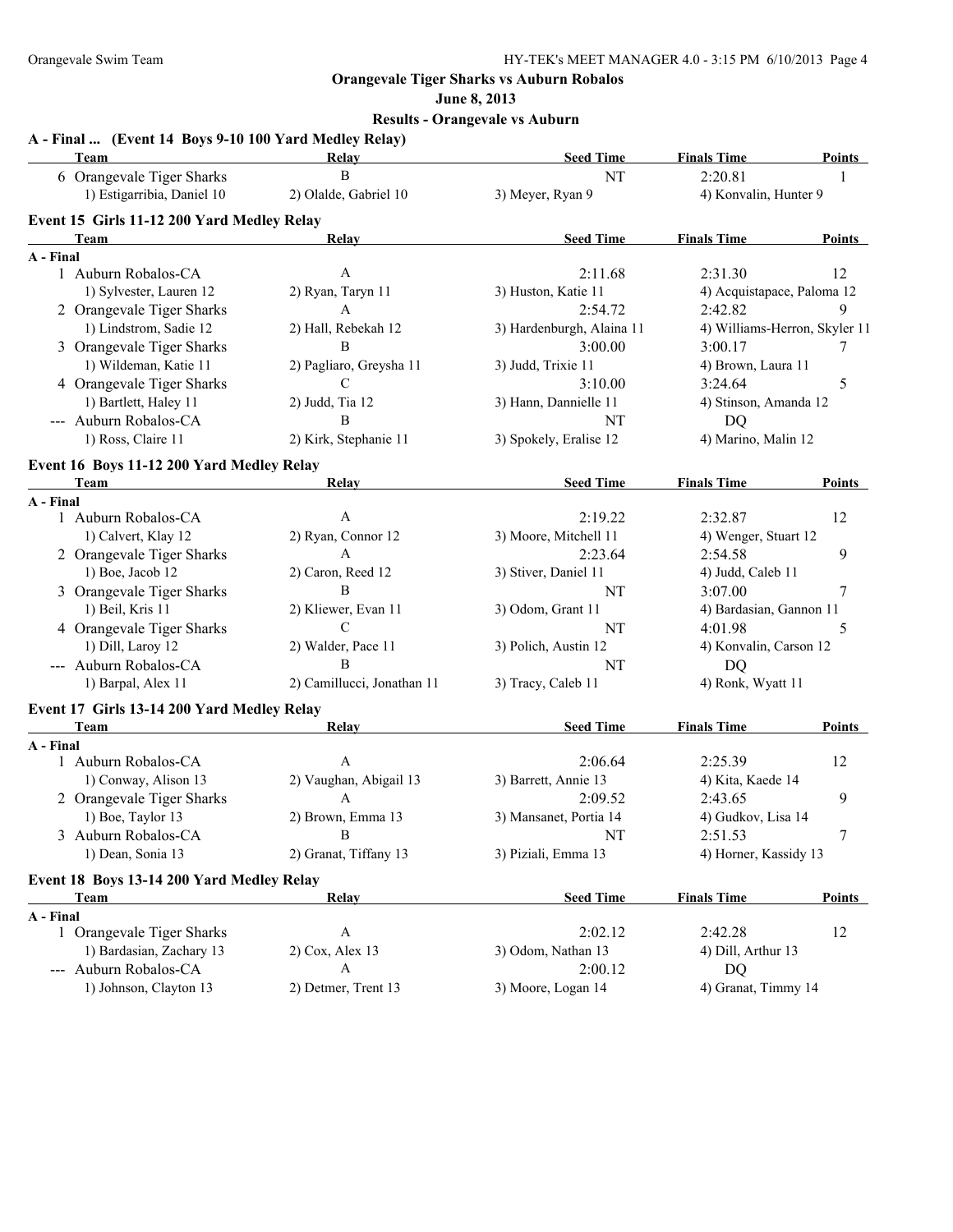**June 8, 2013**

| Event 19 Girls 15-18 200 Yard Medley Relay |                              |                       |                           |                  |
|--------------------------------------------|------------------------------|-----------------------|---------------------------|------------------|
| Team                                       | Relay                        | <b>Seed Time</b>      | <b>Finals Time</b>        | <b>Points</b>    |
| A - Final                                  |                              |                       |                           |                  |
| 1 Auburn Robalos-CA                        | A                            | 1:58.86               | 2:30.40                   | 12               |
| 1) McGuire, Siouxsie 15                    | 2) Lewis, Ani 16             | 3) Wenger, Bethany 15 | 4) De Genova, Stefaney 16 |                  |
| Event 20 Boys 15-18 200 Yard Medley Relay  |                              |                       |                           |                  |
| Team                                       | <b>Relay</b>                 | <b>Seed Time</b>      | <b>Finals Time</b>        | Points           |
| A - Final                                  |                              |                       |                           |                  |
| 1 Orangevale Tiger Sharks                  | A                            | 1:54.17               | 2:05.62                   | 12               |
| 1) Smith, Landon 18                        | 2) Clark, Geramy 18          | 3) Boe, Joshua 15     | 4) Neverov, Alex 18       |                  |
| Event 21 Girls 6 & Under 25 Yard Freestyle |                              |                       |                           |                  |
| Name                                       | Age Team                     | <b>Seed Time</b>      | <b>Finals Time</b>        | Points           |
| A - Final                                  |                              |                       |                           |                  |
| 1 Hardenburgh, Ayla                        | 6 Orangevale Tiger Sharks    | 21.03                 | 22.09                     | 9                |
| 2 Sorensen, Madelyn                        | 5 Auburn Robalos-CA          | 29.68                 | 26.73                     | 7                |
| 3 Alvarez Tostado, Mia                     | Orangevale Tiger Sharks<br>6 | 28.96                 | 27.10                     | 6                |
| 4 Alvarez Tostado, Zoe                     | Orangevale Tiger Sharks<br>6 | 28.99                 | 31.24                     | 5                |
| 5 Johnson, Claire                          | Auburn Robalos-CA<br>6       | 30.57                 | 33.70                     | 4                |
| 6 Carrillo, Maya                           | Orangevale Tiger Sharks<br>6 | 39.38                 | 41.14                     | 3                |
| 7 Tozer, Allysa                            | 6 Auburn Robalos-CA          | 50.76                 | 55.67                     | $\overline{c}$   |
| <b>B</b> - Final                           |                              |                       |                           |                  |
| 9 Malta, Milana                            | Orangevale Tiger Sharks<br>6 | 51.83                 | 50.04                     |                  |
| 10 Jenness, Jaiden                         | Orangevale Tiger Sharks<br>5 | 52.16                 | 58.08                     |                  |
| 11 Moulton, Elizabeth                      | Auburn Robalos-CA<br>5       | 1:39.74               | 1:30.11                   |                  |
| C - Final                                  |                              |                       |                           |                  |
| 17 Harshbarger, Vanessa                    | Orangevale Tiger Sharks<br>5 | 1:04.84               | 55.61                     |                  |
| 18 Anselmino, Allie                        | Orangevale Tiger Sharks<br>5 | 1:15.14               | 1:00.84                   |                  |
| 19 Menne, Aubrey                           | Orangevale Tiger Sharks<br>4 | 1:05.87               | 1:03.18                   |                  |
| 20 Peters, Taylor                          | Orangevale Tiger Sharks<br>5 | NT                    | 1:04.57                   |                  |
| 21 Churchwell, Emily                       | Auburn Robalos-CA<br>5       | 1:55.57               | 1:13.62                   |                  |
| 22 Carnahan, Laurel                        | 5 Auburn Robalos-CA          | 2:05.50               | 1:19.29                   |                  |
| Event 22 Boys 6 & Under 25 Yard Freestyle  |                              |                       |                           |                  |
| <b>Name</b>                                | Age Team                     | <b>Seed Time</b>      | <b>Finals Time</b>        | Points           |
| A - Final                                  |                              |                       |                           |                  |
| 1 Lumbert, Kael                            | Auburn Robalos-CA<br>6       | 23.77                 | 26.45                     | 9                |
| 2 Loveday, Logan                           | Auburn Robalos-CA<br>6       | 25.54                 | 27.58                     | $\boldsymbol{7}$ |
| $\mathfrak{Z}$<br>Cook, Micah              | 6 Orangevale Tiger Sharks    | 32.46                 | 29.00                     | 6                |
| 4 Carnahan, Graham                         | Auburn Robalos-CA<br>6       | 37.96                 | 31.23                     | 5                |
| Petersen, Nicholas<br>5                    | Orangevale Tiger Sharks      | 38.34                 | 33.39                     | 4                |
| 6 Lewandowski, Julian                      | Auburn Robalos-CA<br>5       | 36.87                 | 35.68                     | 3                |
| Mitchell, Gage<br>7                        | Orangevale Tiger Sharks<br>6 | 34.49                 | 39.49                     | $\overline{c}$   |
| Jones, Elisha<br>8                         | Orangevale Tiger Sharks<br>6 | 38.92                 | 41.80                     | 1                |
| <b>B</b> - Final                           |                              |                       |                           |                  |
| 9 Brown, Logan                             | Orangevale Tiger Sharks<br>6 | 42.18                 | 39.11                     |                  |
| 10 Stanley, Rex                            | Auburn Robalos-CA<br>6       | 44.48                 | 50.67                     |                  |
| Phelan, Kelly<br>11                        | Orangevale Tiger Sharks<br>6 | 50.53                 | 50.95                     |                  |
| MacKay, Benjamin<br>12                     | Auburn Robalos-CA<br>5       | 55.95                 | 54.19                     |                  |
| 13 Williams, Connor                        | Orangevale Tiger Sharks<br>6 | 48.79                 | 55.90                     |                  |
| 14 Calvert, Kelly                          | 6 Auburn Robalos-CA          | 1:59.94               | 1:47.98                   |                  |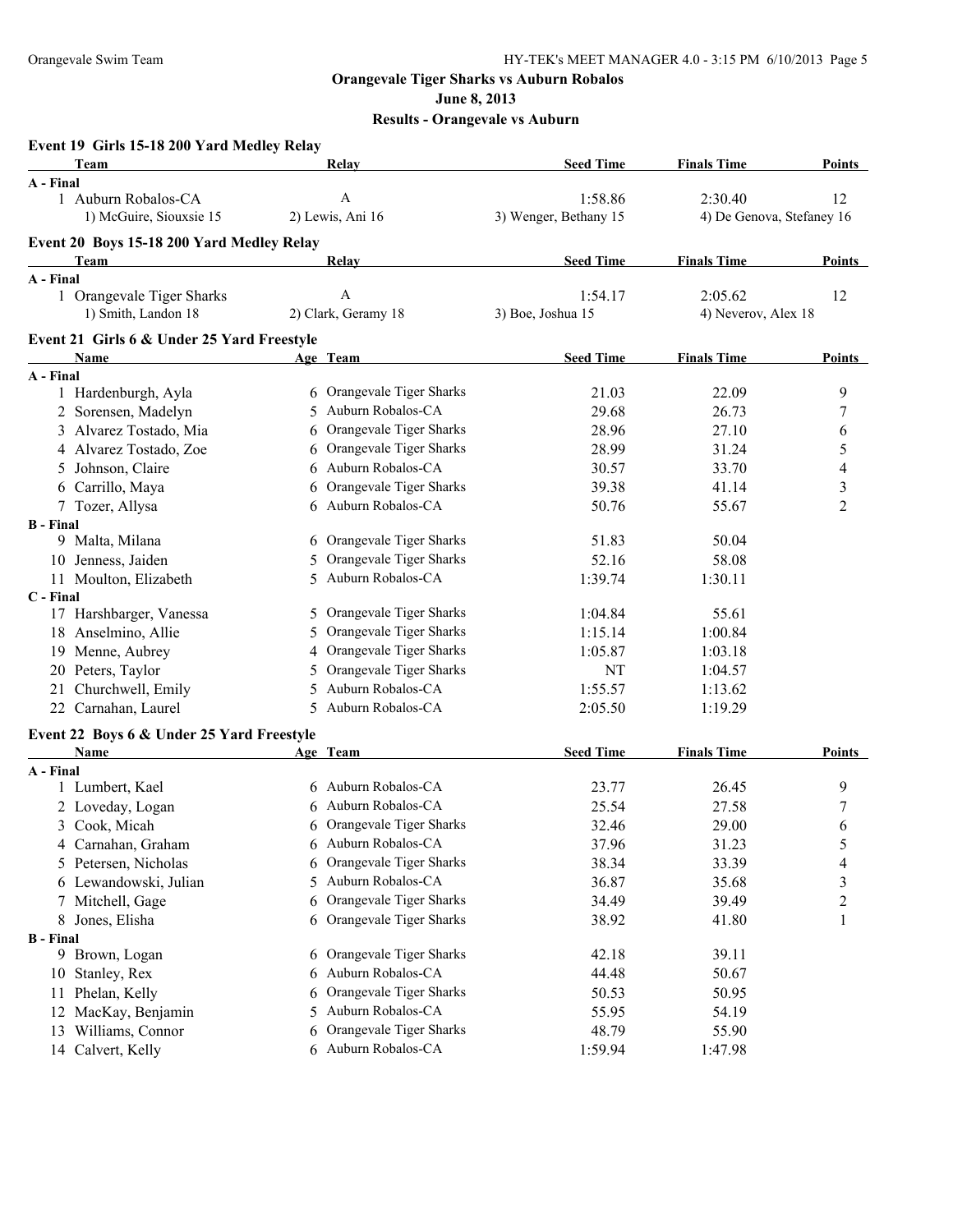**June 8, 2013**

|                  | C - Final  (Event 22 Boys 6 & Under 25 Yard Freestyle) |    |                           |                  |                    |                |
|------------------|--------------------------------------------------------|----|---------------------------|------------------|--------------------|----------------|
|                  | Name                                                   |    | Age Team                  | <b>Seed Time</b> | <b>Finals Time</b> | Points         |
| C - Final        |                                                        |    |                           |                  |                    |                |
|                  | 17 Penman, Wyatt                                       |    | 4 Orangevale Tiger Sharks | 58.88            | 55.14              |                |
|                  | 18 Ramey, Emerson                                      |    | 4 Orangevale Tiger Sharks | 58.99            | 57.32              |                |
|                  | 19 Judd, Falcon                                        |    | 4 Orangevale Tiger Sharks | 1:46.85          | 1:16.10            |                |
|                  | 20 Hansen, Zachary                                     |    | 6 Orangevale Tiger Sharks | NT               | 2:08.40            |                |
|                  | Event 23 Girls 7-8 25 Yard Freestyle                   |    |                           |                  |                    |                |
|                  | <b>Name</b>                                            |    | Age Team                  | <b>Seed Time</b> | <b>Finals Time</b> | Points         |
| A - Final        | 1 Lumbert, Nya                                         |    | 8 Auburn Robalos-CA       | 19.60            | 20.16              | 9              |
|                  | 2 McAlister, Katie                                     | 8  | Auburn Robalos-CA         | 21.27            | 20.47              | 7              |
|                  | 3 Haight, Laynie                                       |    | 7 Auburn Robalos-CA       | 21.79            | 22.37              | 6              |
|                  | 4 Calvert, Kyle                                        | 8  | Auburn Robalos-CA         | 27.49            | 25.52              | 5              |
| 5                | Judd, Ruby                                             | 8  | Orangevale Tiger Sharks   | 27.61            | 26.19              | 4              |
|                  | 6 Peters, Kaitlin                                      |    | 7 Orangevale Tiger Sharks | 27.72            | 26.79              | 3              |
|                  | 7 Legari, Maya                                         | 8  | Orangevale Tiger Sharks   | 28.02            | 28.07              | $\overline{c}$ |
|                  | 8 Odom, Kristen                                        |    | 8 Orangevale Tiger Sharks | 24.17            | 30.77              | $\mathbf{1}$   |
| <b>B</b> - Final |                                                        |    |                           |                  |                    |                |
|                  | 9 Menne, Kiley                                         |    | 7 Orangevale Tiger Sharks | 28.03            | 25.03              |                |
|                  | 10 Czerwinsky, Sofia                                   |    | 7 Auburn Robalos-CA       | 28.64            | 26.88              |                |
|                  | 11 Roberts, Shelbie                                    |    | 7 Orangevale Tiger Sharks | 29.57            | 29.09              |                |
|                  | 12 Barpal, Allyson                                     |    | 7 Auburn Robalos-CA       | 29.02            | 29.77              |                |
|                  | 13 Easton, Annabel                                     |    | 7 Auburn Robalos-CA       | 32.01            | 30.36              |                |
|                  | 14 Tuggle, Alyssa                                      |    | 7 Auburn Robalos-CA       | 30.32            | 31.25              |                |
|                  | 15 Beil, Megan                                         |    | 7 Orangevale Tiger Sharks | 28.56            | 33.38              |                |
| C - Final        |                                                        |    |                           |                  |                    |                |
| 17               | Lippsmeyer, Sarah                                      |    | 7 Orangevale Tiger Sharks | 36.23            | 32.93              |                |
|                  | 18 Cahill, Erin                                        |    | 8 Orangevale Tiger Sharks | 34.77            | 33.64              |                |
|                  | 19 Roberts, Payton                                     |    | 7 Orangevale Tiger Sharks | 31.28            | 34.98              |                |
|                  | 20 Slama, Brianne                                      |    | 7 Orangevale Tiger Sharks | 35.65            | 42.67              |                |
| D - Final        |                                                        |    |                           |                  |                    |                |
|                  | 25 Hansen, Joelle                                      | 8. | Orangevale Tiger Sharks   | 37.26            | 30.89              |                |
|                  | 26 Bernino, Lucy                                       |    | 7 Orangevale Tiger Sharks | 37.35            | 33.58              |                |
| 27               | Matson, Isabella                                       |    | 7 Orangevale Tiger Sharks | NT               | 40.32              |                |
|                  | 28 Gerlach, Anjuli                                     |    | Orangevale Tiger Sharks   | 37.78            | 42.67              |                |
|                  | 29 Mahoney, Ellie                                      |    | 8 Orangevale Tiger Sharks | NT               | 43.13              |                |
|                  | Event 24 Boys 7-8 25 Yard Freestyle                    |    |                           |                  |                    |                |
|                  | <b>Name</b>                                            |    | Age Team                  | <b>Seed Time</b> | <b>Finals Time</b> | <b>Points</b>  |
| A - Final        |                                                        |    |                           |                  |                    |                |
|                  | 1 Piziali, Angelo                                      | 8  | Auburn Robalos-CA         | 19.57            | 18.07              | 9              |
|                  | 2 Rowan, Cody                                          | 8  | Orangevale Tiger Sharks   | 20.88            | 20.92              | 7              |
| 3                | Madonna, James                                         | 8  | Auburn Robalos-CA         | 21.56            | 22.18              | 6              |
|                  | 4 Eisenbarth, Tyler                                    | 7  | Orangevale Tiger Sharks   | 23.84            | 23.63              | 5              |
| 5                | Matista, Matthew                                       | 8  | Orangevale Tiger Sharks   | 23.34            | 23.70              | 4              |
|                  | 6 Bain, Riley                                          | 7  | Orangevale Tiger Sharks   | 22.87            | 24.85              | 3              |
|                  | 7 Herlehy, Samuel                                      | 8  | Auburn Robalos-CA         | 23.85            | 25.19              | $\overline{c}$ |
|                  | 8 Dunkle, Zachary                                      | 8  | Auburn Robalos-CA         | 32.93            | 26.99              | $\mathbf{1}$   |
| <b>B</b> - Final |                                                        |    |                           |                  |                    |                |
|                  | 9 Scollay, Tyler                                       | 7  | Orangevale Tiger Sharks   | 25.49            | 25.81              |                |
|                  | 10 Hunter, Thomas                                      |    | Orangevale Tiger Sharks   | 30.34            | 27.29              |                |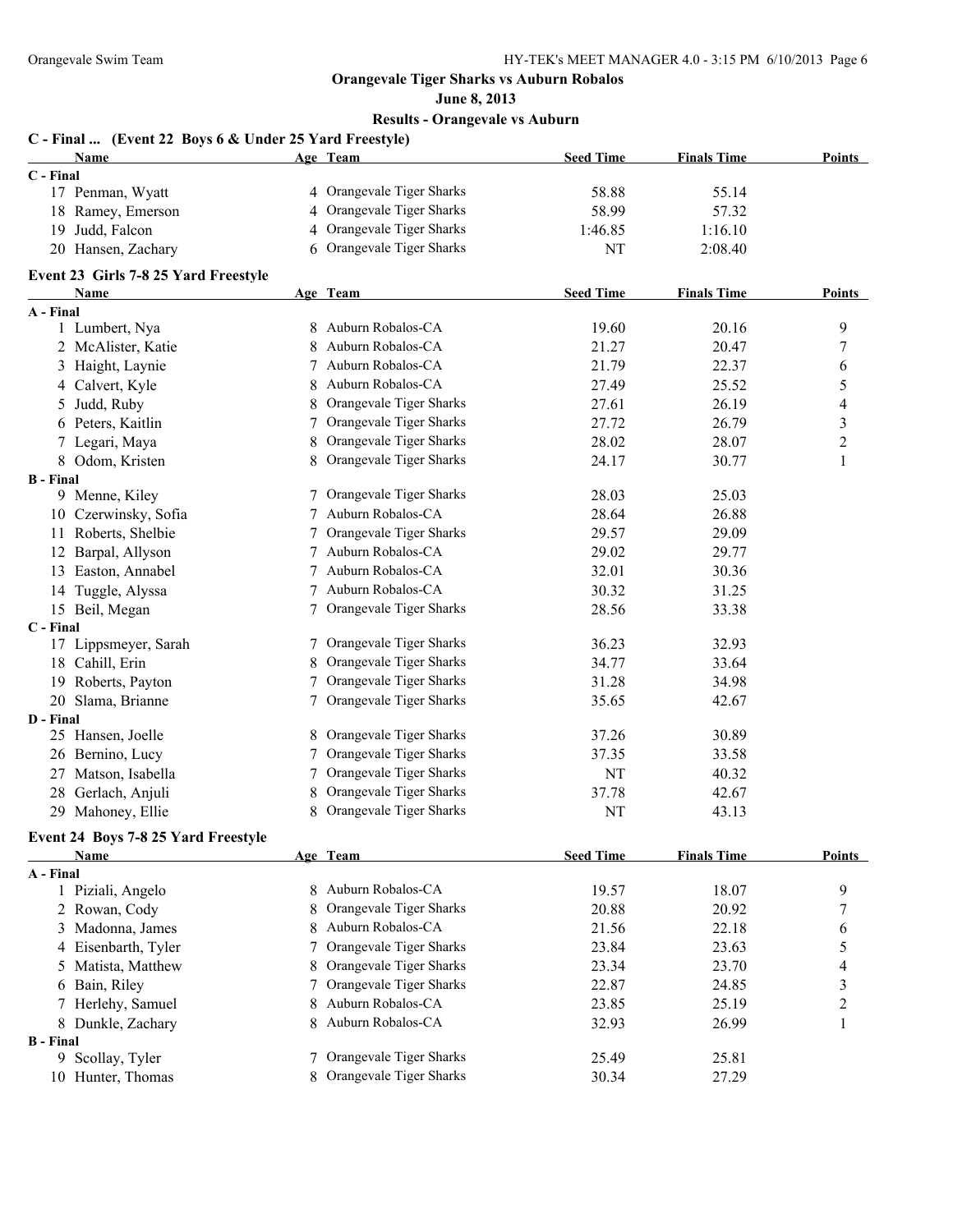#### **June 8, 2013 Results - Orangevale vs Auburn**

#### **B - Final ... (Event 24 Boys 7-8 25 Yard Freestyle)**

|                  | <b>Name</b>                           |   | Age Team                   | <b>Seed Time</b> | <b>Finals Time</b> | <b>Points</b>  |
|------------------|---------------------------------------|---|----------------------------|------------------|--------------------|----------------|
|                  | 11 Riley, Shane                       |   | 8 Orangevale Tiger Sharks  | 27.20            | 29.18              |                |
|                  | 12 Goebel, Will                       |   | 7 Orangevale Tiger Sharks  | 24.68            | 34.70              |                |
|                  | 13 Lawton, Andrew                     |   | 8 Auburn Robalos-CA        | 1:07.64          | 44.48              |                |
| C - Final        |                                       |   |                            |                  |                    |                |
|                  | 17 Rochester, Jace                    |   | 8 Orangevale Tiger Sharks  | NT               | 30.53              |                |
|                  | 18 Harshbarger, Cyrus                 |   | Orangevale Tiger Sharks    | 30.93            | 31.56              |                |
|                  | 19 Jones, Ephraim                     |   | Orangevale Tiger Sharks    | 31.50            | 34.52              |                |
|                  | 20 Corrales, Michael                  |   | Orangevale Tiger Sharks    | 31.50            | 36.14              |                |
|                  | 21 Ramey, Benson                      | 7 | Orangevale Tiger Sharks    | 33.96            | 37.00              |                |
|                  | 22 Woods, Ryan                        |   | Orangevale Tiger Sharks    | 39.59            | 40.17              |                |
|                  | 23 Beckmon, Bradley                   |   | Orangevale Tiger Sharks    | 39.06            | 40.23              |                |
|                  |                                       |   |                            |                  |                    |                |
|                  | Event 25 Girls 9-10 25 Yard Freestyle |   |                            |                  |                    |                |
| A - Final        | Name                                  |   | Age Team                   | <b>Seed Time</b> | <b>Finals Time</b> | <b>Points</b>  |
|                  | 1 Wilhelms, Isabella                  |   | 10 Orangevale Tiger Sharks | 16.74            | 15.96              | 9              |
|                  | 2 Piziali, Francesca                  |   | 10 Auburn Robalos-CA       | 17.14            | 16.82              | 7              |
|                  | 3 Noia, Angela                        |   | 10 Orangevale Tiger Sharks | 17.32            | 18.04              | 6              |
|                  | 4 Brentt, Emma                        |   | 10 Orangevale Tiger Sharks | 20.19            | 20.01              | 5              |
|                  | 5 Towne, Megan                        |   | 9 Auburn Robalos-CA        | 23.54            | 20.54              | 4              |
|                  | 6 Herlehy, Baylor                     |   | 9 Auburn Robalos-CA        | NT               | 21.43              | 3              |
|                  |                                       |   | 9 Orangevale Tiger Sharks  |                  | 22.22              | $\overline{c}$ |
| <b>B</b> - Final | 7 Matista, Maryanna                   |   |                            | 20.33            |                    |                |
|                  | 9 Nichols, Annicka                    |   | 10 Orangevale Tiger Sharks | 20.69            | 19.23              |                |
|                  | 10 Alvarez Tostado, Fionnah           |   | 9 Orangevale Tiger Sharks  | 20.66            | 19.62              |                |
|                  | 11 Bardasian, Brooklynn               |   | 9 Orangevale Tiger Sharks  | 25.82            | 19.64              |                |
|                  | 12 Brown, Sara                        |   | 9 Orangevale Tiger Sharks  | 21.36            | 20.54              |                |
|                  |                                       |   | 9 Orangevale Tiger Sharks  | 20.84            | 21.56              |                |
|                  | 13 Stiver, Meghan                     |   | 9 Orangevale Tiger Sharks  |                  |                    |                |
|                  | 14 Matson, Hanna                      |   | 9 Orangevale Tiger Sharks  | 24.01            | 24.04              |                |
|                  | 15 Robinson, Paige                    |   |                            | 24.54            | 24.30              |                |
|                  | 16 Bernino, Hannah                    |   | 9 Orangevale Tiger Sharks  | 25.34            | 24.37              |                |
| C - Final        | 17 Massagli, Ping                     |   | 9 Orangevale Tiger Sharks  | 26.11            | 23.60              |                |
|                  | 18 Cook, Corrina                      |   | 10 Orangevale Tiger Sharks | 26.70            | 24.02              |                |
|                  | 19 Owen, Rachel                       |   | 9 Orangevale Tiger Sharks  | 28.51            | 25.47              |                |
|                  |                                       |   | 9 Orangevale Tiger Sharks  |                  |                    |                |
|                  | 20 White, Kayla                       |   | 9 Orangevale Tiger Sharks  | 28.13            | 26.61              |                |
|                  | 21 DeKellis, Sophia                   |   |                            | 28.82            | 28.09              |                |
|                  | 22 Campbell, Heidi                    |   | 9 Orangevale Tiger Sharks  | 29.70            | 30.80              |                |
|                  | 23 Walder, Georgia                    |   | 9 Orangevale Tiger Sharks  | 27.83            | 31.86              |                |
|                  | 24 Ingersoll, Kiersten                |   | 9 Orangevale Tiger Sharks  | 34.79            | 32.53              |                |
| D - Final        |                                       |   | 9 Orangevale Tiger Sharks  |                  |                    |                |
|                  | 25 Fitz-Stancil, Coralynn             |   |                            | NT               | 18.89              |                |
|                  | 26 Mitchell, Reese                    |   | 9 Orangevale Tiger Sharks  | NT               | 24.61              |                |
|                  | 27 Hirst, Gwyneth                     |   | 9 Orangevale Tiger Sharks  | 41.98            | 40.11              |                |
|                  | Event 26 Boys 9-10 25 Yard Freestyle  |   |                            |                  |                    |                |
|                  | <b>Name</b>                           |   | Age Team                   | <b>Seed Time</b> | <b>Finals Time</b> | <b>Points</b>  |
| A - Final        |                                       |   |                            |                  |                    |                |
|                  | 1 Jurado, Diego                       |   | 9 Auburn Robalos-CA        | 17.13            | 16.74              | 9              |
|                  | 2 Shelton, Lucien                     |   | 10 Auburn Robalos-CA       | 17.66            | 18.04              | 7              |
|                  | 3 Ridgley, Joshua                     |   | 10 Orangevale Tiger Sharks | 20.83            | 18.32              | 6              |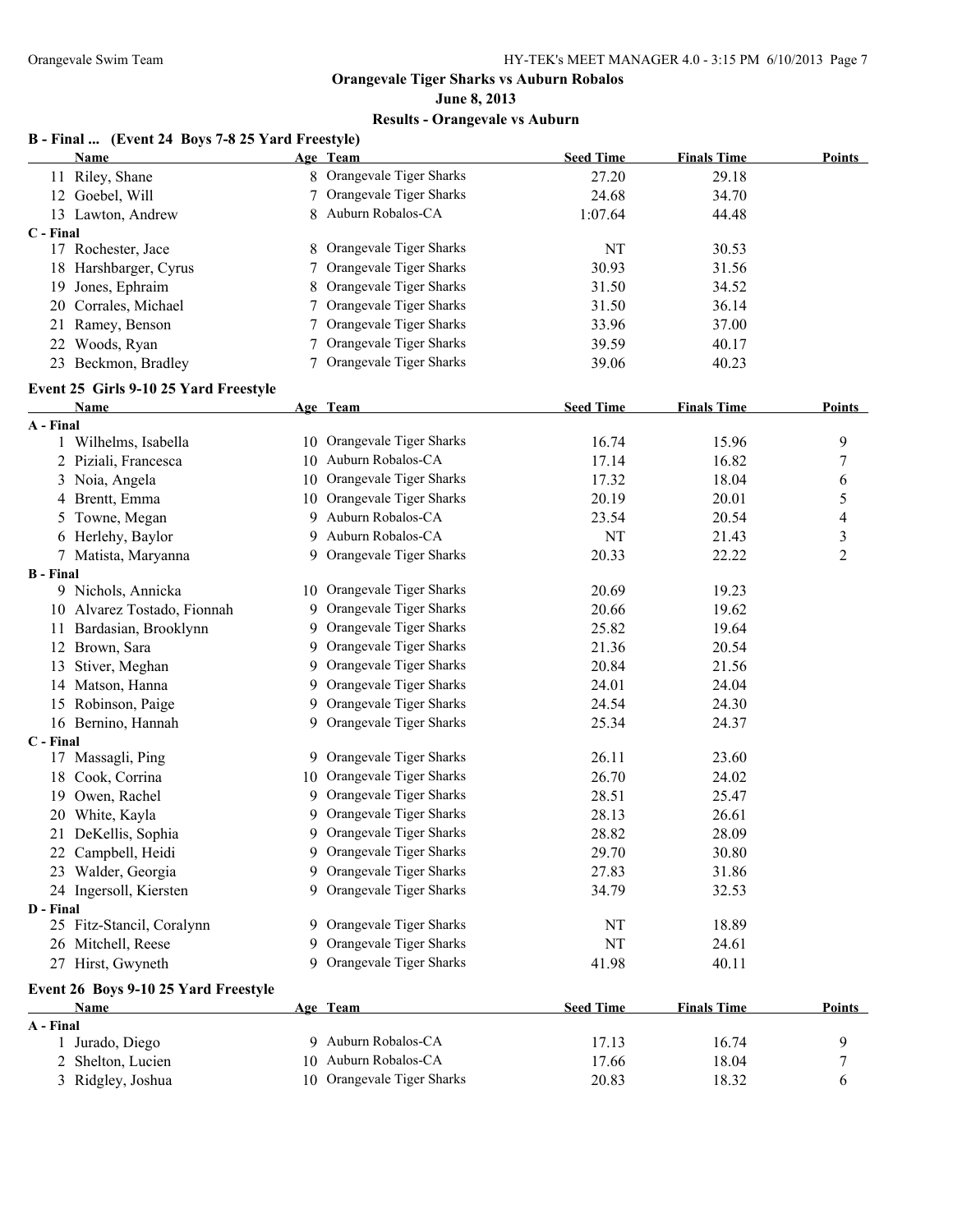### **June 8, 2013 Results - Orangevale vs Auburn**

## **A - Final ... (Event 26 Boys 9-10 25 Yard Freestyle)**

|                  | <b>Name</b>                            |    | Age Team                   | <b>Seed Time</b> | <b>Finals Time</b> | <b>Points</b>           |
|------------------|----------------------------------------|----|----------------------------|------------------|--------------------|-------------------------|
|                  | 4 Black, Ethan                         |    | 9 Orangevale Tiger Sharks  | 18.94            | 19.37              | 5                       |
|                  | 5 Carrillo, Gabriel                    |    | 9 Orangevale Tiger Sharks  | 20.29            | 21.21              | 4                       |
|                  | 6 Olalde, Gabriel                      |    | 10 Orangevale Tiger Sharks | 23.86            | 26.66              | 3                       |
| <b>B</b> - Final |                                        |    |                            |                  |                    |                         |
|                  | 9 Sylvester, Evan                      |    | 9 Auburn Robalos-CA        | 21.39            | 19.42              |                         |
|                  | 10 Cole, Chris                         |    | 10 Auburn Robalos-CA       | 23.44            | 21.64              |                         |
|                  | 11 Meyer, Ryan                         |    | 9 Orangevale Tiger Sharks  | 25.18            | 23.48              |                         |
|                  | 12 Downey, Kai                         |    | 10 Auburn Robalos-CA       | 25.30            | 23.66              |                         |
|                  | 13 Konvalin, Hunter                    |    | 9 Orangevale Tiger Sharks  | 25.29            | 24.87              |                         |
|                  | 14 Troy, Christopher                   |    | 9 Auburn Robalos-CA        | 24.86            | 26.28              |                         |
| C - Final        |                                        |    |                            |                  |                    |                         |
|                  | 17 Lawton, Matthew                     |    | 10 Auburn Robalos-CA       | 37.21            | 24.63              |                         |
|                  | 18 Cranston, John                      |    | 9 Auburn Robalos-CA        | 26.31            | 25.76              |                         |
|                  | 19 Estigarribia, Daniel                |    | 10 Orangevale Tiger Sharks | 29.53            | 29.40              |                         |
|                  | 20 Lippsmeyer, Christopher             |    | 9 Orangevale Tiger Sharks  | 33.16            | 34.32              |                         |
|                  | Event 27 Girls 11-12 50 Yard Freestyle |    |                            |                  |                    |                         |
|                  | Name                                   |    | Age Team                   | <b>Seed Time</b> | <b>Finals Time</b> | <b>Points</b>           |
| A - Final        |                                        |    |                            |                  |                    |                         |
|                  | 1 Marino, Malin                        |    | 12 Auburn Robalos-CA       | 32.77            | 31.25              | 9                       |
| 2                | Acquistapace, Paloma                   |    | 12 Auburn Robalos-CA       | 31.99            | 32.94              | 7                       |
|                  | Sylvester, Lauren                      |    | 12 Auburn Robalos-CA       | 33.73            | 33.89              | 6                       |
| 4                | Pagliaro, Greysha                      | 11 | Orangevale Tiger Sharks    | 35.35            | 36.16              | 5                       |
|                  | Spokely, Eralise                       |    | 12 Auburn Robalos-CA       | 37.15            | 37.14              | 4                       |
|                  | 6 Bartlett, Haley                      | 11 | Orangevale Tiger Sharks    | 36.40            | 37.21              | 3                       |
|                  | Judd, Tia                              |    | 12 Orangevale Tiger Sharks | 37.35            | 37.50              | $\overline{c}$          |
|                  | 8 Hall, Rebekah                        |    | 12 Orangevale Tiger Sharks | 37.36            | 40.88              | 1                       |
| <b>B</b> - Final |                                        |    |                            |                  |                    |                         |
|                  | 9 Williams-Herron, Skyler              |    | 11 Orangevale Tiger Sharks | 38.63            | 37.44              |                         |
|                  | 10 Kirk, Stephanie                     | 11 | Auburn Robalos-CA          | 56.28            | 37.75              |                         |
|                  | 11 Stinson, Amanda                     |    | 12 Orangevale Tiger Sharks | 42.29            | 40.09              |                         |
| 12               | Ross, Claire                           | 11 | Auburn Robalos-CA          | 1:01.27          | 40.97              |                         |
|                  | 13 Ambrosia, Kennedy                   | 11 | Auburn Robalos-CA          | 37.86            | 41.85              |                         |
|                  | 14 Wildeman, Katie                     | 11 | Orangevale Tiger Sharks    | 46.00            | 45.59              |                         |
|                  | 15 Wilson, Katelin                     | 11 | Orangevale Tiger Sharks    | 50.81            | 52.87              |                         |
| C - Final        |                                        |    |                            |                  |                    |                         |
|                  | 17 Pellegrini, Ellie                   |    | 11 Orangevale Tiger Sharks | 51.33            | 47.07              |                         |
|                  | 18 Hann, Dannielle                     |    | 11 Orangevale Tiger Sharks | 1:00.03          | 57.08              |                         |
|                  | 19 Wells, Allison                      |    | 11 Orangevale Tiger Sharks | 1:10.71          | 1:10.41            |                         |
|                  | Event 28 Boys 11-12 50 Yard Freestyle  |    |                            |                  |                    |                         |
|                  | Name                                   |    | Age Team                   | <b>Seed Time</b> | <b>Finals Time</b> | <b>Points</b>           |
| A - Final        |                                        |    |                            |                  |                    |                         |
|                  | 1 Wenger, Stuart                       |    | 12 Auburn Robalos-CA       | 32.05            | 32.38              | 9                       |
|                  | 2 Tracy, Caleb                         | 11 | Auburn Robalos-CA          | 33.10            | 33.11              | 7                       |
| 3                | Stiver, Daniel                         | 11 | Orangevale Tiger Sharks    | 33.99            | 33.59              | 6                       |
| 4                | Calvert, Klay                          |    | 12 Auburn Robalos-CA       | 34.23            | 33.64              | 5                       |
| 5                | Beil, Kris                             | 11 | Orangevale Tiger Sharks    | 37.64            | 35.24              | 4                       |
| 6                | Bardasian, Gannon                      | 11 | Orangevale Tiger Sharks    | 37.54            | 36.58              | 3                       |
| 7                | Camillucci, Jonathan                   | 11 | Auburn Robalos-CA          | 34.92            | 36.95              | $\overline{\mathbf{c}}$ |
|                  | 8 Walder, Pace                         | 11 | Orangevale Tiger Sharks    | 38.00            | 39.50              | 1                       |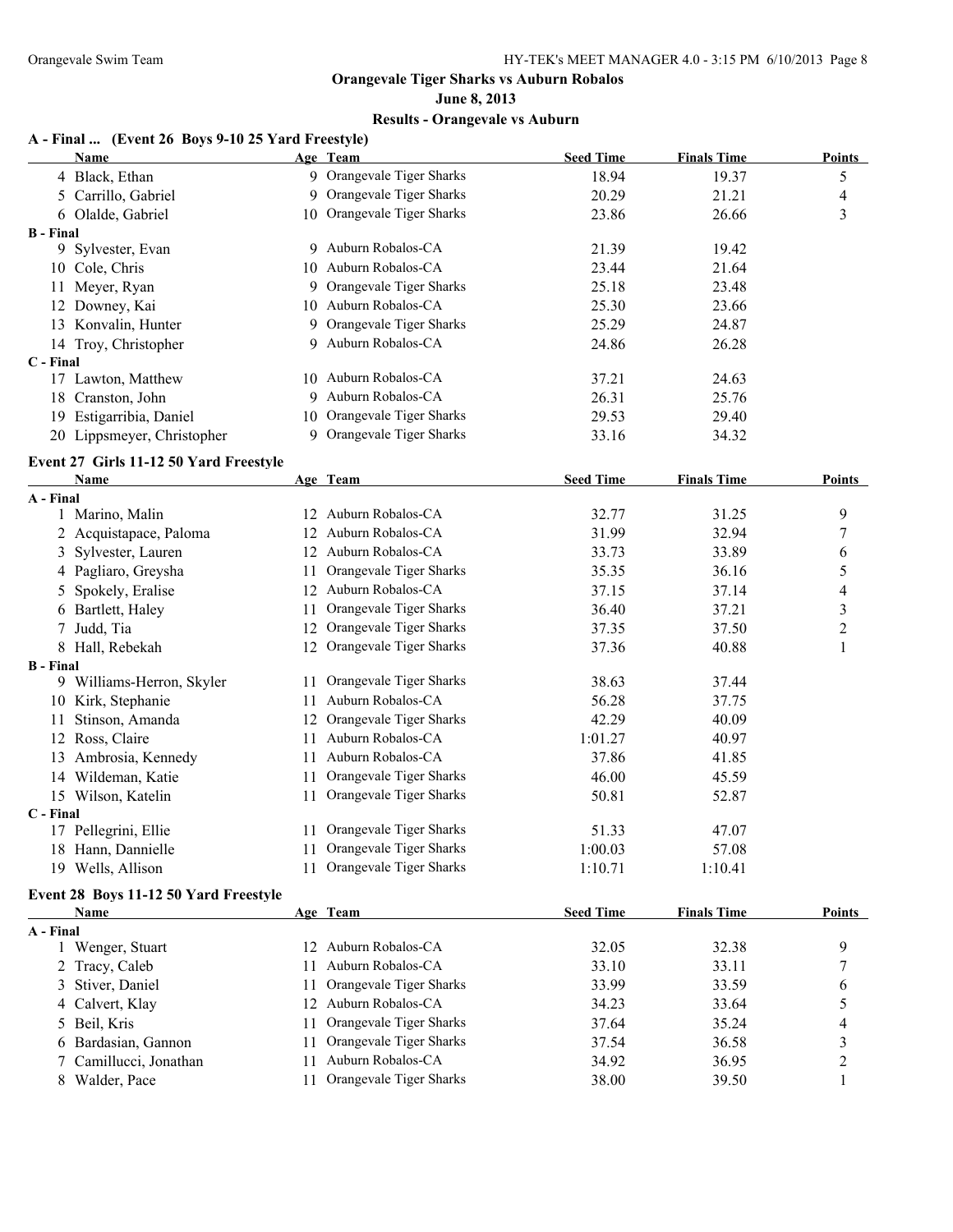# **June 8, 2013**

| B - Final  (Event 28 Boys 11-12 50 Yard Freestyle) |    |                            |                  |                    |                |
|----------------------------------------------------|----|----------------------------|------------------|--------------------|----------------|
| Name                                               |    | Age Team                   | <b>Seed Time</b> | <b>Finals Time</b> | Points         |
| <b>B</b> - Final                                   |    |                            |                  |                    |                |
| 9 Kliewer, Evan                                    |    | 11 Orangevale Tiger Sharks | 38.44            | 36.38              |                |
| 10 Townsend, River                                 | 11 | Auburn Robalos-CA          | 41.47            | 37.76              |                |
| 11 Polich, Austin                                  | 12 | Orangevale Tiger Sharks    | 39.80            | 38.83              |                |
| 12 Konvalin, Carson                                |    | 12 Orangevale Tiger Sharks | 44.50            | 43.65              |                |
| 13 Campbell, Quinn                                 | 11 | Orangevale Tiger Sharks    | 46.58            | 43.87              |                |
| 14 Barpal, Alex                                    | 11 | Auburn Robalos-CA          | 50.08            | 47.54              |                |
| 15 Sherwood, Gabriel                               | 11 | Auburn Robalos-CA          | 56.21            | 48.75              |                |
| C - Final                                          |    |                            |                  |                    |                |
| 17 Dill, Laroy                                     |    | 12 Orangevale Tiger Sharks | 54.59            | 51.73              |                |
| 18 Hann, Noel                                      | 11 | Orangevale Tiger Sharks    | 1:03.40          | 1:01.10            |                |
| 19 Ingersoll, Aden                                 |    | 12 Orangevale Tiger Sharks | 1:13.59          | 1:01.40            |                |
| Event 29 Girls 13-14 50 Yard Freestyle             |    |                            |                  |                    |                |
| Name                                               |    | Age Team                   | <b>Seed Time</b> | <b>Finals Time</b> | Points         |
| A - Final                                          |    |                            |                  |                    |                |
| 1 Boe, Taylor                                      |    | 13 Orangevale Tiger Sharks | 34.67            | 32.89              | 9              |
| 2 Barrett, Annie                                   |    | 13 Auburn Robalos-CA       | 32.48            | 32.94              | 7              |
| 3 Polich, Brianna                                  |    | 14 Orangevale Tiger Sharks | 36.97            | 33.18              | 6              |
| 4 Tracy, Mikaela                                   |    | 13 Auburn Robalos-CA       | 34.93            | 35.77              | 5              |
| 5 Horner, Kassidy                                  |    | 13 Auburn Robalos-CA       | 35.37            | 36.58              | 4              |
| 6 Mansanet, Portia                                 |    | 14 Orangevale Tiger Sharks | 37.58            | 38.34              | 3              |
| 7 Olalde, Desia                                    |    | 13 Orangevale Tiger Sharks | 1:06.92          | 1:02.51            | $\overline{c}$ |
| <b>B</b> - Final                                   |    |                            |                  |                    |                |
| 9 Piziali, Emma                                    |    | 13 Auburn Robalos-CA       | 37.96            | 34.69              |                |
| 10 Anderson, Gabrielle                             |    | 13 Auburn Robalos-CA       | 39.88            | 35.17              |                |
| 11 Dean, Sonia                                     |    | 13 Auburn Robalos-CA       | 41.00            | 38.97              |                |
| Event 30 Boys 13-14 50 Yard Freestyle              |    |                            |                  |                    |                |
| Name                                               |    | Age Team                   | <b>Seed Time</b> | <b>Finals Time</b> | <b>Points</b>  |
| A - Final                                          |    |                            |                  |                    |                |
| 1 Detmer, Trent                                    |    | 13 Auburn Robalos-CA       | 34.97            | 30.76              | 9              |
| 2 Granat, Timmy                                    |    | 14 Auburn Robalos-CA       | 31.38            | 33.48              | 7              |
| 3 Dill, Arthur                                     | 13 | Orangevale Tiger Sharks    | 33.38            | 34.15              | 6              |
| 4 Johnson, Clayton                                 |    | 13 Auburn Robalos-CA       | 34.54            | 34.86              | 5              |
| 5 Bardasian, Zachary                               | 13 | Orangevale Tiger Sharks    | 36.37            | 37.13              | 4              |
| 6 Rhodes-Roberts, Peyton                           |    | 13 Auburn Robalos-CA       | 38.70            | 38.49              | 3              |
| 7 Mahoney, Ben                                     |    | 13 Orangevale Tiger Sharks | 1:00.91          | 1:00.65            | $\overline{c}$ |
| Event 31 Girls 15-18 50 Yard Freestyle             |    |                            |                  |                    |                |
| Name                                               |    | Age Team                   | <b>Seed Time</b> | <b>Finals Time</b> | <b>Points</b>  |
| A - Final                                          |    |                            |                  |                    |                |
| 1 Wenger, Bethany                                  |    | 15 Auburn Robalos-CA       | 28.54            | 27.80              | 9              |
| 2 Miner, Natalie                                   | 18 | Orangevale Tiger Sharks    | 26.85            | 28.23              | 7              |
| 3 Tracy, Katie                                     |    | 15 Auburn Robalos-CA       | 31.59            | 31.56              | 6              |
| 4 De Genova, Stefaney                              |    | 16 Auburn Robalos-CA       | 36.81            | 33.10              | 5              |
| Event 32 Boys 15-18 50 Yard Freestyle              |    |                            |                  |                    |                |
| Name                                               |    | Age Team                   | <b>Seed Time</b> | <b>Finals Time</b> | <b>Points</b>  |
| A - Final                                          |    |                            |                  |                    |                |
| 1 Wenger, Brent                                    |    | 18 Auburn Robalos-CA       | 23.63            | 24.32              | 9              |
| 2 Smith, Landon                                    |    | 18 Orangevale Tiger Sharks | 24.85            | 25.34              | 7              |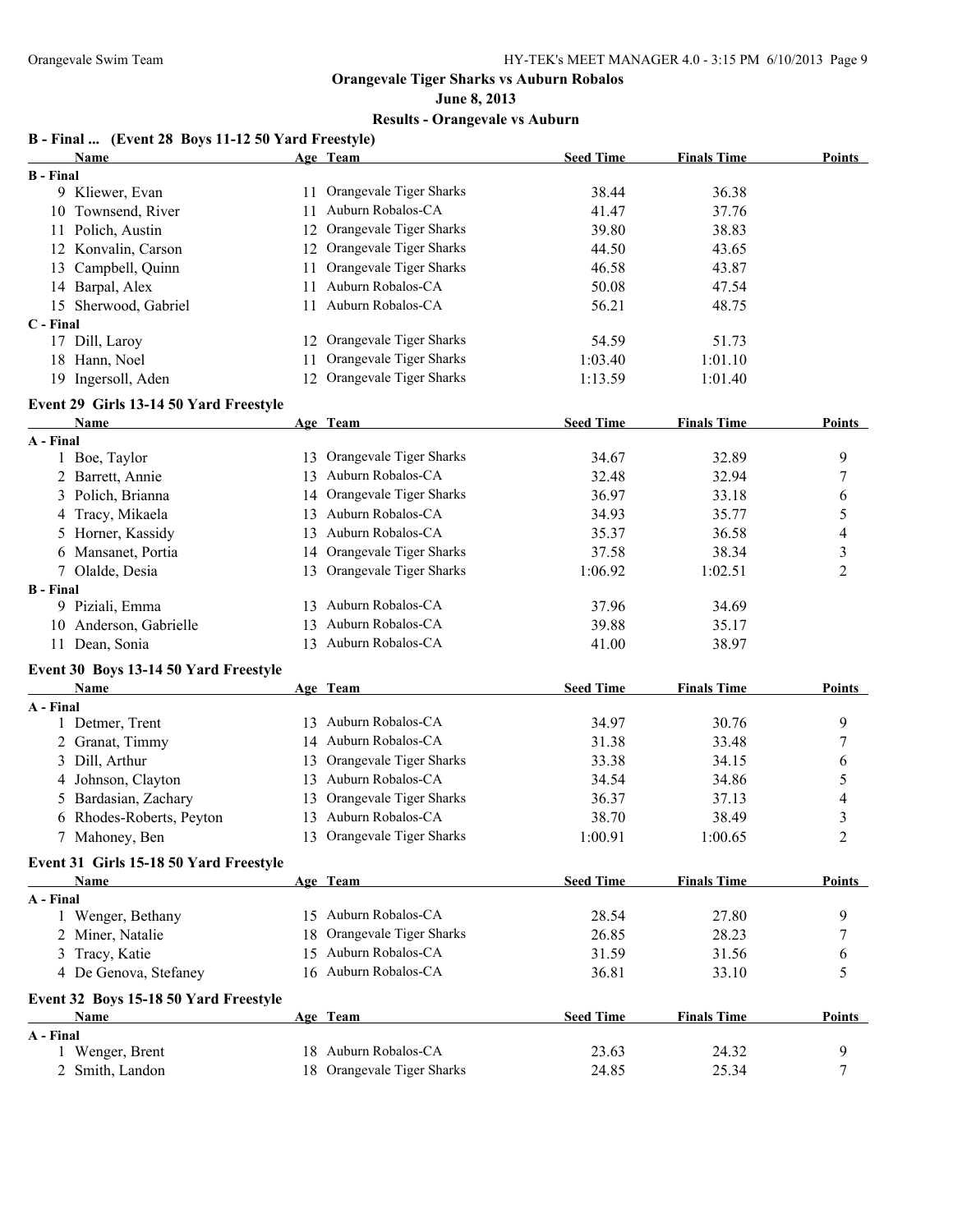**June 8, 2013 Results - Orangevale vs Auburn**

| A - Final  (Event 32 Boys 15-18 50 Yard Freestyle)<br>Name |    | Age Team                   | <b>Seed Time</b> | <b>Finals Time</b> | <b>Points</b>    |
|------------------------------------------------------------|----|----------------------------|------------------|--------------------|------------------|
| 3 Boe, Joshua                                              |    | 15 Orangevale Tiger Sharks | 27.05            | 27.04              | 6                |
| 4 Barton, Nathan                                           |    | 15 Auburn Robalos-CA       | 35.64            | 29.75              | 5                |
| 5 Neverov, Alex                                            |    | 18 Orangevale Tiger Sharks | 32.08            | 33.28              | 4                |
| Event 33 Girls 6 & Under 25 Yard Backstroke                |    |                            |                  |                    |                  |
| Name                                                       |    | Age Team                   | <b>Seed Time</b> | <b>Finals Time</b> | <b>Points</b>    |
| A - Final                                                  |    |                            |                  |                    |                  |
| 1 Hardenburgh, Ayla                                        |    | 6 Orangevale Tiger Sharks  | 23.42            | 22.96              | 9                |
| 2 Sorensen, Madelyn                                        | 5. | Auburn Robalos-CA          | 28.20            | 29.87              | $\boldsymbol{7}$ |
| 3 Johnson, Claire                                          | 6  | Auburn Robalos-CA          | 33.28            | 35.98              | 6                |
| 4 Carrillo, Maya                                           | 6  | Orangevale Tiger Sharks    | 40.13            | 37.36              | 5                |
| 5 Alvarez Tostado, Zoe                                     | 6  | Orangevale Tiger Sharks    | 38.18            | 40.32              | 4                |
| --- Carnahan, Laurel                                       | 5. | Auburn Robalos-CA          | NT               | DQ                 |                  |
| --- Tozer, Allysa                                          |    | 6 Auburn Robalos-CA        | 44.81            | DQ                 |                  |
| <b>B</b> - Final                                           |    |                            |                  |                    |                  |
| 9 Judd, Superstar Five                                     |    | 6 Orangevale Tiger Sharks  | 40.44            | 41.70              |                  |
| 10 Jenness, Jaiden                                         | 5. | Orangevale Tiger Sharks    | 47.26            | 42.91              |                  |
| 11 Malta, Milana                                           | 6  | Orangevale Tiger Sharks    | 50.06            | 52.87              |                  |
| 12 Churchwell, Emily                                       | 5. | Auburn Robalos-CA          | NT               | 1:36.06            |                  |
| C - Final                                                  |    |                            |                  |                    |                  |
| 17 Anselmino, Allie                                        |    | 5 Orangevale Tiger Sharks  | 2:01.35          | 1:17.22            |                  |
| 18 Harshbarger, Vanessa                                    | 5  | Orangevale Tiger Sharks    | 2:21.26          | 1:24.76            |                  |
| --- Moulton, Elizabeth                                     | 5. | Auburn Robalos-CA          | NT               | DQ                 |                  |
| --- Carnahan, Ruby                                         |    | 5 Auburn Robalos-CA        | <b>NT</b>        | DQ                 |                  |
| Event 34 Boys 6 & Under 25 Yard Backstroke                 |    |                            |                  |                    |                  |
| Name                                                       |    | Age Team                   | <b>Seed Time</b> | <b>Finals Time</b> | <b>Points</b>    |
| A - Final                                                  |    |                            |                  |                    |                  |
| 1 Lumbert, Kael                                            | 6  | Auburn Robalos-CA          | 31.43            | 28.48              | 9                |
| 2 Loveday, Logan                                           | 6  | Auburn Robalos-CA          | 33.53            | 32.97              | $\boldsymbol{7}$ |
| 3 Jones, Elisha                                            | 6  | Orangevale Tiger Sharks    | 40.51            | 33.98              | 6                |
| 4 Cook, Micah                                              | 6  | Orangevale Tiger Sharks    | 39.38            | 37.84              | 5                |
| 5 Carnahan, Graham                                         | 6  | Auburn Robalos-CA          | 1:52.53          | 40.42              | $\overline{4}$   |
| 6 Petersen, Nicholas                                       | 6  | Orangevale Tiger Sharks    | 52.35            | 51.61              | $\mathfrak{Z}$   |
| 7 Lewandowski, Julian                                      | 5. | Auburn Robalos-CA          | 50.77            | 52.00              | $\sqrt{2}$       |
| 8 Brown, Logan                                             |    | 6 Orangevale Tiger Sharks  | 55.13            | 58.43              | $\mathbf{1}$     |
| <b>B</b> - Final                                           |    |                            |                  |                    |                  |
| 9 Mitchell, Gage                                           | 6  | Orangevale Tiger Sharks    | 58.01            | 43.82              |                  |
| 10 MacKay, Benjamin                                        | 5  | Auburn Robalos-CA          | <b>NT</b>        | 48.10              |                  |
| 11 Phelan, Kelly                                           | 6  | Orangevale Tiger Sharks    | 1:06.84          | 1:01.11            |                  |
| --- Calvert, Kelly                                         | 6  | Auburn Robalos-CA          | NT               | DQ                 |                  |
| --- Stanley, Rex                                           | 6  | Auburn Robalos-CA          | NT               | DQ                 |                  |
| C - Final                                                  |    |                            |                  |                    |                  |
| 17 Williams, Connor                                        | 6  | Orangevale Tiger Sharks    | 1:23.42          | 1:10.25            |                  |
| 18 Hansen, Zachary                                         |    | Orangevale Tiger Sharks    | NT               | 1:51.72            |                  |
| --- Penman, Wyatt                                          | 4  | Orangevale Tiger Sharks    | 1:27.41          | DQ                 |                  |
| Event 35 Girls 7-8 25 Yard Backstroke                      |    |                            |                  |                    |                  |
| <b>Name</b>                                                |    | Age Team                   | <b>Seed Time</b> | <b>Finals Time</b> | <b>Points</b>    |
| A - Final                                                  |    |                            |                  |                    |                  |
| 1 MacKay, Hannah                                           |    | 8 Auburn Robalos-CA        | 25.46            | 25.84              | 9                |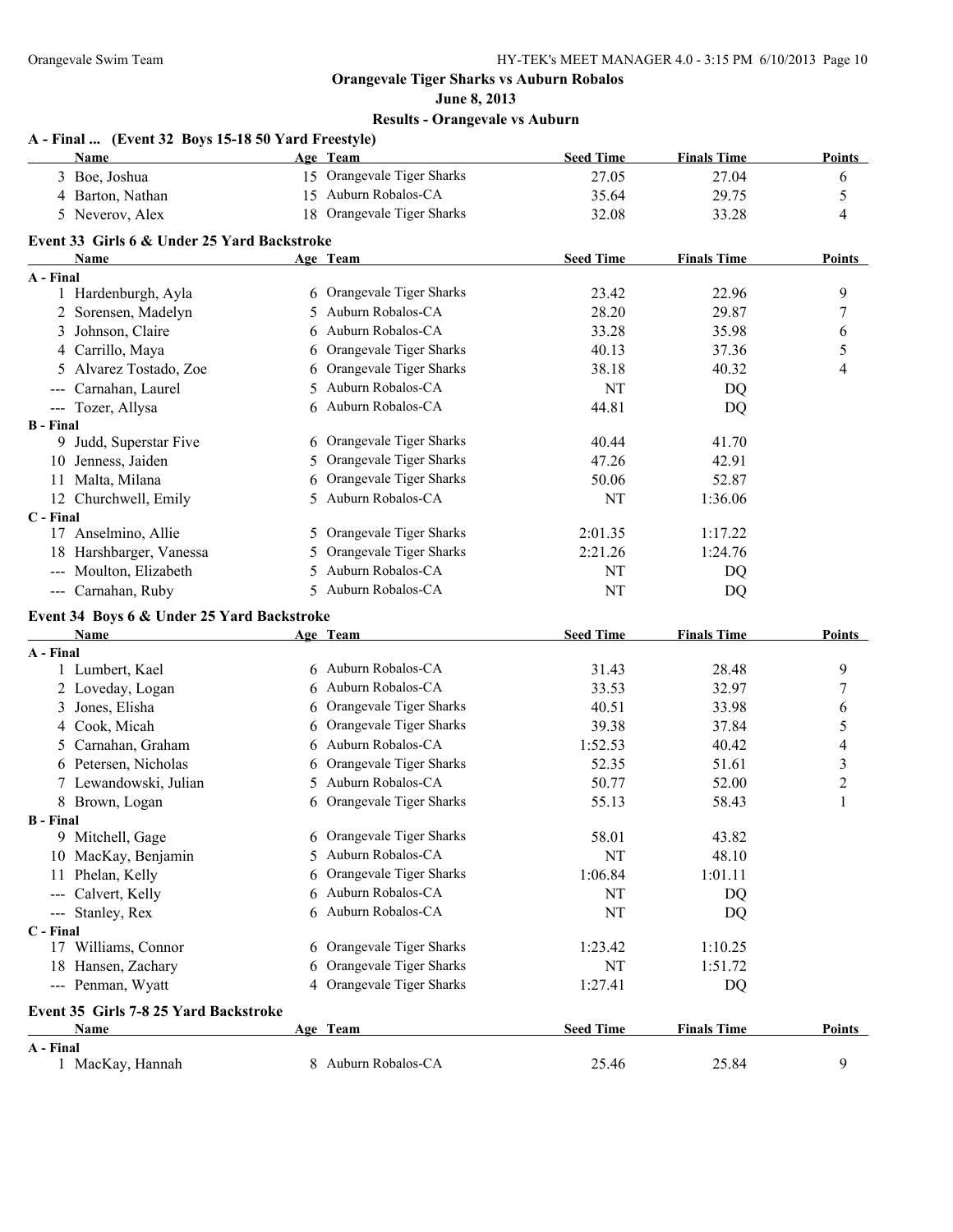### **June 8, 2013 Results - Orangevale vs Auburn**

#### **A - Final ... (Event 35 Girls 7-8 25 Yard Backstroke)**

|                  | <b>Name</b>                          |   | Age Team                  | <b>Seed Time</b> | <b>Finals Time</b> | <b>Points</b>            |
|------------------|--------------------------------------|---|---------------------------|------------------|--------------------|--------------------------|
|                  | 2 Petersen, Julia                    |   | 7 Orangevale Tiger Sharks | 26.83            | 25.88              | 7                        |
| 3                | Johnson, Chloe                       |   | Auburn Robalos-CA         | 25.15            | 27.23              | 6                        |
| 4                | Tuggle, Alyssa                       | 7 | Auburn Robalos-CA         | 31.07            | 29.77              | 5                        |
| 5                | Cranston, Ashlyn                     | 7 | Auburn Robalos-CA         | 29.76            | 30.05              | $\overline{\mathcal{A}}$ |
|                  | 6 Menne, Kiley                       |   | Orangevale Tiger Sharks   | 31.93            | 30.65              | $\overline{\mathbf{3}}$  |
|                  | Legari, Maya                         |   | Orangevale Tiger Sharks   | 32.95            | 32.89              | $\boldsymbol{2}$         |
|                  | 8 Roberts, Shelbie                   |   | Orangevale Tiger Sharks   | 33.45            | 36.27              | 1                        |
| <b>B</b> - Final |                                      |   |                           |                  |                    |                          |
|                  | 9 Calvert, Kyle                      | 8 | Auburn Robalos-CA         | 39.34            | 27.25              |                          |
|                  | 10 Peters, Kaitlin                   |   | Orangevale Tiger Sharks   | 33.63            | 32.80              |                          |
|                  | 11 Roberts, Payton                   | 7 | Orangevale Tiger Sharks   | 33.92            | 34.13              |                          |
|                  | 12 Odom, Kristen                     |   | Orangevale Tiger Sharks   | 34.16            | 34.18              |                          |
|                  | 13 Czerwinsky, Sofia                 | 7 | Auburn Robalos-CA         | 40.16            | 35.83              |                          |
|                  | 14 Baxter, Lilliana                  |   | Auburn Robalos-CA         | 34.48            | 37.17              |                          |
| C - Final        |                                      |   |                           |                  |                    |                          |
|                  | 17 Easton, Annabel                   | 7 | Auburn Robalos-CA         | 44.72            | 28.89              |                          |
|                  | 18 Gerlach, Anjuli                   |   | Orangevale Tiger Sharks   | 37.53            | 29.40              |                          |
|                  | 19 Lippsmeyer, Sarah                 |   | Orangevale Tiger Sharks   | 39.33            | 32.75              |                          |
|                  | 20 Hansen, Joelle                    |   | Orangevale Tiger Sharks   | 38.27            | 35.15              |                          |
|                  | 21 Komsky, Vara                      |   | Orangevale Tiger Sharks   | 35.22            | 37.81              |                          |
| D - Final        |                                      |   |                           |                  |                    |                          |
|                  | 25 Bernino, Lucy                     | 7 | Orangevale Tiger Sharks   | 44.61            | 37.91              |                          |
|                  | 26 Slama, Brianne                    | 7 | Orangevale Tiger Sharks   | 43.87            | 39.29              |                          |
|                  | 27 Reyes, Maya                       |   | Orangevale Tiger Sharks   | 42.36            | 40.68              |                          |
|                  | 28 Cahill, Erin                      | 8 | Orangevale Tiger Sharks   | 43.98            | 43.61              |                          |
| 29               | Matson, Isabella                     |   | Orangevale Tiger Sharks   | NT               | 52.14              |                          |
|                  | --- Mahoney, Ellie                   | 8 | Orangevale Tiger Sharks   | NT               | DQ                 |                          |
|                  | Event 36 Boys 7-8 25 Yard Backstroke |   |                           |                  |                    |                          |
|                  | Name                                 |   | Age Team                  | <b>Seed Time</b> | <b>Finals Time</b> | <b>Points</b>            |
| A - Final        |                                      |   |                           |                  |                    |                          |
|                  | 1 Rowan, Cody                        |   | Orangevale Tiger Sharks   | 29.45            | 25.26              | 9                        |
| 2                | Ryan, Lachlan                        |   | Auburn Robalos-CA         | 25.90            | 25.45              | 7                        |
|                  | 3 Madonna, James                     |   | Auburn Robalos-CA         | 28.59            | 26.04              | 6                        |
|                  | 4 Gabrielli, Marcello                |   | Orangevale Tiger Sharks   | 29.07            | 28.35              | 5                        |
| 5                | Scollay, Tyler                       |   | Orangevale Tiger Sharks   | 31.72            | 30.67              | 4                        |
|                  | 6 Goebel, Will                       |   | Orangevale Tiger Sharks   | 27.77            | 32.91              | 3                        |
|                  | 7 Dunkle, Zachary                    | 8 | Auburn Robalos-CA         | 47.53            | 38.13              | 2                        |
| <b>B</b> - Final |                                      |   |                           |                  |                    |                          |
|                  | 9 Hunter, Thomas                     |   | Orangevale Tiger Sharks   | 31.76            | 29.33              |                          |
|                  | 10 Riley, Shane                      | 8 | Orangevale Tiger Sharks   | 35.15            | 32.41              |                          |
|                  | 11 Woods, Ryan                       |   | Orangevale Tiger Sharks   | 32.99            | 34.33              |                          |
|                  | 12 Brown, Steven                     |   | Orangevale Tiger Sharks   | 33.89            | 35.41              |                          |
|                  | --- Lawton, Andrew                   |   | Auburn Robalos-CA         | 2:15.96          | DQ                 |                          |
| C - Final        |                                      |   |                           |                  |                    |                          |
|                  | 17 Harshbarger, Cyrus                | 7 | Orangevale Tiger Sharks   | 35.53            | 32.44              |                          |
|                  | 18 Beckmon, Bradley                  |   | Orangevale Tiger Sharks   | 47.89            | 51.10              |                          |
|                  | --- Ramey, Benson                    |   | 7 Orangevale Tiger Sharks | 41.24            | DQ                 |                          |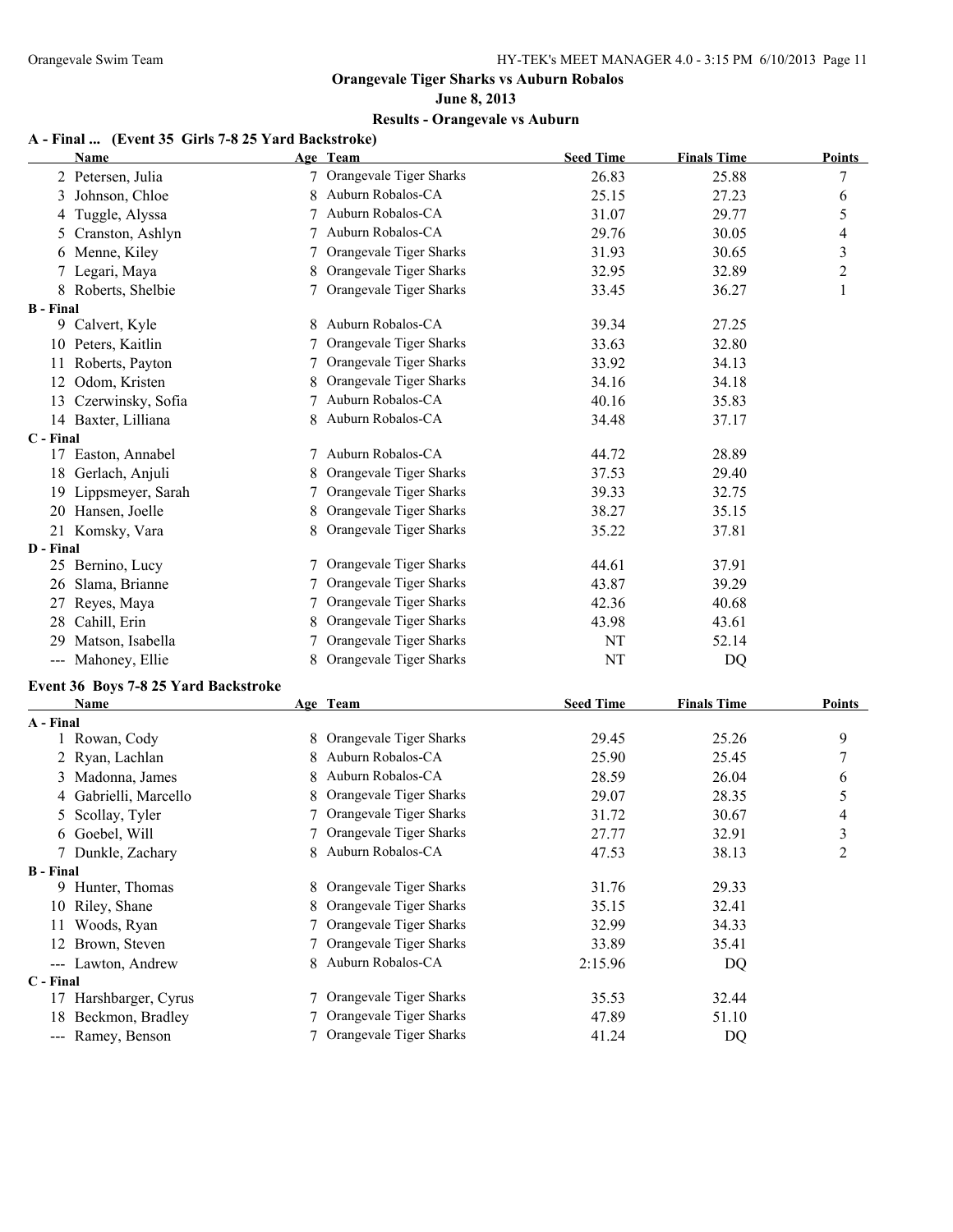#### **June 8, 2013**

# **Results - Orangevale vs Auburn**

# **Event 37 Girls 9-10 25 Yard Backstroke**

|                  | <b>Name</b>                             |               | Age Team                   | <b>Seed Time</b> | <b>Finals Time</b> | <b>Points</b>           |
|------------------|-----------------------------------------|---------------|----------------------------|------------------|--------------------|-------------------------|
| A - Final        |                                         |               |                            |                  |                    |                         |
|                  | 1 Noia, Angela                          |               | 10 Orangevale Tiger Sharks | 22.02            | 21.67              | 9                       |
|                  | 2 Piziali, Francesca                    |               | 10 Auburn Robalos-CA       | 21.37            | 21.71              | 7                       |
|                  | 3 Nichols, Annicka                      |               | 10 Orangevale Tiger Sharks | 24.96            | 25.06              | 6                       |
|                  | 4 Brentt, Emma                          |               | 10 Orangevale Tiger Sharks | 25.49            | 25.56              | 5                       |
|                  | 5 Granat, Trinity                       |               | 10 Auburn Robalos-CA       | NT               | 26.34              | 4                       |
|                  | 6 Matista, Maryanna                     |               | 9 Orangevale Tiger Sharks  | 25.61            | 28.17              | $\overline{\mathbf{3}}$ |
|                  | 7 Herlehy, Baylor                       |               | 9 Auburn Robalos-CA        | NT               | 28.64              | $\overline{2}$          |
| <b>B</b> - Final |                                         |               |                            |                  |                    |                         |
|                  | 9 Matson, Hanna                         |               | 9 Orangevale Tiger Sharks  | 31.44            | 26.61              |                         |
|                  | 10 Cook, Corrina                        |               | 10 Orangevale Tiger Sharks | 26.90            | 27.14              |                         |
|                  | 11 Bernino, Hannah                      |               | 9 Orangevale Tiger Sharks  | 29.65            | 27.73              |                         |
|                  | 12 Owen, Rachel                         |               | 9 Orangevale Tiger Sharks  | 31.02            | 28.51              |                         |
|                  | 13 White, Kayla                         |               | 9 Orangevale Tiger Sharks  | 31.03            | 28.84              |                         |
|                  | 14 Massagli, Ping                       |               | 9 Orangevale Tiger Sharks  | 30.30            | 29.53              |                         |
|                  | 15 Walder, Georgia                      |               | 9 Orangevale Tiger Sharks  | 32.70            | 35.70              |                         |
|                  | 16 DeKellis, Sophia                     |               | 9 Orangevale Tiger Sharks  | 35.30            | 38.20              |                         |
| C - Final        |                                         |               |                            |                  |                    |                         |
|                  | 17 Mitchell, Reese                      |               | 9 Orangevale Tiger Sharks  | NT               | 29.37              |                         |
|                  | 18 Ingersoll, Kiersten                  |               | 9 Orangevale Tiger Sharks  | 45.72            | 43.24              |                         |
|                  | 19 Hirst, Gwyneth                       |               | 9 Orangevale Tiger Sharks  | 41.10            | 43.33              |                         |
|                  | 20 Campbell, Heidi                      |               | 9 Orangevale Tiger Sharks  | 47.23            | 44.83              |                         |
|                  | Event 38 Boys 9-10 25 Yard Backstroke   |               |                            |                  |                    |                         |
|                  | Name                                    |               | Age Team                   | <b>Seed Time</b> | <b>Finals Time</b> | <b>Points</b>           |
| A - Final        |                                         |               |                            |                  |                    |                         |
|                  | 1 Vaughan, Peter                        |               | 9 Auburn Robalos-CA        | 20.00            | 20.75              | 9                       |
|                  | 2 Calvert, Kaden                        |               | Auburn Robalos-CA          | 26.84            | 22.82              | 7                       |
|                  | 3 Sylvester, Evan                       |               | 9 Auburn Robalos-CA        | 27.86            | 24.25              | 6                       |
|                  | 4 Ridgley, Joshua                       |               | 10 Orangevale Tiger Sharks | 30.06            | 24.28              | 5                       |
|                  | 5 Largaespada, Julian                   |               | 10 Auburn Robalos-CA       | 22.88            | 25.49              | 4                       |
|                  | 6 Carrillo, Gabriel                     |               | 9 Orangevale Tiger Sharks  | 23.14            | 26.81              | 3                       |
|                  | 7 Cox, Bryant                           |               | 9 Orangevale Tiger Sharks  | 25.68            | 27.25              | $\overline{c}$          |
|                  | 8 Ehrhart, Caleb                        |               | 9 Orangevale Tiger Sharks  | 30.14            | 31.06              | $\mathbf{1}$            |
| <b>B</b> - Final |                                         |               |                            |                  |                    |                         |
|                  | 9 Detmer, Zachary                       |               | 10 Auburn Robalos-CA       | 40.82            | 28.18              |                         |
|                  | 10 Konvalin, Hunter                     |               | 9 Orangevale Tiger Sharks  | 35.51            | 30.73              |                         |
|                  | 11 Cranston, John                       |               | 9 Auburn Robalos-CA        | 30.85            | 33.49              |                         |
|                  | 12 Troy, Christopher                    |               | Auburn Robalos-CA          | 28.91            | 35.28              |                         |
|                  | 13 Lawton, Matthew                      | 10            | Auburn Robalos-CA          | NT               | 37.61              |                         |
|                  | --- Lippsmeyer, Christopher             |               | 9 Orangevale Tiger Sharks  | 39.36            | DQ                 |                         |
|                  | Event 39 Girls 11-12 50 Yard Backstroke |               |                            |                  |                    |                         |
|                  | Name                                    |               | Age Team                   | <b>Seed Time</b> | <b>Finals Time</b> | <b>Points</b>           |
| A - Final        |                                         |               |                            |                  |                    |                         |
|                  | 1 O'Brien, Dana                         | $\mathbf{11}$ | Auburn Robalos-CA          | 42.60            | 39.42              | 9                       |
|                  | 2 Huston, Katie                         | 11            | Auburn Robalos-CA          | 40.83            | 39.51              | 7                       |
|                  | 3 Hardenburgh, Alaina                   | 11            | Orangevale Tiger Sharks    | 43.52            | 41.34              | 6                       |
|                  | 4 Pagliaro, Greysha                     | 11            | Orangevale Tiger Sharks    | 43.48            | 44.06              | 5                       |
|                  | 5 Judd, Tia                             |               | 12 Orangevale Tiger Sharks | 49.49            | 45.41              | 4                       |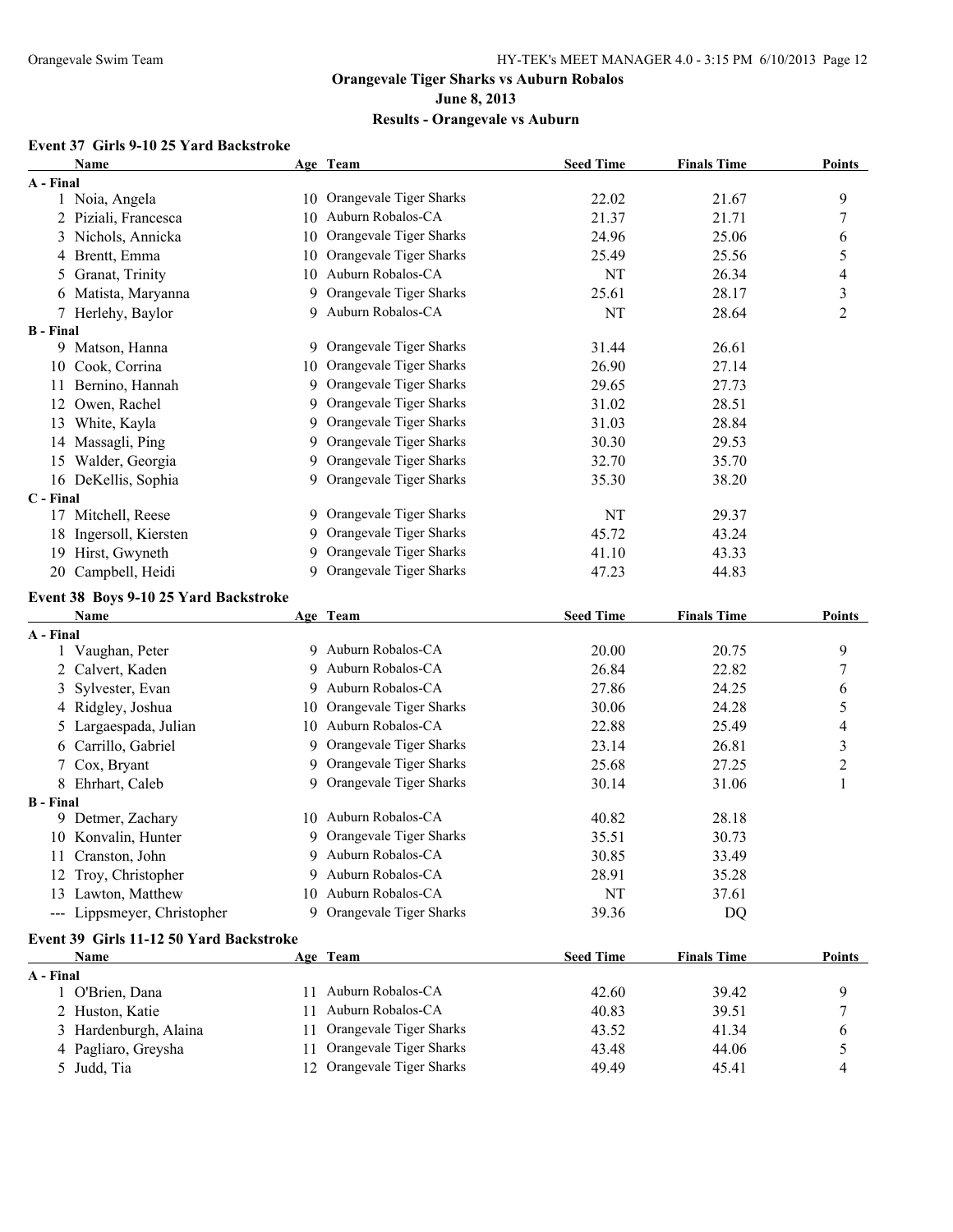### **June 8, 2013 Results - Orangevale vs Auburn**

#### **A - Final ... (Event 39 Girls 11-12 50 Yard Backstroke)**

|                  | <b>Name</b>                             |     | Age Team                   | <b>Seed Time</b> | <b>Finals Time</b> | <b>Points</b>  |
|------------------|-----------------------------------------|-----|----------------------------|------------------|--------------------|----------------|
|                  | 6 Piziali, Julia                        |     | 11 Auburn Robalos-CA       | 46.78            | 45.58              | 3              |
|                  | 7 Spokely, Eralise                      |     | 12 Auburn Robalos-CA       | 46.54            | 48.95              | $\overline{c}$ |
| <b>B</b> - Final |                                         |     |                            |                  |                    |                |
|                  | 9 Kirk, Stephanie                       |     | 11 Auburn Robalos-CA       | NT               | 46.64              |                |
|                  | 10 Ross, Claire                         | 11  | Auburn Robalos-CA          | NT               | 50.03              |                |
|                  | 11 Bartlett, Haley                      | 11. | Orangevale Tiger Sharks    | 51.47            | 52.32              |                |
|                  | 12 Pellegrini, Ellie                    | 11  | Orangevale Tiger Sharks    | <b>NT</b>        | 55.63              |                |
|                  | 13 Hann, Dannielle                      | 11  | Orangevale Tiger Sharks    | 1:01.38          | 1:03.42            |                |
|                  | --- Wells, Allison                      |     | 11 Orangevale Tiger Sharks | 1:21.88          | DQ                 |                |
|                  | Event 40 Boys 11-12 50 Yard Backstroke  |     |                            |                  |                    |                |
|                  | <b>Name</b>                             |     | Age Team                   | <b>Seed Time</b> | <b>Finals Time</b> | <b>Points</b>  |
| A - Final        |                                         |     |                            |                  |                    |                |
|                  | 1 Boe, Jacob                            |     | 12 Orangevale Tiger Sharks | 40.54            | 39.60              | 9              |
|                  | 2 Ryan, Connor                          |     | 12 Auburn Robalos-CA       | 41.08            | 40.09              | $\overline{7}$ |
|                  | 3 Calvert, Klay                         |     | 12 Auburn Robalos-CA       | 41.57            | 41.95              | 6              |
|                  | 4 Caron, Reed                           |     | 12 Orangevale Tiger Sharks | 51.32            | 46.07              | 5              |
|                  | 5 Camillucci, Jonathan                  |     | 11 Auburn Robalos-CA       | 48.35            | 48.20              | 4              |
|                  | 6 Tuggle, Justin                        |     | 11 Auburn Robalos-CA       | 46.94            | 50.89              | $\mathfrak{Z}$ |
|                  | 7 Hann, Noel                            |     | 11 Orangevale Tiger Sharks | 1:12.61          | 1:05.90            | $\overline{c}$ |
| <b>B</b> - Final |                                         |     |                            |                  |                    |                |
|                  | 9 Ronk, Wyatt                           |     | 11 Auburn Robalos-CA       | NT               | 49.00              |                |
|                  | 10 Odom, Grant                          |     | 11 Orangevale Tiger Sharks | NT               | 49.49              |                |
|                  | 11 Sherwood, Gabriel                    |     | 11 Auburn Robalos-CA       | 1:16.97          | 54.76              |                |
|                  | 12 Bardasian, Gannon                    |     | 11 Orangevale Tiger Sharks | NT               | 57.05              |                |
|                  | 13 Barpal, Alex                         |     | 11 Auburn Robalos-CA       | 1:29.83          | 1:01.34            |                |
|                  | 14 Dill, Laroy                          |     | 12 Orangevale Tiger Sharks | 1:15.59          | 1:10.32            |                |
|                  | 15 Ingersoll, Aden                      |     | 12 Orangevale Tiger Sharks | 1:15.55          | 1:24.35            |                |
|                  | Event 41 Girls 13-14 50 Yard Backstroke |     |                            |                  |                    |                |
|                  | Name                                    |     | Age Team                   | <b>Seed Time</b> | <b>Finals Time</b> | <b>Points</b>  |
| A - Final        |                                         |     |                            |                  |                    |                |
|                  | 1 Kita, Kaede                           |     | 14 Auburn Robalos-CA       | 37.05            | 36.92              | 9              |
|                  | 2 Conway, Alison                        |     | 13 Auburn Robalos-CA       | 37.42            | 38.65              | 7              |
|                  | 3 Gudkov, Lisa                          |     | 14 Orangevale Tiger Sharks | 41.77            | 40.12              | 6              |
|                  | 4 Barrett, Annie                        |     | 13 Auburn Robalos-CA       | 40.81            | 40.67              | 5              |
|                  | 5 Anderson, Gabrielle                   |     | 13 Auburn Robalos-CA       | 45.77            | 41.94              | 4              |
|                  | 6 Brown, Emma                           |     | 13 Orangevale Tiger Sharks | 41.38            | 42.15              | 3              |
|                  | 7 Mansanet, Portia                      |     | 14 Orangevale Tiger Sharks | 51.13            | 48.81              | $\overline{c}$ |
|                  | --- Olalde, Desia                       |     | 13 Orangevale Tiger Sharks | 1:18.14          | DQ                 |                |
| <b>B</b> - Final |                                         |     | 13 Auburn Robalos-CA       |                  | 46.55              |                |
|                  | 9 Granat, Tiffany                       |     | 13 Auburn Robalos-CA       | 46.17<br>47.32   |                    |                |
|                  | 10 Horner, Kassidy                      |     | 13 Auburn Robalos-CA       |                  | 46.57              |                |
|                  | 11 Dean, Sonia                          |     |                            | 46.67            | 47.08              |                |
|                  | Event 42 Boys 13-14 50 Yard Backstroke  |     |                            |                  |                    |                |
|                  | Name                                    |     | Age Team                   | <b>Seed Time</b> | <b>Finals Time</b> | <b>Points</b>  |
| A - Final        |                                         |     | 14 Auburn Robalos-CA       | 43.05            | 38.01              | 9              |
|                  | 1 Moore, Logan<br>2 Dill, Arthur        |     | 13 Orangevale Tiger Sharks | 41.85            | 42.28              | $\overline{7}$ |
|                  | 3 Johnson, Clayton                      |     | 13 Auburn Robalos-CA       | 49.28            | 45.51              | 6              |
|                  |                                         |     |                            |                  |                    |                |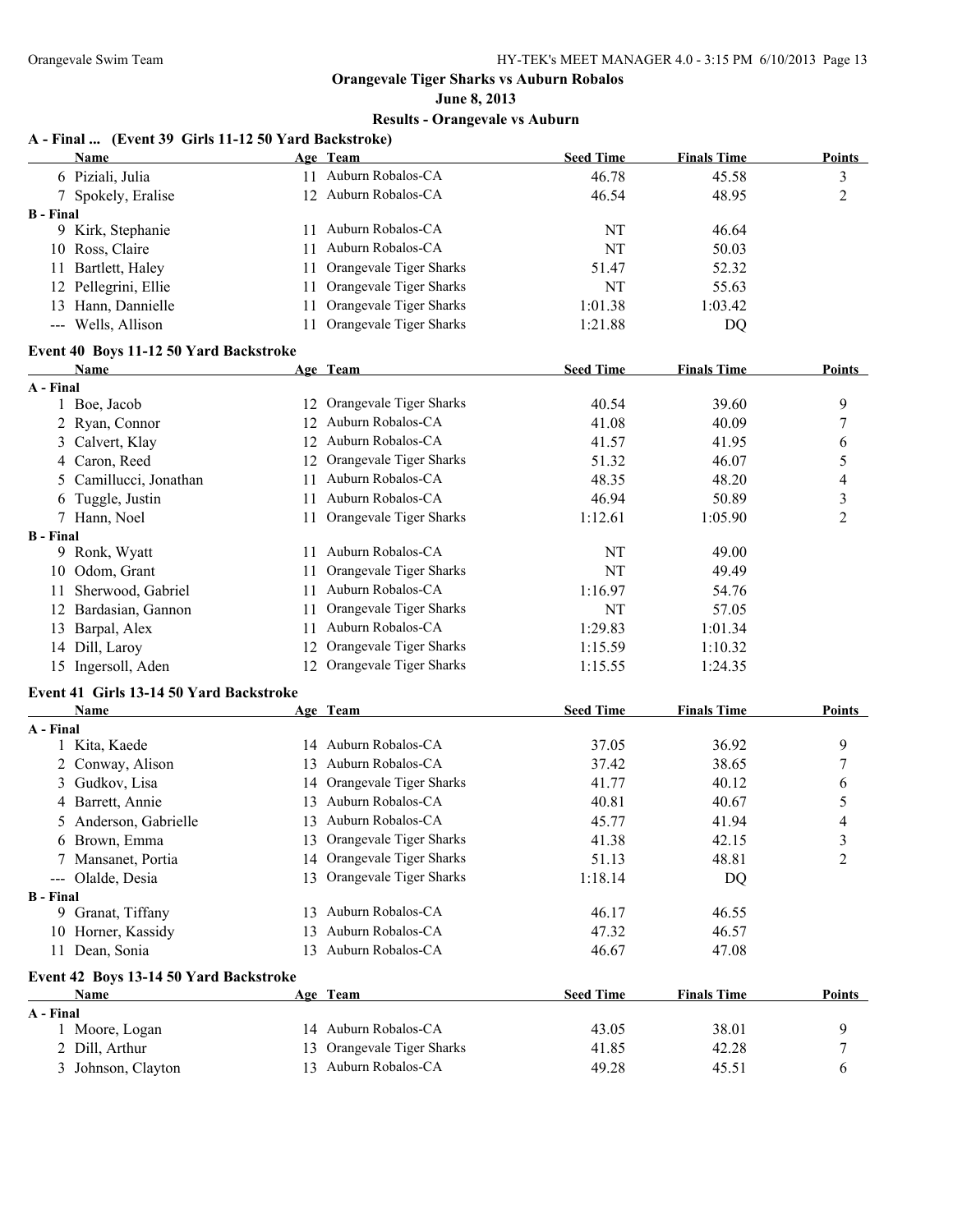**June 8, 2013**

| A - Final  (Event 42 Boys 13-14 50 Yard Backstroke) |   |                            |                  |                    |               |
|-----------------------------------------------------|---|----------------------------|------------------|--------------------|---------------|
| Name                                                |   | Age Team                   | <b>Seed Time</b> | <b>Finals Time</b> | <b>Points</b> |
| 4 Rhodes-Roberts, Peyton                            |   | 13 Auburn Robalos-CA       | 51.37            | 53.57              | 5             |
| --- Mahoney, Ben                                    |   | 13 Orangevale Tiger Sharks | 1:33.56          | DQ                 |               |
| Event 43 Girls 15-18 50 Yard Backstroke             |   |                            |                  |                    |               |
| Name                                                |   | Age Team                   | <b>Seed Time</b> | <b>Finals Time</b> | <b>Points</b> |
| A - Final                                           |   |                            |                  |                    |               |
| 1 Miner, Natalie                                    |   | 18 Orangevale Tiger Sharks | 32.28            | 33.50              | 9             |
| 2 Kirkland, Kylie                                   |   | 17 Auburn Robalos-CA       | 39.58            | 36.86              | 7             |
| 3 McGuire, Siouxsie                                 |   | 15 Auburn Robalos-CA       | 43.61            | 40.01              | 6             |
| 4 Lewis, Ani                                        |   | 16 Auburn Robalos-CA       | 48.77            | 44.52              | 5             |
| Event 44 Boys 15-18 50 Yard Backstroke              |   |                            |                  |                    |               |
| Name                                                |   | Age Team                   | <b>Seed Time</b> | <b>Finals Time</b> | <b>Points</b> |
| A - Final                                           |   |                            |                  |                    |               |
| 1 Smith, Landon                                     |   | 18 Orangevale Tiger Sharks | 41.00            | 27.82              | 9             |
| 2 Wenger, Brent                                     |   | 18 Auburn Robalos-CA       | 28.81            | 29.06              | 7             |
| 3 Boe, Joshua                                       |   | 15 Orangevale Tiger Sharks | 31.55            | 31.09              | 6             |
| 4 Neverov, Alex                                     |   | 18 Orangevale Tiger Sharks | 30.54            | 38.50              | 5             |
| Event 45 Girls 7-8 25 Yard Breaststroke             |   |                            |                  |                    |               |
| Name                                                |   | Age Team                   | <b>Seed Time</b> | <b>Finals Time</b> | <b>Points</b> |
| A - Final                                           |   |                            |                  |                    |               |
| 1 Kliewer, Shay                                     |   | 8 Orangevale Tiger Sharks  | 32.46            | 29.48              | 9             |
| 2 Johnson, Chloe                                    | 8 | Auburn Robalos-CA          | 31.07            | 32.81              | 7             |
| 3 Cranston, Ashlyn                                  |   | Auburn Robalos-CA          | 38.60            | 37.71              | 6             |
| --- Komsky, Vara                                    | 8 | Orangevale Tiger Sharks    | <b>NT</b>        | DQ                 |               |
| --- Judd, Ruby                                      | 8 | Orangevale Tiger Sharks    | NT               | DQ                 |               |
| --- Petersen, Julia                                 |   | Orangevale Tiger Sharks    | NT               | DQ                 |               |
| --- Barpal, Allyson                                 |   | Auburn Robalos-CA          | 39.80            | DQ                 |               |
| --- Haight, Laynie                                  |   | Auburn Robalos-CA          | 34.93            | DQ                 |               |
| <b>B</b> - Final                                    |   |                            |                  |                    |               |
| 9 Easton, Annabel                                   |   | 7 Auburn Robalos-CA        | 50.91            | 39.19              |               |
| --- Reyes, Maya                                     |   | Orangevale Tiger Sharks    | <b>NT</b>        | DQ                 |               |
| --- Baxter, Lilliana                                | 8 | Auburn Robalos-CA          | 41.57            | DQ                 |               |
| --- Beil, Megan                                     |   | 7 Orangevale Tiger Sharks  | NT               | DQ                 |               |
| Event 46 Boys 7-8 25 Yard Breaststroke              |   |                            |                  |                    |               |
| Name                                                |   | Age Team                   | <b>Seed Time</b> | <b>Finals Time</b> | <b>Points</b> |
| A - Final                                           |   |                            |                  |                    |               |
| 1 Piziali, Angelo                                   | 8 | Auburn Robalos-CA          | 31.12            | 26.15              | 9             |
| 2 Ryan, Lachlan                                     | 8 | Auburn Robalos-CA          | 39.20            | 30.48              | 7             |
| 3 Matista, Matthew                                  | 8 | Orangevale Tiger Sharks    | NT               | 41.31              | 6             |
| 4 Gabrielli, Marcello                               | 8 | Orangevale Tiger Sharks    | 44.98            | 42.48              | 5             |
| Eisenbarth, Tyler<br>5                              |   | Orangevale Tiger Sharks    | NT               | 43.79              | 4             |
| Jones, Ephraim<br>---                               |   | Orangevale Tiger Sharks    | NT               | DQ                 |               |
| <b>B</b> - Final                                    |   |                            |                  |                    |               |
| Corrales, Michael<br>---                            | 7 | Orangevale Tiger Sharks    | NT               | DQ                 |               |
| Williams, Cole                                      | 8 | Orangevale Tiger Sharks    | NT               | DQ                 |               |
| Bain, Riley                                         | 7 | Orangevale Tiger Sharks    | NT               | DQ                 |               |
| Brown, Steven<br>---                                |   | Orangevale Tiger Sharks    | NT               | DQ                 |               |
|                                                     |   |                            |                  |                    |               |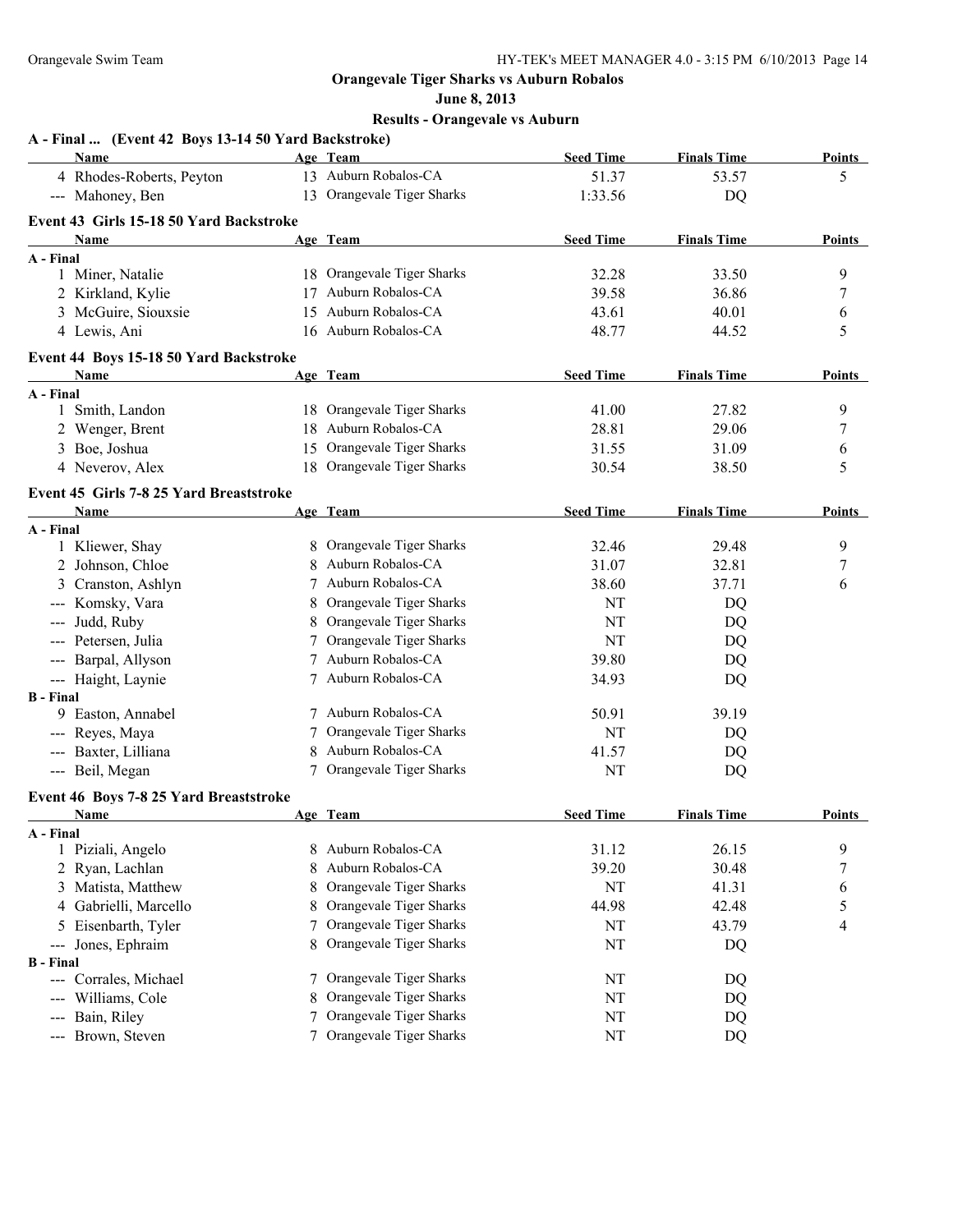#### **June 8, 2013**

# **Results - Orangevale vs Auburn**

# **Event 47 Girls 9-10 25 Yard Breaststroke**

| 10 Orangevale Tiger Sharks<br>9<br>1 Wilhelms, Isabella<br>24.21<br>21.95<br>10 Auburn Robalos-CA<br>27.53<br>7<br>2 Acquistapace, Isabel<br>23.03<br>9 Orangevale Tiger Sharks<br>3 Brown, Sara<br>32.41<br>25.47<br>6<br>5<br>4 Alvarez Tostado, Fionnah<br>9 Orangevale Tiger Sharks<br>28.67<br>26.30<br>9 Auburn Robalos-CA<br>39.31<br>29.31<br>4<br>5 Towne, Megan<br>$\overline{3}$<br>9 Orangevale Tiger Sharks<br>32.22<br>30.57<br>6 Jenness, Victoria<br>9 Orangevale Tiger Sharks<br>28.02<br>9 Fitz-Stancil, Coralynn<br>NT<br>10 Roberts, Savannah<br>9 Orangevale Tiger Sharks<br>28.35<br>37.53<br>10 Orangevale Tiger Sharks<br>11 Brentt, Emma<br>NT<br>28.88<br>10 Orangevale Tiger Sharks<br>NT<br>29.21<br>12 Nicholas, Shelby<br>9 Orangevale Tiger Sharks<br>13 Matista, Maryanna<br>39.05<br>33.47<br>9 Orangevale Tiger Sharks<br>--- Robinson, Paige<br>NT<br>DQ<br>9 Orangevale Tiger Sharks<br>--- Mitchell, Reese<br>NT<br>DQ<br>9 Orangevale Tiger Sharks<br>--- Bardasian, Brooklynn<br>NT<br>DQ<br>17 Jojola, Giana<br>10 Orangevale Tiger Sharks<br>NT<br>23.57<br>9 Orangevale Tiger Sharks<br>--- Massagli, Ping<br>NT<br>DQ<br>Event 48 Boys 9-10 25 Yard Breaststroke<br>Age Team<br><b>Seed Time</b><br><b>Finals Time</b><br><b>Points</b><br>Name<br>10 Auburn Robalos-CA<br>1 Lewandowski, Kelby<br>22.48<br>21.08<br>9<br>9 Auburn Robalos-CA<br>26.12<br>23.92<br>2 Jurado, Diego<br>7<br>10 Auburn Robalos-CA<br>24.89<br>26.72<br>3 Shelton, Lucien<br>6<br>9 Orangevale Tiger Sharks<br>27.28<br>27.69<br>4 Penman, Logan<br>5<br>9 Orangevale Tiger Sharks<br>5 Black, Ethan<br>28.40<br>29.40<br>4<br>Orangevale Tiger Sharks<br>6 Scollay, Cody<br>3<br>35.36<br>30.41<br>9.<br>10 Auburn Robalos-CA<br>9 Downey, Kai<br>26.36<br>25.92<br>10 Auburn Robalos-CA<br>--- Cole, Chris<br>31.99<br>DQ<br>9 Orangevale Tiger Sharks<br>--- Meyer, Ryan<br>NT<br>DQ<br>9 Orangevale Tiger Sharks<br>NT<br>Carrillo, Gabriel<br>DQ<br>10 Auburn Robalos-CA<br>--- Detmer, Zachary<br>36.52<br>DQ<br>9 Orangevale Tiger Sharks<br>--- Ehrhart, Caleb<br>NT<br>DQ<br>Event 49 Girls 11-12 50 Yard Breaststroke<br><b>Seed Time</b><br><b>Finals Time</b><br><b>Points</b><br>Name<br>Age Team<br>A - Final<br>11 Auburn Robalos-CA<br>9<br>1 Ryan, Taryn<br>40.44<br>40.23<br>Orangevale Tiger Sharks<br>2 Pagliaro, Greysha<br>NT<br>40.74<br>7<br>11<br>Auburn Robalos-CA<br>3 Acquistapace, Paloma<br>43.55<br>42.21<br>6<br>12<br>Orangevale Tiger Sharks<br>4 Hardenburgh, Alaina<br>NT<br>45.90<br>5<br>11<br>Orangevale Tiger Sharks<br>45.92<br>5 Hall, Rebekah<br>43.46<br>4<br>12<br>Auburn Robalos-CA<br>6 Sylvester, Lauren<br>48.88<br>46.29<br>$\mathfrak{Z}$<br>12<br>Auburn Robalos-CA<br>$\boldsymbol{2}$<br>7 Spokely, Eralise<br>52.43<br>52.19<br>12<br>8 Stinson, Amanda<br>Orangevale Tiger Sharks<br>59.82<br>59.88<br>1<br>12<br>11 Auburn Robalos-CA<br>9 Piziali, Julia<br>48.35<br>NT | Name             | Age Team | <b>Seed Time</b> | <b>Finals Time</b> | <b>Points</b> |
|-----------------------------------------------------------------------------------------------------------------------------------------------------------------------------------------------------------------------------------------------------------------------------------------------------------------------------------------------------------------------------------------------------------------------------------------------------------------------------------------------------------------------------------------------------------------------------------------------------------------------------------------------------------------------------------------------------------------------------------------------------------------------------------------------------------------------------------------------------------------------------------------------------------------------------------------------------------------------------------------------------------------------------------------------------------------------------------------------------------------------------------------------------------------------------------------------------------------------------------------------------------------------------------------------------------------------------------------------------------------------------------------------------------------------------------------------------------------------------------------------------------------------------------------------------------------------------------------------------------------------------------------------------------------------------------------------------------------------------------------------------------------------------------------------------------------------------------------------------------------------------------------------------------------------------------------------------------------------------------------------------------------------------------------------------------------------------------------------------------------------------------------------------------------------------------------------------------------------------------------------------------------------------------------------------------------------------------------------------------------------------------------------------------------------------------------------------------------------------------------------------------------------------------------------------------------------------------------------------------------------------------------------------------------------------------------------------------------------------------------------------------------------------------------------------------------------------------------------------------------------------------------------------------------------------------------------------------|------------------|----------|------------------|--------------------|---------------|
|                                                                                                                                                                                                                                                                                                                                                                                                                                                                                                                                                                                                                                                                                                                                                                                                                                                                                                                                                                                                                                                                                                                                                                                                                                                                                                                                                                                                                                                                                                                                                                                                                                                                                                                                                                                                                                                                                                                                                                                                                                                                                                                                                                                                                                                                                                                                                                                                                                                                                                                                                                                                                                                                                                                                                                                                                                                                                                                                                           | A - Final        |          |                  |                    |               |
|                                                                                                                                                                                                                                                                                                                                                                                                                                                                                                                                                                                                                                                                                                                                                                                                                                                                                                                                                                                                                                                                                                                                                                                                                                                                                                                                                                                                                                                                                                                                                                                                                                                                                                                                                                                                                                                                                                                                                                                                                                                                                                                                                                                                                                                                                                                                                                                                                                                                                                                                                                                                                                                                                                                                                                                                                                                                                                                                                           |                  |          |                  |                    |               |
|                                                                                                                                                                                                                                                                                                                                                                                                                                                                                                                                                                                                                                                                                                                                                                                                                                                                                                                                                                                                                                                                                                                                                                                                                                                                                                                                                                                                                                                                                                                                                                                                                                                                                                                                                                                                                                                                                                                                                                                                                                                                                                                                                                                                                                                                                                                                                                                                                                                                                                                                                                                                                                                                                                                                                                                                                                                                                                                                                           |                  |          |                  |                    |               |
|                                                                                                                                                                                                                                                                                                                                                                                                                                                                                                                                                                                                                                                                                                                                                                                                                                                                                                                                                                                                                                                                                                                                                                                                                                                                                                                                                                                                                                                                                                                                                                                                                                                                                                                                                                                                                                                                                                                                                                                                                                                                                                                                                                                                                                                                                                                                                                                                                                                                                                                                                                                                                                                                                                                                                                                                                                                                                                                                                           |                  |          |                  |                    |               |
|                                                                                                                                                                                                                                                                                                                                                                                                                                                                                                                                                                                                                                                                                                                                                                                                                                                                                                                                                                                                                                                                                                                                                                                                                                                                                                                                                                                                                                                                                                                                                                                                                                                                                                                                                                                                                                                                                                                                                                                                                                                                                                                                                                                                                                                                                                                                                                                                                                                                                                                                                                                                                                                                                                                                                                                                                                                                                                                                                           |                  |          |                  |                    |               |
|                                                                                                                                                                                                                                                                                                                                                                                                                                                                                                                                                                                                                                                                                                                                                                                                                                                                                                                                                                                                                                                                                                                                                                                                                                                                                                                                                                                                                                                                                                                                                                                                                                                                                                                                                                                                                                                                                                                                                                                                                                                                                                                                                                                                                                                                                                                                                                                                                                                                                                                                                                                                                                                                                                                                                                                                                                                                                                                                                           |                  |          |                  |                    |               |
|                                                                                                                                                                                                                                                                                                                                                                                                                                                                                                                                                                                                                                                                                                                                                                                                                                                                                                                                                                                                                                                                                                                                                                                                                                                                                                                                                                                                                                                                                                                                                                                                                                                                                                                                                                                                                                                                                                                                                                                                                                                                                                                                                                                                                                                                                                                                                                                                                                                                                                                                                                                                                                                                                                                                                                                                                                                                                                                                                           |                  |          |                  |                    |               |
|                                                                                                                                                                                                                                                                                                                                                                                                                                                                                                                                                                                                                                                                                                                                                                                                                                                                                                                                                                                                                                                                                                                                                                                                                                                                                                                                                                                                                                                                                                                                                                                                                                                                                                                                                                                                                                                                                                                                                                                                                                                                                                                                                                                                                                                                                                                                                                                                                                                                                                                                                                                                                                                                                                                                                                                                                                                                                                                                                           | <b>B</b> - Final |          |                  |                    |               |
|                                                                                                                                                                                                                                                                                                                                                                                                                                                                                                                                                                                                                                                                                                                                                                                                                                                                                                                                                                                                                                                                                                                                                                                                                                                                                                                                                                                                                                                                                                                                                                                                                                                                                                                                                                                                                                                                                                                                                                                                                                                                                                                                                                                                                                                                                                                                                                                                                                                                                                                                                                                                                                                                                                                                                                                                                                                                                                                                                           |                  |          |                  |                    |               |
|                                                                                                                                                                                                                                                                                                                                                                                                                                                                                                                                                                                                                                                                                                                                                                                                                                                                                                                                                                                                                                                                                                                                                                                                                                                                                                                                                                                                                                                                                                                                                                                                                                                                                                                                                                                                                                                                                                                                                                                                                                                                                                                                                                                                                                                                                                                                                                                                                                                                                                                                                                                                                                                                                                                                                                                                                                                                                                                                                           |                  |          |                  |                    |               |
|                                                                                                                                                                                                                                                                                                                                                                                                                                                                                                                                                                                                                                                                                                                                                                                                                                                                                                                                                                                                                                                                                                                                                                                                                                                                                                                                                                                                                                                                                                                                                                                                                                                                                                                                                                                                                                                                                                                                                                                                                                                                                                                                                                                                                                                                                                                                                                                                                                                                                                                                                                                                                                                                                                                                                                                                                                                                                                                                                           |                  |          |                  |                    |               |
|                                                                                                                                                                                                                                                                                                                                                                                                                                                                                                                                                                                                                                                                                                                                                                                                                                                                                                                                                                                                                                                                                                                                                                                                                                                                                                                                                                                                                                                                                                                                                                                                                                                                                                                                                                                                                                                                                                                                                                                                                                                                                                                                                                                                                                                                                                                                                                                                                                                                                                                                                                                                                                                                                                                                                                                                                                                                                                                                                           |                  |          |                  |                    |               |
|                                                                                                                                                                                                                                                                                                                                                                                                                                                                                                                                                                                                                                                                                                                                                                                                                                                                                                                                                                                                                                                                                                                                                                                                                                                                                                                                                                                                                                                                                                                                                                                                                                                                                                                                                                                                                                                                                                                                                                                                                                                                                                                                                                                                                                                                                                                                                                                                                                                                                                                                                                                                                                                                                                                                                                                                                                                                                                                                                           |                  |          |                  |                    |               |
|                                                                                                                                                                                                                                                                                                                                                                                                                                                                                                                                                                                                                                                                                                                                                                                                                                                                                                                                                                                                                                                                                                                                                                                                                                                                                                                                                                                                                                                                                                                                                                                                                                                                                                                                                                                                                                                                                                                                                                                                                                                                                                                                                                                                                                                                                                                                                                                                                                                                                                                                                                                                                                                                                                                                                                                                                                                                                                                                                           |                  |          |                  |                    |               |
|                                                                                                                                                                                                                                                                                                                                                                                                                                                                                                                                                                                                                                                                                                                                                                                                                                                                                                                                                                                                                                                                                                                                                                                                                                                                                                                                                                                                                                                                                                                                                                                                                                                                                                                                                                                                                                                                                                                                                                                                                                                                                                                                                                                                                                                                                                                                                                                                                                                                                                                                                                                                                                                                                                                                                                                                                                                                                                                                                           |                  |          |                  |                    |               |
|                                                                                                                                                                                                                                                                                                                                                                                                                                                                                                                                                                                                                                                                                                                                                                                                                                                                                                                                                                                                                                                                                                                                                                                                                                                                                                                                                                                                                                                                                                                                                                                                                                                                                                                                                                                                                                                                                                                                                                                                                                                                                                                                                                                                                                                                                                                                                                                                                                                                                                                                                                                                                                                                                                                                                                                                                                                                                                                                                           |                  |          |                  |                    |               |
|                                                                                                                                                                                                                                                                                                                                                                                                                                                                                                                                                                                                                                                                                                                                                                                                                                                                                                                                                                                                                                                                                                                                                                                                                                                                                                                                                                                                                                                                                                                                                                                                                                                                                                                                                                                                                                                                                                                                                                                                                                                                                                                                                                                                                                                                                                                                                                                                                                                                                                                                                                                                                                                                                                                                                                                                                                                                                                                                                           | C - Final        |          |                  |                    |               |
|                                                                                                                                                                                                                                                                                                                                                                                                                                                                                                                                                                                                                                                                                                                                                                                                                                                                                                                                                                                                                                                                                                                                                                                                                                                                                                                                                                                                                                                                                                                                                                                                                                                                                                                                                                                                                                                                                                                                                                                                                                                                                                                                                                                                                                                                                                                                                                                                                                                                                                                                                                                                                                                                                                                                                                                                                                                                                                                                                           |                  |          |                  |                    |               |
|                                                                                                                                                                                                                                                                                                                                                                                                                                                                                                                                                                                                                                                                                                                                                                                                                                                                                                                                                                                                                                                                                                                                                                                                                                                                                                                                                                                                                                                                                                                                                                                                                                                                                                                                                                                                                                                                                                                                                                                                                                                                                                                                                                                                                                                                                                                                                                                                                                                                                                                                                                                                                                                                                                                                                                                                                                                                                                                                                           |                  |          |                  |                    |               |
|                                                                                                                                                                                                                                                                                                                                                                                                                                                                                                                                                                                                                                                                                                                                                                                                                                                                                                                                                                                                                                                                                                                                                                                                                                                                                                                                                                                                                                                                                                                                                                                                                                                                                                                                                                                                                                                                                                                                                                                                                                                                                                                                                                                                                                                                                                                                                                                                                                                                                                                                                                                                                                                                                                                                                                                                                                                                                                                                                           |                  |          |                  |                    |               |
|                                                                                                                                                                                                                                                                                                                                                                                                                                                                                                                                                                                                                                                                                                                                                                                                                                                                                                                                                                                                                                                                                                                                                                                                                                                                                                                                                                                                                                                                                                                                                                                                                                                                                                                                                                                                                                                                                                                                                                                                                                                                                                                                                                                                                                                                                                                                                                                                                                                                                                                                                                                                                                                                                                                                                                                                                                                                                                                                                           |                  |          |                  |                    |               |
|                                                                                                                                                                                                                                                                                                                                                                                                                                                                                                                                                                                                                                                                                                                                                                                                                                                                                                                                                                                                                                                                                                                                                                                                                                                                                                                                                                                                                                                                                                                                                                                                                                                                                                                                                                                                                                                                                                                                                                                                                                                                                                                                                                                                                                                                                                                                                                                                                                                                                                                                                                                                                                                                                                                                                                                                                                                                                                                                                           | A - Final        |          |                  |                    |               |
|                                                                                                                                                                                                                                                                                                                                                                                                                                                                                                                                                                                                                                                                                                                                                                                                                                                                                                                                                                                                                                                                                                                                                                                                                                                                                                                                                                                                                                                                                                                                                                                                                                                                                                                                                                                                                                                                                                                                                                                                                                                                                                                                                                                                                                                                                                                                                                                                                                                                                                                                                                                                                                                                                                                                                                                                                                                                                                                                                           |                  |          |                  |                    |               |
|                                                                                                                                                                                                                                                                                                                                                                                                                                                                                                                                                                                                                                                                                                                                                                                                                                                                                                                                                                                                                                                                                                                                                                                                                                                                                                                                                                                                                                                                                                                                                                                                                                                                                                                                                                                                                                                                                                                                                                                                                                                                                                                                                                                                                                                                                                                                                                                                                                                                                                                                                                                                                                                                                                                                                                                                                                                                                                                                                           |                  |          |                  |                    |               |
|                                                                                                                                                                                                                                                                                                                                                                                                                                                                                                                                                                                                                                                                                                                                                                                                                                                                                                                                                                                                                                                                                                                                                                                                                                                                                                                                                                                                                                                                                                                                                                                                                                                                                                                                                                                                                                                                                                                                                                                                                                                                                                                                                                                                                                                                                                                                                                                                                                                                                                                                                                                                                                                                                                                                                                                                                                                                                                                                                           |                  |          |                  |                    |               |
|                                                                                                                                                                                                                                                                                                                                                                                                                                                                                                                                                                                                                                                                                                                                                                                                                                                                                                                                                                                                                                                                                                                                                                                                                                                                                                                                                                                                                                                                                                                                                                                                                                                                                                                                                                                                                                                                                                                                                                                                                                                                                                                                                                                                                                                                                                                                                                                                                                                                                                                                                                                                                                                                                                                                                                                                                                                                                                                                                           |                  |          |                  |                    |               |
|                                                                                                                                                                                                                                                                                                                                                                                                                                                                                                                                                                                                                                                                                                                                                                                                                                                                                                                                                                                                                                                                                                                                                                                                                                                                                                                                                                                                                                                                                                                                                                                                                                                                                                                                                                                                                                                                                                                                                                                                                                                                                                                                                                                                                                                                                                                                                                                                                                                                                                                                                                                                                                                                                                                                                                                                                                                                                                                                                           |                  |          |                  |                    |               |
|                                                                                                                                                                                                                                                                                                                                                                                                                                                                                                                                                                                                                                                                                                                                                                                                                                                                                                                                                                                                                                                                                                                                                                                                                                                                                                                                                                                                                                                                                                                                                                                                                                                                                                                                                                                                                                                                                                                                                                                                                                                                                                                                                                                                                                                                                                                                                                                                                                                                                                                                                                                                                                                                                                                                                                                                                                                                                                                                                           |                  |          |                  |                    |               |
|                                                                                                                                                                                                                                                                                                                                                                                                                                                                                                                                                                                                                                                                                                                                                                                                                                                                                                                                                                                                                                                                                                                                                                                                                                                                                                                                                                                                                                                                                                                                                                                                                                                                                                                                                                                                                                                                                                                                                                                                                                                                                                                                                                                                                                                                                                                                                                                                                                                                                                                                                                                                                                                                                                                                                                                                                                                                                                                                                           | <b>B</b> - Final |          |                  |                    |               |
|                                                                                                                                                                                                                                                                                                                                                                                                                                                                                                                                                                                                                                                                                                                                                                                                                                                                                                                                                                                                                                                                                                                                                                                                                                                                                                                                                                                                                                                                                                                                                                                                                                                                                                                                                                                                                                                                                                                                                                                                                                                                                                                                                                                                                                                                                                                                                                                                                                                                                                                                                                                                                                                                                                                                                                                                                                                                                                                                                           |                  |          |                  |                    |               |
|                                                                                                                                                                                                                                                                                                                                                                                                                                                                                                                                                                                                                                                                                                                                                                                                                                                                                                                                                                                                                                                                                                                                                                                                                                                                                                                                                                                                                                                                                                                                                                                                                                                                                                                                                                                                                                                                                                                                                                                                                                                                                                                                                                                                                                                                                                                                                                                                                                                                                                                                                                                                                                                                                                                                                                                                                                                                                                                                                           |                  |          |                  |                    |               |
|                                                                                                                                                                                                                                                                                                                                                                                                                                                                                                                                                                                                                                                                                                                                                                                                                                                                                                                                                                                                                                                                                                                                                                                                                                                                                                                                                                                                                                                                                                                                                                                                                                                                                                                                                                                                                                                                                                                                                                                                                                                                                                                                                                                                                                                                                                                                                                                                                                                                                                                                                                                                                                                                                                                                                                                                                                                                                                                                                           |                  |          |                  |                    |               |
|                                                                                                                                                                                                                                                                                                                                                                                                                                                                                                                                                                                                                                                                                                                                                                                                                                                                                                                                                                                                                                                                                                                                                                                                                                                                                                                                                                                                                                                                                                                                                                                                                                                                                                                                                                                                                                                                                                                                                                                                                                                                                                                                                                                                                                                                                                                                                                                                                                                                                                                                                                                                                                                                                                                                                                                                                                                                                                                                                           |                  |          |                  |                    |               |
|                                                                                                                                                                                                                                                                                                                                                                                                                                                                                                                                                                                                                                                                                                                                                                                                                                                                                                                                                                                                                                                                                                                                                                                                                                                                                                                                                                                                                                                                                                                                                                                                                                                                                                                                                                                                                                                                                                                                                                                                                                                                                                                                                                                                                                                                                                                                                                                                                                                                                                                                                                                                                                                                                                                                                                                                                                                                                                                                                           |                  |          |                  |                    |               |
|                                                                                                                                                                                                                                                                                                                                                                                                                                                                                                                                                                                                                                                                                                                                                                                                                                                                                                                                                                                                                                                                                                                                                                                                                                                                                                                                                                                                                                                                                                                                                                                                                                                                                                                                                                                                                                                                                                                                                                                                                                                                                                                                                                                                                                                                                                                                                                                                                                                                                                                                                                                                                                                                                                                                                                                                                                                                                                                                                           |                  |          |                  |                    |               |
|                                                                                                                                                                                                                                                                                                                                                                                                                                                                                                                                                                                                                                                                                                                                                                                                                                                                                                                                                                                                                                                                                                                                                                                                                                                                                                                                                                                                                                                                                                                                                                                                                                                                                                                                                                                                                                                                                                                                                                                                                                                                                                                                                                                                                                                                                                                                                                                                                                                                                                                                                                                                                                                                                                                                                                                                                                                                                                                                                           |                  |          |                  |                    |               |
|                                                                                                                                                                                                                                                                                                                                                                                                                                                                                                                                                                                                                                                                                                                                                                                                                                                                                                                                                                                                                                                                                                                                                                                                                                                                                                                                                                                                                                                                                                                                                                                                                                                                                                                                                                                                                                                                                                                                                                                                                                                                                                                                                                                                                                                                                                                                                                                                                                                                                                                                                                                                                                                                                                                                                                                                                                                                                                                                                           |                  |          |                  |                    |               |
|                                                                                                                                                                                                                                                                                                                                                                                                                                                                                                                                                                                                                                                                                                                                                                                                                                                                                                                                                                                                                                                                                                                                                                                                                                                                                                                                                                                                                                                                                                                                                                                                                                                                                                                                                                                                                                                                                                                                                                                                                                                                                                                                                                                                                                                                                                                                                                                                                                                                                                                                                                                                                                                                                                                                                                                                                                                                                                                                                           |                  |          |                  |                    |               |
|                                                                                                                                                                                                                                                                                                                                                                                                                                                                                                                                                                                                                                                                                                                                                                                                                                                                                                                                                                                                                                                                                                                                                                                                                                                                                                                                                                                                                                                                                                                                                                                                                                                                                                                                                                                                                                                                                                                                                                                                                                                                                                                                                                                                                                                                                                                                                                                                                                                                                                                                                                                                                                                                                                                                                                                                                                                                                                                                                           |                  |          |                  |                    |               |
|                                                                                                                                                                                                                                                                                                                                                                                                                                                                                                                                                                                                                                                                                                                                                                                                                                                                                                                                                                                                                                                                                                                                                                                                                                                                                                                                                                                                                                                                                                                                                                                                                                                                                                                                                                                                                                                                                                                                                                                                                                                                                                                                                                                                                                                                                                                                                                                                                                                                                                                                                                                                                                                                                                                                                                                                                                                                                                                                                           |                  |          |                  |                    |               |
|                                                                                                                                                                                                                                                                                                                                                                                                                                                                                                                                                                                                                                                                                                                                                                                                                                                                                                                                                                                                                                                                                                                                                                                                                                                                                                                                                                                                                                                                                                                                                                                                                                                                                                                                                                                                                                                                                                                                                                                                                                                                                                                                                                                                                                                                                                                                                                                                                                                                                                                                                                                                                                                                                                                                                                                                                                                                                                                                                           |                  |          |                  |                    |               |
|                                                                                                                                                                                                                                                                                                                                                                                                                                                                                                                                                                                                                                                                                                                                                                                                                                                                                                                                                                                                                                                                                                                                                                                                                                                                                                                                                                                                                                                                                                                                                                                                                                                                                                                                                                                                                                                                                                                                                                                                                                                                                                                                                                                                                                                                                                                                                                                                                                                                                                                                                                                                                                                                                                                                                                                                                                                                                                                                                           |                  |          |                  |                    |               |
|                                                                                                                                                                                                                                                                                                                                                                                                                                                                                                                                                                                                                                                                                                                                                                                                                                                                                                                                                                                                                                                                                                                                                                                                                                                                                                                                                                                                                                                                                                                                                                                                                                                                                                                                                                                                                                                                                                                                                                                                                                                                                                                                                                                                                                                                                                                                                                                                                                                                                                                                                                                                                                                                                                                                                                                                                                                                                                                                                           |                  |          |                  |                    |               |
|                                                                                                                                                                                                                                                                                                                                                                                                                                                                                                                                                                                                                                                                                                                                                                                                                                                                                                                                                                                                                                                                                                                                                                                                                                                                                                                                                                                                                                                                                                                                                                                                                                                                                                                                                                                                                                                                                                                                                                                                                                                                                                                                                                                                                                                                                                                                                                                                                                                                                                                                                                                                                                                                                                                                                                                                                                                                                                                                                           |                  |          |                  |                    |               |
|                                                                                                                                                                                                                                                                                                                                                                                                                                                                                                                                                                                                                                                                                                                                                                                                                                                                                                                                                                                                                                                                                                                                                                                                                                                                                                                                                                                                                                                                                                                                                                                                                                                                                                                                                                                                                                                                                                                                                                                                                                                                                                                                                                                                                                                                                                                                                                                                                                                                                                                                                                                                                                                                                                                                                                                                                                                                                                                                                           |                  |          |                  |                    |               |
|                                                                                                                                                                                                                                                                                                                                                                                                                                                                                                                                                                                                                                                                                                                                                                                                                                                                                                                                                                                                                                                                                                                                                                                                                                                                                                                                                                                                                                                                                                                                                                                                                                                                                                                                                                                                                                                                                                                                                                                                                                                                                                                                                                                                                                                                                                                                                                                                                                                                                                                                                                                                                                                                                                                                                                                                                                                                                                                                                           |                  |          |                  |                    |               |
|                                                                                                                                                                                                                                                                                                                                                                                                                                                                                                                                                                                                                                                                                                                                                                                                                                                                                                                                                                                                                                                                                                                                                                                                                                                                                                                                                                                                                                                                                                                                                                                                                                                                                                                                                                                                                                                                                                                                                                                                                                                                                                                                                                                                                                                                                                                                                                                                                                                                                                                                                                                                                                                                                                                                                                                                                                                                                                                                                           | <b>B</b> - Final |          |                  |                    |               |
|                                                                                                                                                                                                                                                                                                                                                                                                                                                                                                                                                                                                                                                                                                                                                                                                                                                                                                                                                                                                                                                                                                                                                                                                                                                                                                                                                                                                                                                                                                                                                                                                                                                                                                                                                                                                                                                                                                                                                                                                                                                                                                                                                                                                                                                                                                                                                                                                                                                                                                                                                                                                                                                                                                                                                                                                                                                                                                                                                           |                  |          |                  |                    |               |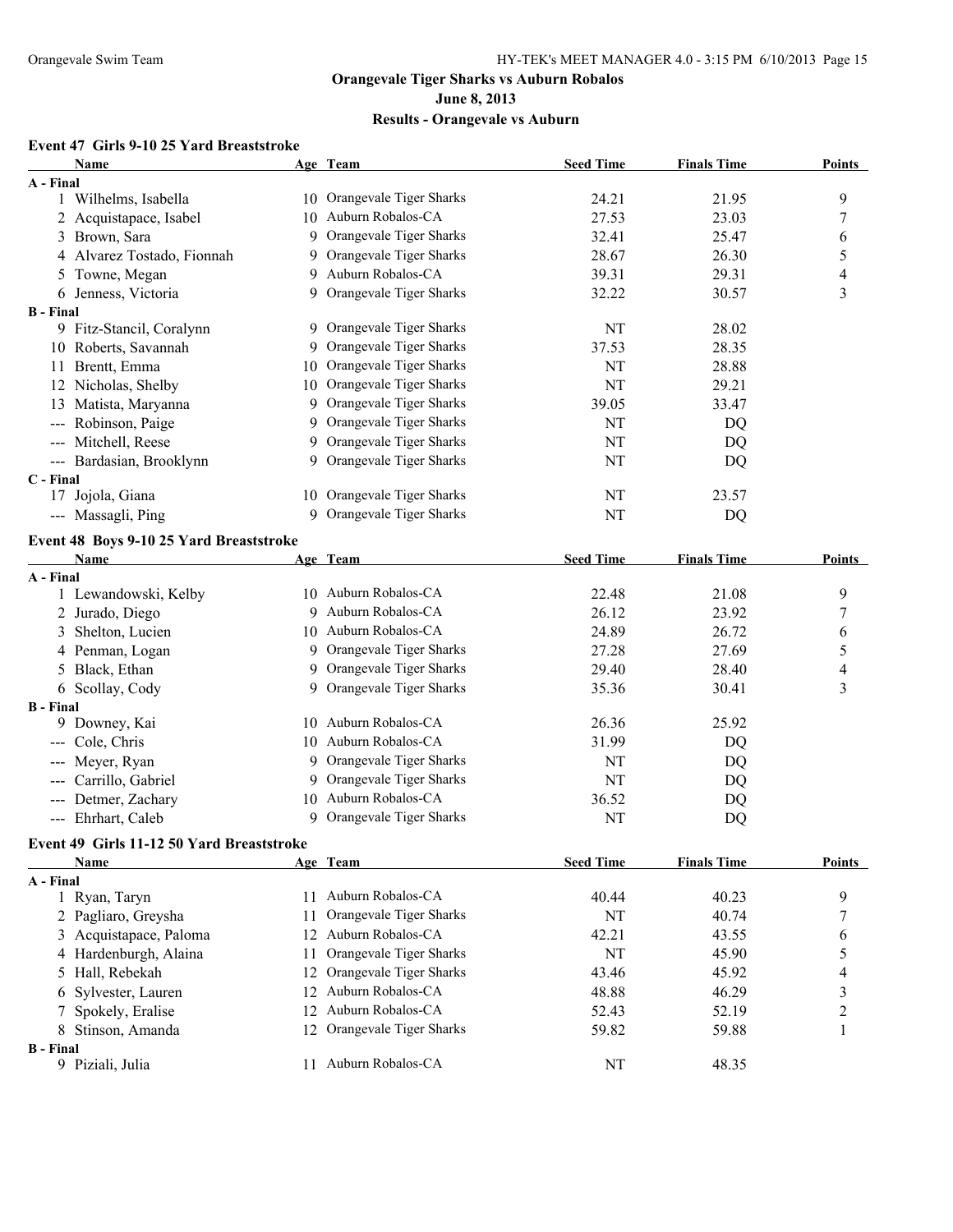# **June 8, 2013**

# **Results - Orangevale vs Auburn**

### **B - Final ... (Event 49 Girls 11-12 50 Yard Breaststroke)**

| Name                       | Age Team                   | <b>Seed Time</b> | <b>Finals Time</b> | <b>Points</b> |
|----------------------------|----------------------------|------------------|--------------------|---------------|
| 10 Judd, Tia               | 12 Orangevale Tiger Sharks | NT               | 48.71              |               |
| 11 Williams-Herron, Skyler | Orangevale Tiger Sharks    | NT               | 51.65              |               |
| 12 Kirk, Stephanie         | Auburn Robalos-CA          | NT               | 51.74              |               |
| 13 Ambrosia, Kennedy       | Auburn Robalos-CA          | 58.70            | 1:06.78            |               |
| 14 Pellegrini, Ellie       | Orangevale Tiger Sharks    | NT               | 1:10.67            |               |
| --- Bartlett, Haley        | Orangevale Tiger Sharks    | NT               | DO                 |               |
| --- Ross, Claire           | Auburn Robalos-CA          | NT               | DO                 |               |

#### **Event 50 Boys 11-12 50 Yard Breaststroke**

| Name                                                                                                                                                                                                                                                                                                                                                                                                                                                                                            | Age Team                      | <b>Seed Time</b> | <b>Finals Time</b> | <b>Points</b> |
|-------------------------------------------------------------------------------------------------------------------------------------------------------------------------------------------------------------------------------------------------------------------------------------------------------------------------------------------------------------------------------------------------------------------------------------------------------------------------------------------------|-------------------------------|------------------|--------------------|---------------|
| A - Final                                                                                                                                                                                                                                                                                                                                                                                                                                                                                       |                               |                  |                    |               |
| 1 Ryan, Connor                                                                                                                                                                                                                                                                                                                                                                                                                                                                                  | Auburn Robalos-CA<br>12       | 41.49            | 41.99              | 9             |
| 2 Tuggle, Justin                                                                                                                                                                                                                                                                                                                                                                                                                                                                                | Auburn Robalos-CA             | 49.90            | 51.28              |               |
| 3 Konvalin, Carson                                                                                                                                                                                                                                                                                                                                                                                                                                                                              | Orangevale Tiger Sharks<br>12 | NT               | 52.46              | 6             |
| 4 Bardasian, Gannon                                                                                                                                                                                                                                                                                                                                                                                                                                                                             | Orangevale Tiger Sharks       | NT               | 1:02.38            | 5             |
| 5 Campbell, Quinn                                                                                                                                                                                                                                                                                                                                                                                                                                                                               | Orangevale Tiger Sharks       | NT               | 1:05.05            | 4             |
| 6 Dill, Laroy                                                                                                                                                                                                                                                                                                                                                                                                                                                                                   | Orangevale Tiger Sharks<br>12 | NT               | 1:20.33            | 3             |
| Camillucci, Jonathan<br>$\sim$ $\sim$ $\sim$                                                                                                                                                                                                                                                                                                                                                                                                                                                    | Auburn Robalos-CA             | 56.00            | DQ                 |               |
| --- Ronk, Wyatt                                                                                                                                                                                                                                                                                                                                                                                                                                                                                 | Auburn Robalos-CA             | 51.49            | DQ                 |               |
| <b>B</b> - Final                                                                                                                                                                                                                                                                                                                                                                                                                                                                                |                               |                  |                    |               |
| 9 Kliewer, Evan                                                                                                                                                                                                                                                                                                                                                                                                                                                                                 | Orangevale Tiger Sharks       | NT               | 52.80              |               |
| 10 Beil, Kris                                                                                                                                                                                                                                                                                                                                                                                                                                                                                   | Orangevale Tiger Sharks       | NT               | 54.34              |               |
| Townsend, River<br>11                                                                                                                                                                                                                                                                                                                                                                                                                                                                           | Auburn Robalos-CA             | 1:02.56          | 54.97              |               |
| Judd, Caleb<br>12                                                                                                                                                                                                                                                                                                                                                                                                                                                                               | Orangevale Tiger Sharks       | NT               | 57.21              |               |
| Walder, Pace<br>13                                                                                                                                                                                                                                                                                                                                                                                                                                                                              | Orangevale Tiger Sharks       | NT               | 1:04.73            |               |
| Barpal, Alex<br>$\qquad \qquad \cdots$                                                                                                                                                                                                                                                                                                                                                                                                                                                          | Auburn Robalos-CA             | 1:14.79          | DQ                 |               |
| Sherwood, Gabriel<br>$\frac{1}{2} \left( \frac{1}{2} \right) \left( \frac{1}{2} \right) \left( \frac{1}{2} \right) \left( \frac{1}{2} \right) \left( \frac{1}{2} \right) \left( \frac{1}{2} \right) \left( \frac{1}{2} \right) \left( \frac{1}{2} \right) \left( \frac{1}{2} \right) \left( \frac{1}{2} \right) \left( \frac{1}{2} \right) \left( \frac{1}{2} \right) \left( \frac{1}{2} \right) \left( \frac{1}{2} \right) \left( \frac{1}{2} \right) \left( \frac{1}{2} \right) \left( \frac$ | Auburn Robalos-CA             | NT               | DQ                 |               |

#### **Event 51 Girls 13-14 50 Yard Breaststroke**

|                  | Name                                     |     | Age Team                   | <b>Seed Time</b> | <b>Finals Time</b> | <b>Points</b> |
|------------------|------------------------------------------|-----|----------------------------|------------------|--------------------|---------------|
| A - Final        |                                          |     |                            |                  |                    |               |
|                  | Vaughan, Abigail                         | 13  | Auburn Robalos-CA          | 41.39            | 39.61              | 9             |
|                  | 2 Piziali, Emma                          | 13  | Auburn Robalos-CA          | 42.73            | 41.40              |               |
|                  | 3 Conway, Alison                         | 13  | Auburn Robalos-CA          | 45.87            | 44.43              | 6             |
|                  | 4 Boe, Taylor                            | 13. | Orangevale Tiger Sharks    | 44.60            | 44.80              | 5             |
|                  | 5 Granat, Tiffany                        | 13  | Auburn Robalos-CA          | 52.48            | 50.09              | 4             |
|                  | 6 Polich, Brianna                        |     | 14 Orangevale Tiger Sharks | NT               | 54.67              | 3             |
| <b>B</b> - Final |                                          |     |                            |                  |                    |               |
| 9.               | Anderson, Gabrielle                      | 13  | Auburn Robalos-CA          | 56.47            | 54.47              |               |
|                  | 10 Horner, Kassidy                       | 13. | Auburn Robalos-CA          | 54.41            | 55.73              |               |
|                  | 11 Dean, Sonia                           | 13  | Auburn Robalos-CA          | 59.02            | 1:03.66            |               |
|                  | Event 52 Boys 13-14 50 Yard Breaststroke |     |                            |                  |                    |               |
|                  | Name                                     |     | Age Team                   | <b>Seed Time</b> | <b>Finals Time</b> | <b>Points</b> |
| A - Final        |                                          |     |                            |                  |                    |               |
|                  | 1 Cox, Alex                              | 13  | Orangevale Tiger Sharks    | 41.72            | 40.67              | 9             |
|                  | 2 Granat, Timmy                          |     | 14 Auburn Robalos-CA       | 41.45            | 41.51              | 7             |
|                  | 3 Odom, Nathan                           | 13. | Orangevale Tiger Sharks    | 48.85            | 44.80              | 6             |
|                  |                                          |     |                            |                  |                    |               |

--- Rhodes-Roberts, Peyton 13 Auburn Robalos-CA 57.25 DQ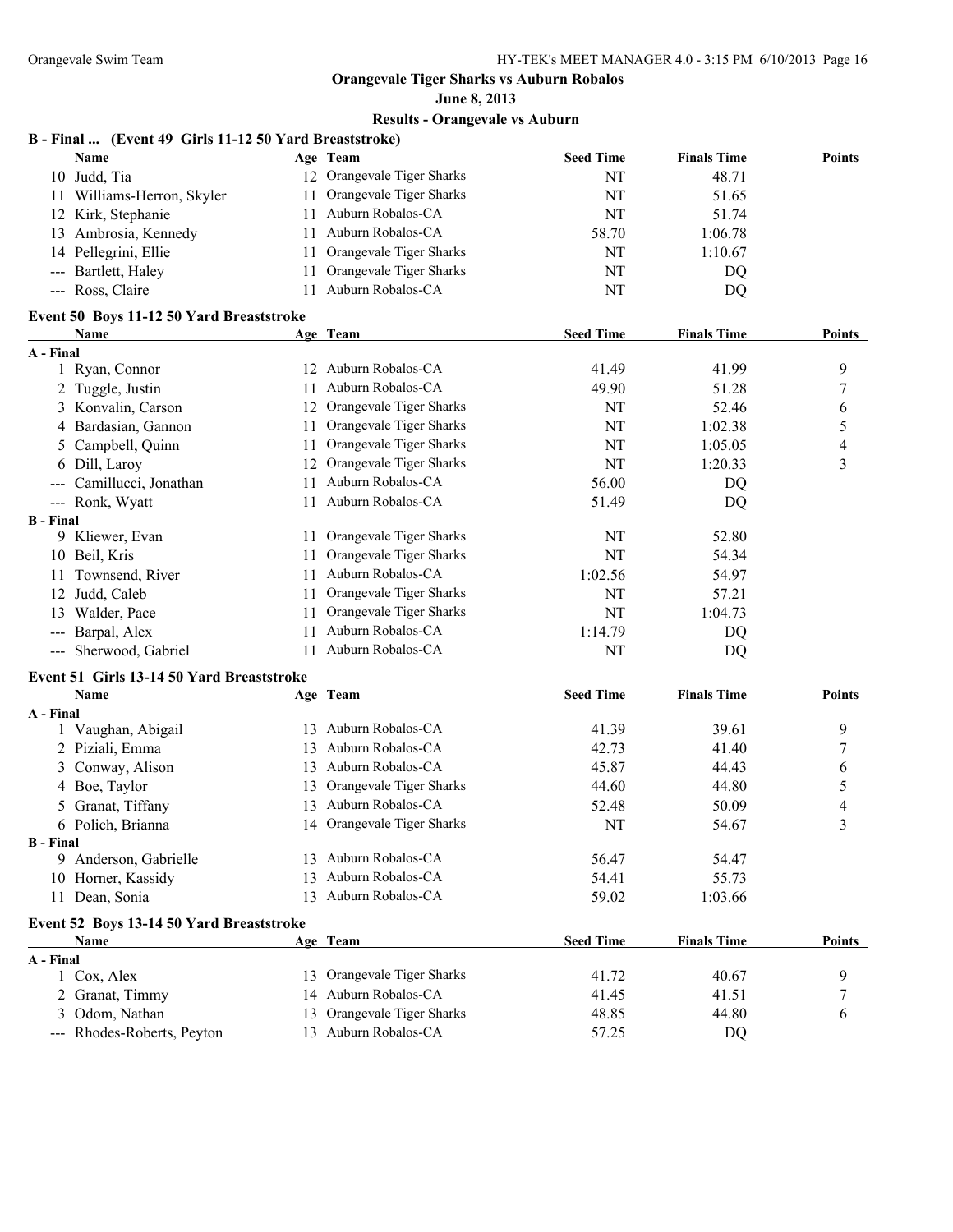**June 8, 2013**

#### **Results - Orangevale vs Auburn**

#### **Event 53 Girls 15-18 50 Yard Breaststroke Name Age Team Seed Time Finals Time Points A - Final** 1 Tracy, Katie 15 Auburn Robalos-CA 40.58 41.59 9 2 Kirkland, Kylie 17 Auburn Robalos-CA 49.07 42.41 7 3 Lewis, Ani 16 Auburn Robalos-CA 45.23 44.81 6 4 Eyman, Brooke 18 Orangevale Tiger Sharks 51.45 46.63 5 **Event 54 Boys 15-18 50 Yard Breaststroke Name Age Team Seed Time Finals Time Points A - Final** 1 Wenger, Brent 18 Auburn Robalos-CA 31.85 33.12 9 2 Clark, Geramy 18 Orangevale Tiger Sharks 34.86 34.76 34.76 7 3 Neverov, Alex 18 Orangevale Tiger Sharks 47.43 52.34 6 **Event 55 Girls 7-8 50 Yard Freestyle Name Age Team Seed Time Finals Time Points A - Final** 1 McAlister, Katie 8 Auburn Robalos-CA 1:21.56 45.35 9 2 Lumbert, Nya 8 Auburn Robalos-CA 1:02.16 46.24 7 3 MacKay, Hannah 8 Auburn Robalos-CA 1:21.86 52.06 6 4 Kliewer, Shay 8 Orangevale Tiger Sharks 1:01.96 56.94 5 5 Odom, Kristen 8 Orangevale Tiger Sharks 1:08.87 59.94 4 4 6 Legari, Maya 8 Orangevale Tiger Sharks 1:14.73 1:07.48 3 7 Baxter, Lilliana 8 Auburn Robalos-CA 1:52.44 1:08.11 2 8 Cahill, Erin 1:21.78 8 Orangevale Tiger Sharks 1:37.40 1:21.78 1:21.78 1:21.78 1:21.78 1:21.78 1:21.78 1:21.78 1:21.78 1:21.78 1:21.78 1:21.78 1:21.78 1:21.78 1:21.78 1:21.78 1:21.78 1:21.78 1:21.78 1:21.78 1:21.78 1:21. **B - Final** 9 Cranston, Ashlyn 7 Auburn Robalos-CA NT 1:01.61 10 Peters, Kaitlin 1:03.06 7 Orangevale Tiger Sharks NT 1:03.06 11 Czerwinsky, Sofia 7 Auburn Robalos-CA NT 1:07.53 12 Bernino, Lucy 7 Orangevale Tiger Sharks NT 1:13.36 13 Tuggle, Alyssa  $\overline{7}$  Auburn Robalos-CA NT 1:14.32 --- Gerlach, Anjuli 8 Orangevale Tiger Sharks NT DQ **C - Final** 7 Orangevale Tiger Sharks NT 1:04.23 18 Matson, Isabella 7 Orangevale Tiger Sharks NT 1:17.83 19 Hansen, Joelle 8 Orangevale Tiger Sharks NT 1:23.49 20 Slama, Brianne 7 Orangevale Tiger Sharks NT 1:25.04 21 Mahoney, Ellie 8 Orangevale Tiger Sharks NT 1:44.04 **D - Final** 25 Roberts, Shelbie 7 Orangevale Tiger Sharks NT 1:10.21 26 Roberts, Payton 7 Orangevale Tiger Sharks NT 1:16.47 **Event 56 Boys 7-8 50 Yard Freestyle Name Age Team Seed Time Finals Time Points A - Final** 1 Piziali, Angelo 8 Auburn Robalos-CA 47.90 43.25 9 2 Rowan, Cody 8 Orangevale Tiger Sharks NT 49.87 7 3 Dunkle, Zachary 8 Auburn Robalos-CA 1:32.62 58.03 6

4 Goebel, Will **7** Orangevale Tiger Sharks **NT** 1:12.91 5 5 Rochester, Jace 8 Orangevale Tiger Sharks NT 1:14.37 4 6 Corrales, Michael 7 Orangevale Tiger Sharks NT 1:22.22 3 7 Lawton, Andrew 8 Auburn Robalos-CA NT 2:38.64 2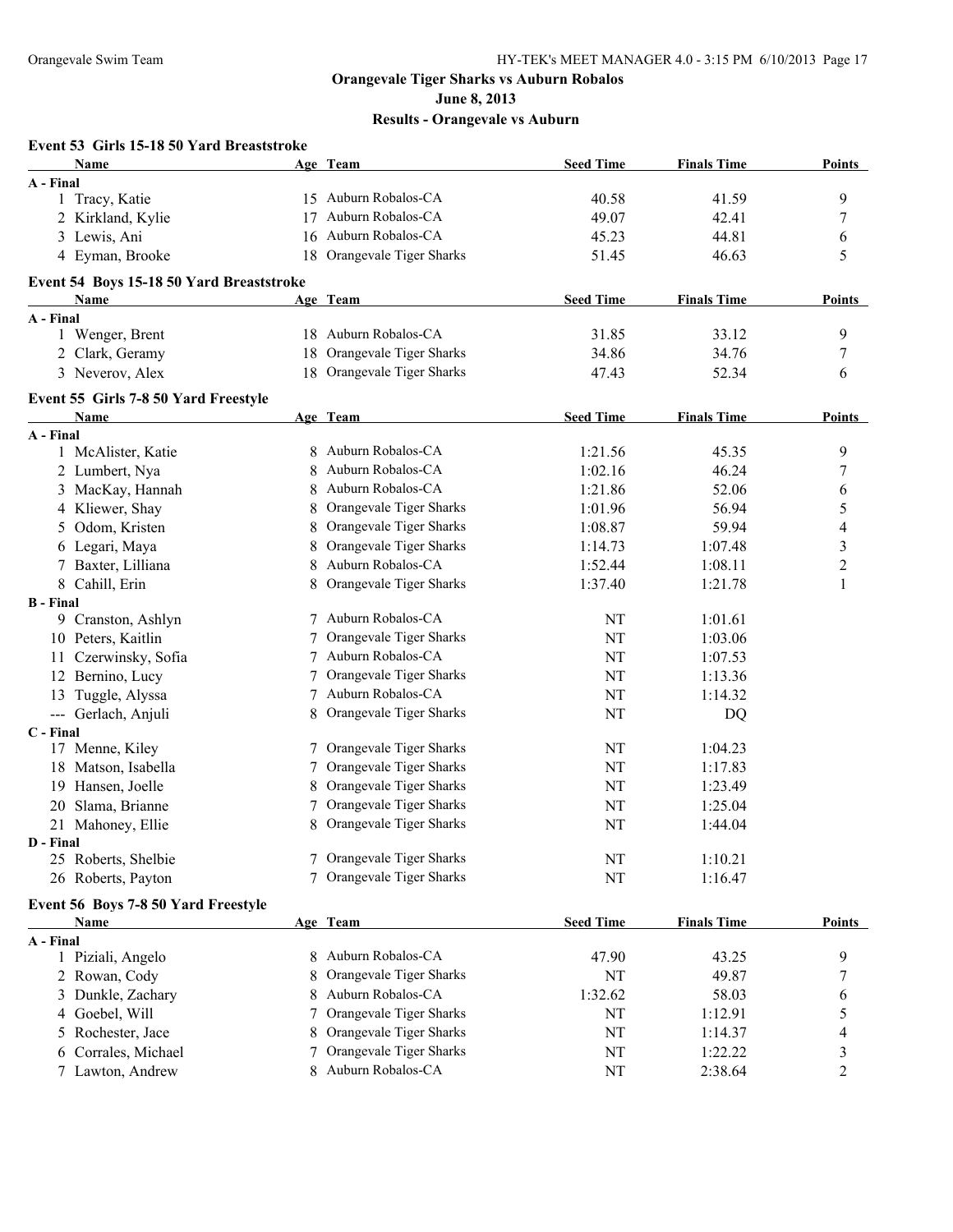**June 8, 2013**

| Name                                  |    | Age Team                   | <b>Seed Time</b> | <b>Finals Time</b> | <b>Points</b>    |
|---------------------------------------|----|----------------------------|------------------|--------------------|------------------|
| <b>B</b> - Final                      |    |                            |                  |                    |                  |
| 9 Scollay, Tyler                      |    | 7 Orangevale Tiger Sharks  | NT               | 58.20              |                  |
| 10 Hunter, Thomas                     | 8  | Orangevale Tiger Sharks    | NT               | 1:05.88            |                  |
| 11 Harshbarger, Cyrus                 |    | Orangevale Tiger Sharks    | NT               | 1:15.89            |                  |
| 12 Woods, Ryan                        |    | 7 Orangevale Tiger Sharks  | NT               | 1:16.94            |                  |
| C - Final                             |    |                            |                  |                    |                  |
| 17 Riley, Shane                       | 8  | Orangevale Tiger Sharks    | NT               | 1:04.79            |                  |
| 18 Beckmon, Bradley                   |    | Orangevale Tiger Sharks    | NT               | 1:22.77            |                  |
| 19 Ramey, Benson                      |    | 7 Orangevale Tiger Sharks  | NT               | 1:31.62            |                  |
| Event 57 Girls 9-10 50 Yard Freestyle |    |                            |                  |                    |                  |
| Name                                  |    | Age Team                   | <b>Seed Time</b> | <b>Finals Time</b> | <b>Points</b>    |
| A - Final                             |    |                            |                  |                    |                  |
| 1 Jojola, Giana                       |    | 10 Orangevale Tiger Sharks | 41.37            | 37.58              | 9                |
| 2 Noia, Angela                        | 10 | Orangevale Tiger Sharks    | 46.76            | 39.72              | 7                |
| Acquistapace, Isabel<br>3             | 10 | Auburn Robalos-CA          | 16.87            | 41.22              | 6                |
| 4 Stiver, Meghan                      | 9. | Orangevale Tiger Sharks    | 50.33            | 47.01              | 5                |
| 5 Towne, Megan                        | 9  | Auburn Robalos-CA          | 1:00.34          | 48.42              | 4                |
| 6 Caron, Ava                          | 9. | Orangevale Tiger Sharks    | 48.81            | 50.49              | 3                |
| <b>B</b> - Final                      |    |                            |                  |                    |                  |
| 9 Roberts, Savannah                   |    | 9 Orangevale Tiger Sharks  | 53.81            | 49.33              |                  |
| 10 Robinson, Paige                    | 9. | Orangevale Tiger Sharks    | 57.38            | 55.91              |                  |
| 11 White, Kayla                       | 9. | Orangevale Tiger Sharks    | NT               | 56.45              |                  |
| 12 Owen, Rachel                       | 9. | Orangevale Tiger Sharks    | NT               | 1:01.30            |                  |
| 13 Matson, Hanna                      | 9. | Orangevale Tiger Sharks    | NT               | 1:01.60            |                  |
| 14 Walder, Georgia                    | 9. | Orangevale Tiger Sharks    | 1:04.59          | 1:11.21            |                  |
| 15 Ingersoll, Kiersten                | 9. | Orangevale Tiger Sharks    | NT               | 1:12.03            |                  |
| 16 Campbell, Heidi                    |    | 9 Orangevale Tiger Sharks  | 1:23.47          | 1:25.24            |                  |
| C - Final                             |    |                            |                  |                    |                  |
| 17 Nicholas, Shelby                   |    | 10 Orangevale Tiger Sharks | NT               | 44.22              |                  |
| 18 Bernino, Hannah                    | 9  | Orangevale Tiger Sharks    | NT               | 55.73              |                  |
| 19 DeKellis, Sophia                   |    | 9 Orangevale Tiger Sharks  | NT               | 1:03.03            |                  |
| Event 58 Boys 9-10 50 Yard Freestyle  |    |                            |                  |                    |                  |
| Name                                  |    | Age Team                   | <b>Seed Time</b> | <b>Finals Time</b> | <b>Points</b>    |
| A - Final                             |    |                            |                  |                    |                  |
| 1 Vaughan, Peter                      |    | 9 Auburn Robalos-CA        | 43.29            | 37.14              | 9                |
| 2 Jurado, Diego                       |    | 9 Auburn Robalos-CA        | 43.61            | 40.26              | $\boldsymbol{7}$ |
| Shelton, Lucien                       |    | 10 Auburn Robalos-CA       | 53.21            | 41.71              | 6                |
| 4 Penman, Logan                       | 9  | Orangevale Tiger Sharks    | 43.36            | 50.46              | 5                |
| Cox, Bryant<br>5                      | 9. | Orangevale Tiger Sharks    | 58.27            | 52.85              | 4                |
| 6 Olalde, Gabriel                     | 10 | Orangevale Tiger Sharks    | 58.40            | 1:00.02            | 3                |
| 7 Konvalin, Hunter                    |    | 9 Orangevale Tiger Sharks  | 1:30.79          | 1:01.78            | $\overline{c}$   |
| <b>B</b> - Final                      |    |                            |                  |                    |                  |
| 9 Ridgley, Joshua                     | 10 | Orangevale Tiger Sharks    | NT               | 44.84              |                  |
| 10 Cole, Chris                        | 10 | Auburn Robalos-CA          | 1:38.67          | 46.60              |                  |
| 11 Detmer, Zachary                    | 10 | Auburn Robalos-CA          | 1:08.29          | 50.36              |                  |
| 12 Downey, Kai                        | 10 | Auburn Robalos-CA          | 1:08.02          | 53.13              |                  |
| 13 Ehrhart, Caleb                     | 9  | Orangevale Tiger Sharks    | NT               | 57.78              |                  |
| 14 Malta, Mateo                       | 9. | Orangevale Tiger Sharks    | NT               | 59.15              |                  |
| 15 Lawton, Matthew                    |    | 10 Auburn Robalos-CA       | NT               | 1:01.68            |                  |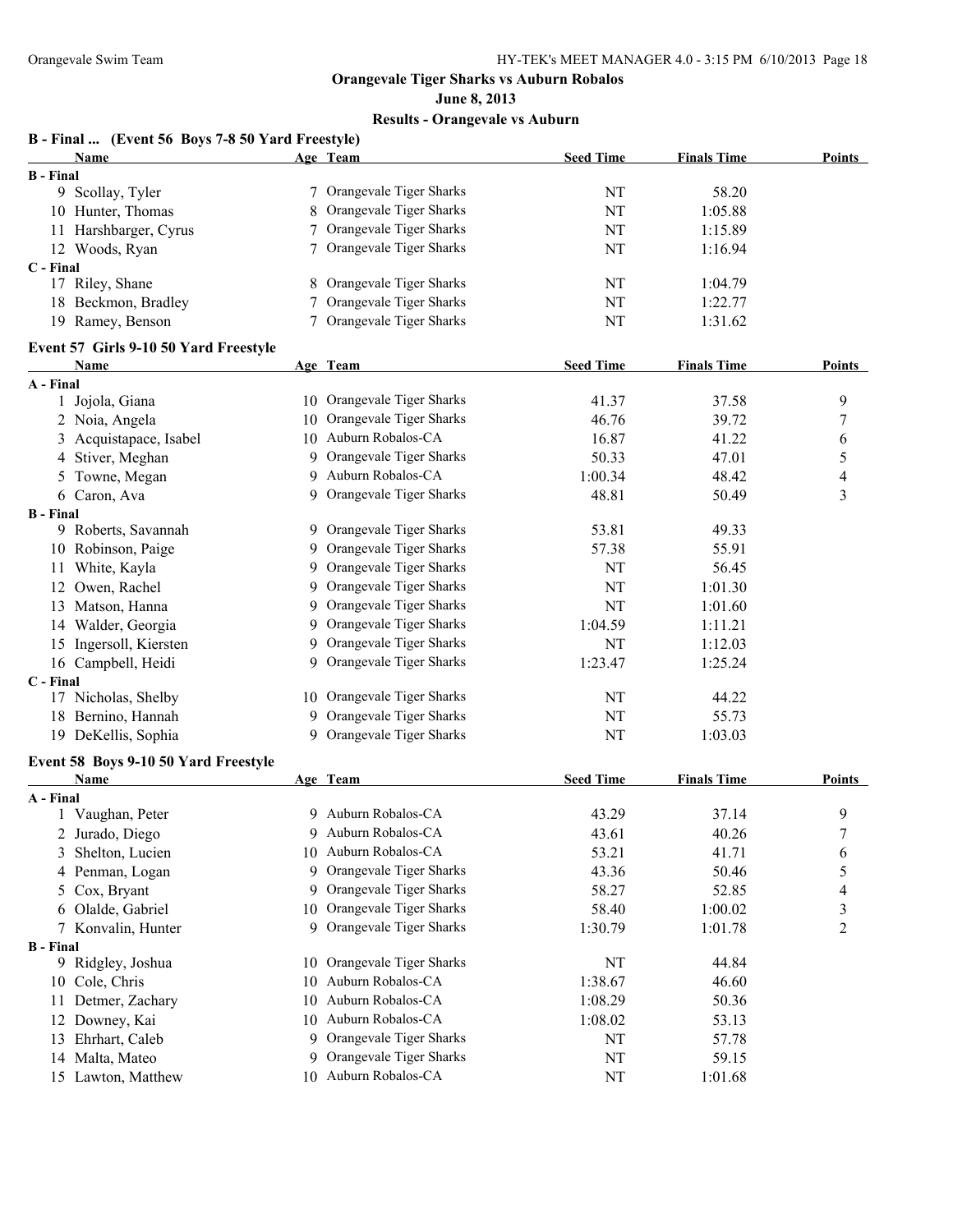**June 8, 2013**

|                  | B - Final  (Event 58 Boys 9-10 50 Yard Freestyle) |    |                            |                  |                    |                         |
|------------------|---------------------------------------------------|----|----------------------------|------------------|--------------------|-------------------------|
|                  | Name                                              |    | Age Team                   | <b>Seed Time</b> | <b>Finals Time</b> | Points                  |
|                  | 16 Lippsmeyer, Christopher                        |    | 9 Orangevale Tiger Sharks  | NT               | 1:12.64            |                         |
|                  | Event 59 Girls 11-12 100 Yard Freestyle           |    |                            |                  |                    |                         |
|                  | Name                                              |    | Age Team                   | <b>Seed Time</b> | <b>Finals Time</b> | <b>Points</b>           |
| A - Final        |                                                   |    |                            |                  |                    |                         |
|                  | 1 Huston, Katie                                   |    | 11 Auburn Robalos-CA       | NT               | 1:14.39            | 9                       |
|                  | 2 Lindstrom, Sadie                                |    | 12 Orangevale Tiger Sharks | 1:21.86          | 1:14.41            | 7                       |
|                  | 3 O'Brien, Dana                                   |    | 11 Auburn Robalos-CA       | NT               | 1:14.72            | 6                       |
|                  | 4 Ryan, Taryn                                     |    | 11 Auburn Robalos-CA       | NT               | 1:17.58            | 5                       |
| 5                | Hall, Rebekah                                     |    | 12 Orangevale Tiger Sharks | 1:28.56          | 1:27.15            | 4                       |
| 6                | Judd, Tia                                         |    | 12 Orangevale Tiger Sharks | NT               | 1:34.21            | 3                       |
|                  | 7 Hann, Dannielle                                 | 11 | Orangevale Tiger Sharks    | NT               | 2:03.98            | 2                       |
| <b>B</b> - Final | 9 Williams-Herron, Skyler                         |    | 11 Orangevale Tiger Sharks | NT               | 40.65              |                         |
|                  | 10 Brown, Laura                                   | 11 | Orangevale Tiger Sharks    | NT               | 1:18.54            |                         |
|                  | 11 Judd, Trixie                                   | 11 | Orangevale Tiger Sharks    | NT               | 1:40.21            |                         |
|                  | 12 Wilson, Katelin                                | 11 | Orangevale Tiger Sharks    | NT               | 2:14.29            |                         |
|                  | 13 Wells, Allison                                 | 11 | Orangevale Tiger Sharks    | NT               | 2:48.34            |                         |
|                  |                                                   |    |                            |                  |                    |                         |
|                  | Event 60 Boys 11-12 100 Yard Freestyle            |    |                            |                  |                    |                         |
|                  | Name                                              |    | Age Team                   | <b>Seed Time</b> | <b>Finals Time</b> | <b>Points</b>           |
| A - Final        |                                                   |    |                            |                  |                    |                         |
|                  | 1 Wenger, Stuart                                  |    | 12 Auburn Robalos-CA       | 1:30.87          | 1:12.37            | 9                       |
|                  | 2 Tracy, Caleb                                    |    | 11 Auburn Robalos-CA       | NT               | 1:13.41            | $\boldsymbol{7}$        |
|                  | 3 Calvert, Klay                                   |    | 12 Auburn Robalos-CA       | 1:23.73          | 1:13.82            | 6                       |
|                  | 4 Moore, Mitchell                                 |    | 11 Auburn Robalos-CA       | NT               | 1:14.59            | 5                       |
|                  | 5 Boe, Jacob                                      | 12 | Orangevale Tiger Sharks    | 1:27.75          | 1:16.38            | $\overline{4}$          |
|                  | 6 Polich, Austin                                  | 12 | Orangevale Tiger Sharks    | 1:51.92          | 1:35.20            | $\overline{\mathbf{3}}$ |
|                  | 7 Walder, Pace                                    |    | 11 Orangevale Tiger Sharks | NT               | 1:37.77            | $\overline{c}$          |
| <b>B</b> - Final |                                                   |    |                            |                  |                    |                         |
|                  | 9 Beil, Kris                                      | 11 | Orangevale Tiger Sharks    | NT               | 1:24.70            |                         |
|                  | 10 Kliewer, Evan                                  | 11 | Orangevale Tiger Sharks    | <b>NT</b>        | 1:27.41            |                         |
|                  | 11 Konvalin, Carson                               | 12 | Orangevale Tiger Sharks    | NT               | 1:52.17            |                         |
|                  | 12 Hann, Noel                                     |    | 11 Orangevale Tiger Sharks | NT               | 2:34.94            |                         |
|                  | Event 61 Girls 13-14 100 Yard Freestyle           |    |                            |                  |                    |                         |
|                  | <b>Name</b>                                       |    | Age Team                   | <b>Seed Time</b> | <b>Finals Time</b> | Points                  |
| A - Final        |                                                   |    |                            |                  |                    |                         |
|                  | 1 Kita, Kaede                                     |    | 14 Auburn Robalos-CA       | 1:11.01          | 1:10.31            | 9                       |
|                  | 2 Barrett, Annie                                  |    | 13 Auburn Robalos-CA       | 1:21.27          | 1:13.22            | 7                       |
|                  | 3 Vaughan, Abigail                                |    | 13 Auburn Robalos-CA       | 1:19.36          | 1:13.26            | 6                       |
|                  | 4 Gudkov, Lisa                                    |    | 14 Orangevale Tiger Sharks | 1:20.52          | 1:18.34            | 5                       |
| 5                | Polich, Brianna                                   |    | 14 Orangevale Tiger Sharks | NT               | 1:18.44            | 4                       |
|                  | 6 Olalde, Desia                                   | 13 | Orangevale Tiger Sharks    | NT               | 2:20.81            | 3                       |
|                  | Event 62 Boys 13-14 100 Yard Freestyle            |    |                            |                  |                    |                         |
|                  | Name                                              |    | Age Team                   | <b>Seed Time</b> | <b>Finals Time</b> | <b>Points</b>           |
| A - Final        |                                                   |    |                            |                  |                    |                         |
|                  | 1 Moore, Logan                                    |    | 14 Auburn Robalos-CA       | 1:22.46          | 1:08.62            | 9                       |
|                  | 2 Detmer, Trent                                   | 13 | Auburn Robalos-CA          | 1:32.48          | 1:11.23            | 7                       |
|                  | 3 Cox, Alex                                       | 13 | Orangevale Tiger Sharks    | 1:16.88          | 1:15.54            | 6                       |
|                  | 4 Bardasian, Zachary                              |    | 13 Orangevale Tiger Sharks | 1:24.66          | 1:31.58            | 5                       |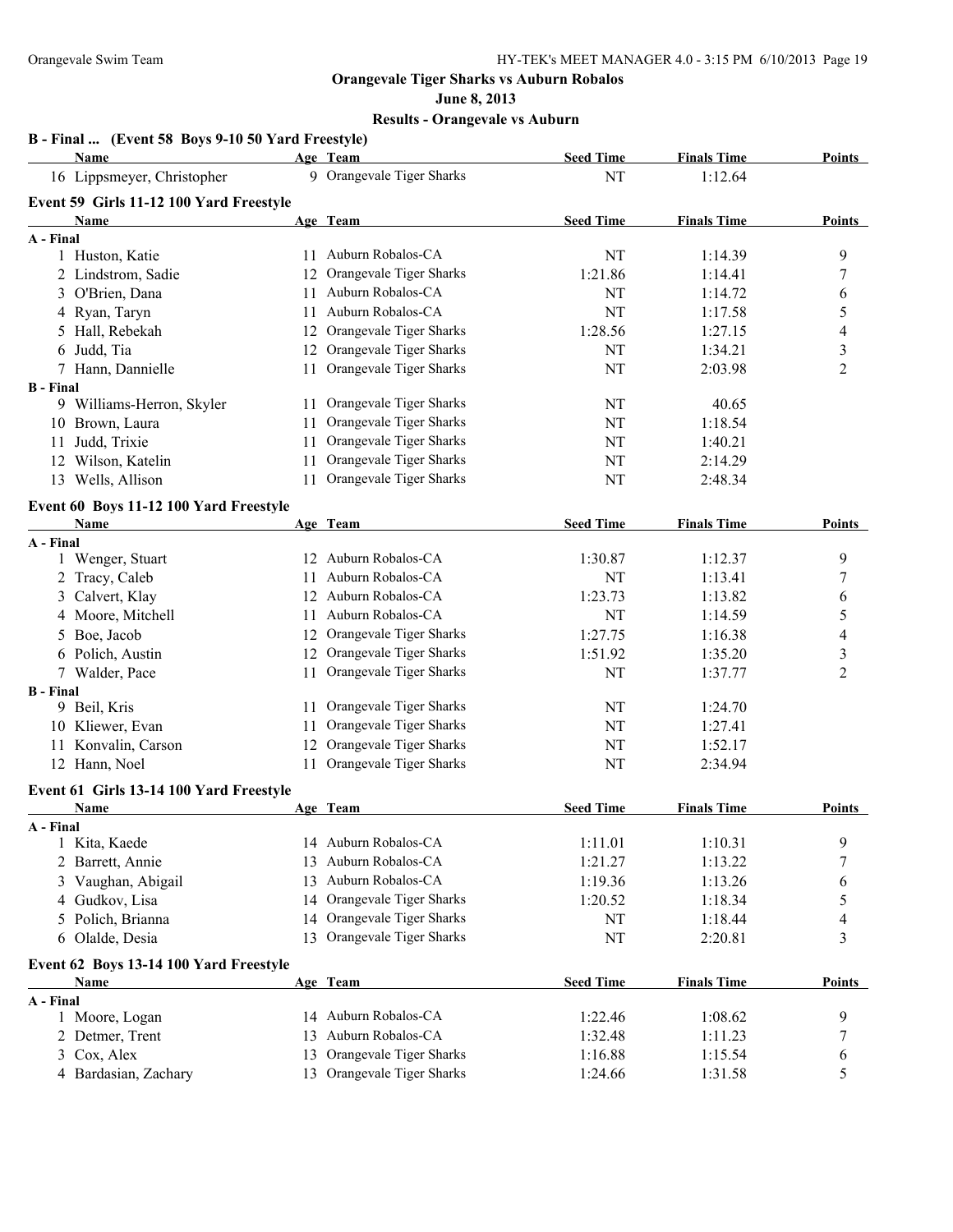**June 8, 2013**

| A - Final  (Event 62 Boys 13-14 100 Yard Freestyle)<br>Name |   | Age Team                   | <b>Seed Time</b> | <b>Finals Time</b> | Points        |
|-------------------------------------------------------------|---|----------------------------|------------------|--------------------|---------------|
| 5 Mahoney, Ben                                              |   | 13 Orangevale Tiger Sharks | NT               | 2:28.62            | 4             |
|                                                             |   |                            |                  |                    |               |
| Event 63 Girls 15-18 100 Yard Freestyle<br>Name             |   | Age Team                   | <b>Seed Time</b> | <b>Finals Time</b> | Points        |
| A - Final                                                   |   |                            |                  |                    |               |
| 1 Miner, Natalie                                            |   | 18 Orangevale Tiger Sharks | 59.26            | 1:03.80            | 9             |
| 2 Kirkland, Kylie                                           |   | 17 Auburn Robalos-CA       | 1:13.56          | 1:08.68            | 7             |
| 3 McGuire, Siouxsie                                         |   | 15 Auburn Robalos-CA       | 1:17.51          | 1:11.38            | 6             |
| Event 64 Boys 15-18 100 Yard Freestyle                      |   |                            |                  |                    |               |
| Name                                                        |   | Age Team                   | <b>Seed Time</b> | <b>Finals Time</b> | <b>Points</b> |
| A - Final                                                   |   |                            |                  |                    |               |
| 1 Granat, Tommy                                             |   | 15 Auburn Robalos-CA       | 1:03.58          | 54.38              | 9             |
| 2 Barton, Nathan                                            |   | 15 Auburn Robalos-CA       | 1:21.44          | 1:07.05            | 7             |
|                                                             |   |                            |                  |                    |               |
| Event 65 Girls 7-8 25 Yard Butterfly<br>Name                |   | Age Team                   | <b>Seed Time</b> | <b>Finals Time</b> | <b>Points</b> |
| A - Final                                                   |   |                            |                  |                    |               |
| 1 McAlister, Katie                                          |   | 8 Auburn Robalos-CA        | 23.85            | 24.20              | 9             |
| 2 Lumbert, Nya                                              |   | Auburn Robalos-CA          | 25.84            | 26.35              | 7             |
| 3 Kliewer, Shay                                             |   | Orangevale Tiger Sharks    | 32.56            | 29.39              | 6             |
| 4 Haight, Laynie                                            |   | Auburn Robalos-CA          | 28.94            | 30.23              | 5             |
| 5 Judd, Ruby                                                |   | Orangevale Tiger Sharks    | NT               | 38.44              | 4             |
| 6 Reyes, Maya                                               |   | Orangevale Tiger Sharks    | <b>NT</b>        | 40.99              | 3             |
| 7 Beil, Megan                                               |   | Orangevale Tiger Sharks    | NT               | 45.64              | 2             |
| --- Johnson, Chloe                                          |   | 8 Auburn Robalos-CA        | 29.47            | DQ                 |               |
| <b>B</b> - Final                                            |   |                            |                  |                    |               |
| 9 Petersen, Julia                                           |   | 7 Orangevale Tiger Sharks  | NT               | 29.53              |               |
| 10 MacKay, Hannah                                           |   | Auburn Robalos-CA          | 31.44            | 30.35              |               |
| 11 Komsky, Vara                                             |   | Orangevale Tiger Sharks    | <b>NT</b>        | 54.53              |               |
| --- Calvert, Kyle                                           |   | Auburn Robalos-CA          | 42.57            | DQ                 |               |
| --- Barpal, Allyson                                         |   | Auburn Robalos-CA          | 36.17            | DQ                 |               |
| Event 66 Boys 7-8 25 Yard Butterfly                         |   |                            |                  |                    |               |
| Name                                                        |   | Age Team                   | <b>Seed Time</b> | <b>Finals Time</b> | <b>Points</b> |
| A - Final                                                   |   |                            |                  |                    |               |
| 1 Ryan, Lachlan                                             |   | 8 Auburn Robalos-CA        | 29.81            | 24.35              | 9             |
| 2 Gabrielli, Marcello                                       |   | 8 Orangevale Tiger Sharks  | NT               | 36.22              | $\tau$        |
| 3 Matista, Matthew                                          |   | 8 Orangevale Tiger Sharks  | NT               | 42.74              | 6             |
| 4 Bain, Riley                                               | 7 | Orangevale Tiger Sharks    | NT               | 43.47              | 5             |
| Brown, Steven                                               | 7 | Orangevale Tiger Sharks    | NT               | DQ                 |               |
| Madonna, James                                              | 8 | Auburn Robalos-CA          | 32.72            | DQ                 |               |
| <b>B</b> - Final                                            |   |                            |                  |                    |               |
| --- Eisenbarth, Tyler                                       |   | 7 Orangevale Tiger Sharks  | NT               | DQ                 |               |
| Jones, Ephraim                                              | 8 | Orangevale Tiger Sharks    | NT               | DQ                 |               |
| Rochester, Jace<br>$\qquad \qquad - -$                      | 8 | Orangevale Tiger Sharks    | NT               | DQ                 |               |
| --- Williams, Cole                                          |   | 8 Orangevale Tiger Sharks  | NT               | DQ                 |               |
| Event 67 Girls 9-10 25 Yard Butterfly                       |   |                            |                  |                    |               |
| <b>Name</b>                                                 |   | Age Team                   | <b>Seed Time</b> | <b>Finals Time</b> | <b>Points</b> |
| A - Final<br>1 Wilhelms, Isabella                           |   | 10 Orangevale Tiger Sharks | 20.54            | 17.47              | 9             |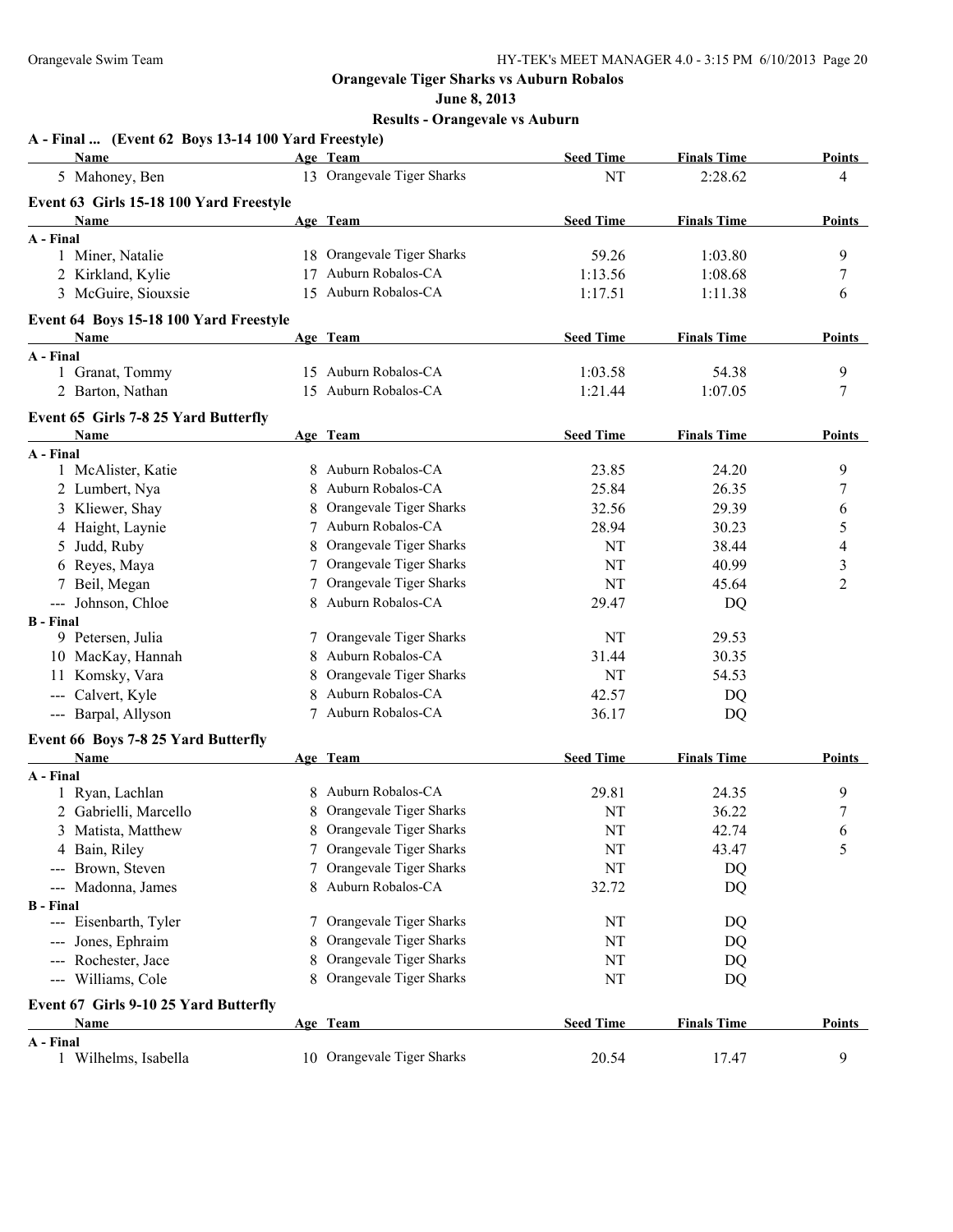### **June 8, 2013 Results - Orangevale vs Auburn**

## **A - Final ... (Event 67 Girls 9-10 25 Yard Butterfly)**

|                  | <b>Name</b>                            |    | Age Team                   | <b>Seed Time</b> | <b>Finals Time</b> | <b>Points</b> |
|------------------|----------------------------------------|----|----------------------------|------------------|--------------------|---------------|
|                  | 2 Piziali, Francesca                   |    | 10 Auburn Robalos-CA       | 19.14            | 17.50              | 7             |
|                  | 3 Jenness, Victoria                    |    | 9 Orangevale Tiger Sharks  | 22.67            | 24.10              | 6             |
|                  | 4 Alvarez Tostado, Fionnah             |    | 9 Orangevale Tiger Sharks  | 29.69            | 25.87              | 5             |
|                  | 5 Stiver, Meghan                       |    | 9 Orangevale Tiger Sharks  | 29.19            | 27.54              | 4             |
| <b>B</b> - Final |                                        |    |                            |                  |                    |               |
|                  | 9 Nicholas, Shelby                     |    | 10 Orangevale Tiger Sharks | NT               | 23.23              |               |
|                  | 10 Fitz-Stancil, Coralynn              |    | 9 Orangevale Tiger Sharks  | NT               | 23.83              |               |
|                  | 11 Brown, Sara                         |    | 9 Orangevale Tiger Sharks  | 39.22            | 27.34              |               |
|                  | 12 Roberts, Savannah                   |    | 9 Orangevale Tiger Sharks  | 32.21            | 28.70              |               |
|                  | 13 Bardasian, Brooklynn                |    | 9 Orangevale Tiger Sharks  | 32.39            | 28.72              |               |
|                  | 14 Caron, Ava                          |    | 9 Orangevale Tiger Sharks  | 29.78            | 33.35              |               |
|                  | 15 Cook, Corrina                       |    | 10 Orangevale Tiger Sharks | NT               | 38.37              |               |
|                  | Event 68 Boys 9-10 25 Yard Butterfly   |    |                            |                  |                    |               |
|                  | Name                                   |    | Age Team                   | <b>Seed Time</b> | <b>Finals Time</b> | <b>Points</b> |
| A - Final        |                                        |    |                            |                  |                    |               |
|                  | 1 Scollay, Cody                        |    | 9 Orangevale Tiger Sharks  | 30.89            | 20.27              | 9             |
|                  | 2 Largaespada, Julian                  |    | 10 Auburn Robalos-CA       | 20.92            | 21.14              | 7             |
|                  | 3 Calvert, Kaden                       |    | 9 Auburn Robalos-CA        | 22.87            | 22.48              | 6             |
|                  | 4 Black, Ethan                         |    | 9 Orangevale Tiger Sharks  | 22.74            | 22.71              | 5             |
|                  | 5 Lewandowski, Kelby                   |    | 10 Auburn Robalos-CA       | 27.57            | 26.51              | 4             |
|                  | 6 Sylvester, Evan                      | 9. | Auburn Robalos-CA          | 25.96            | 27.45              | 3             |
|                  | 7 Cox, Bryant                          | 9. | Orangevale Tiger Sharks    | NT               | 29.52              | 2             |
|                  | --- Meyer, Ryan                        |    | 9 Orangevale Tiger Sharks  | NT               | DQ                 |               |
| <b>B</b> - Final |                                        |    |                            |                  |                    |               |
|                  | 9 Olalde, Gabriel                      |    | 10 Orangevale Tiger Sharks | NT               | 34.29              |               |
|                  | 10 Estigarribia, Daniel                |    | 10 Orangevale Tiger Sharks | NT               | 37.28              |               |
|                  | --- Cranston, John                     |    | 9 Auburn Robalos-CA        | 39.31            | DQ                 |               |
|                  | --- Troy, Christopher                  |    | 9 Auburn Robalos-CA        | 32.25            | DQ                 |               |
|                  | Event 69 Girls 11-12 50 Yard Butterfly |    |                            |                  |                    |               |
|                  | Name                                   |    | Age Team                   | <b>Seed Time</b> | <b>Finals Time</b> | <b>Points</b> |
| A - Final        |                                        |    |                            |                  |                    |               |
|                  | 1 Marino, Malin                        |    | 12 Auburn Robalos-CA       | 37.71            | 36.29              | 9             |
|                  | 2 Lindstrom, Sadie                     |    | 12 Orangevale Tiger Sharks | 39.66            | 36.34              | 7             |
|                  | 3 Huston, Katie                        |    | 11 Auburn Robalos-CA       | NT               | 38.36              | 6             |
|                  | 4 Piziali, Julia                       | 11 | Auburn Robalos-CA          | NT               | 44.69              | 5             |
| 5.               | Sylvester, Lauren                      |    | 12 Auburn Robalos-CA       | 48.21            | 44.74              | 4             |
|                  | 6 Brown, Laura                         |    | 11 Orangevale Tiger Sharks | NT               | 45.66              | 3             |
|                  | 7 Stinson, Amanda                      |    | 12 Orangevale Tiger Sharks | 54.46            | 51.20              | 2             |
|                  | --- Wilson, Katelin                    | 11 | Orangevale Tiger Sharks    | NT               | DQ                 |               |
| <b>B</b> - Final |                                        |    |                            |                  |                    |               |
|                  | 9 Judd, Trixie                         |    | 11 Orangevale Tiger Sharks | NT               | 54.13              |               |
|                  | 10 Pellegrini, Ellie                   | 11 | Orangevale Tiger Sharks    | NT               | 1:09.16            |               |
|                  | --- Wildeman, Katie                    |    | 11 Orangevale Tiger Sharks | NT               | DQ                 |               |
|                  | Event 70 Boys 11-12 50 Yard Butterfly  |    |                            |                  |                    |               |
|                  | <b>Name</b>                            |    | Age Team                   | <b>Seed Time</b> | <b>Finals Time</b> | Points        |
| A - Final        |                                        |    |                            |                  |                    |               |
|                  | 1 Ryan, Connor                         |    | 12 Auburn Robalos-CA       | 41.19            | 36.80              | 9             |
|                  | 2 Moore, Mitchell                      | 11 | Auburn Robalos-CA          | 36.03            | 36.92              | 7             |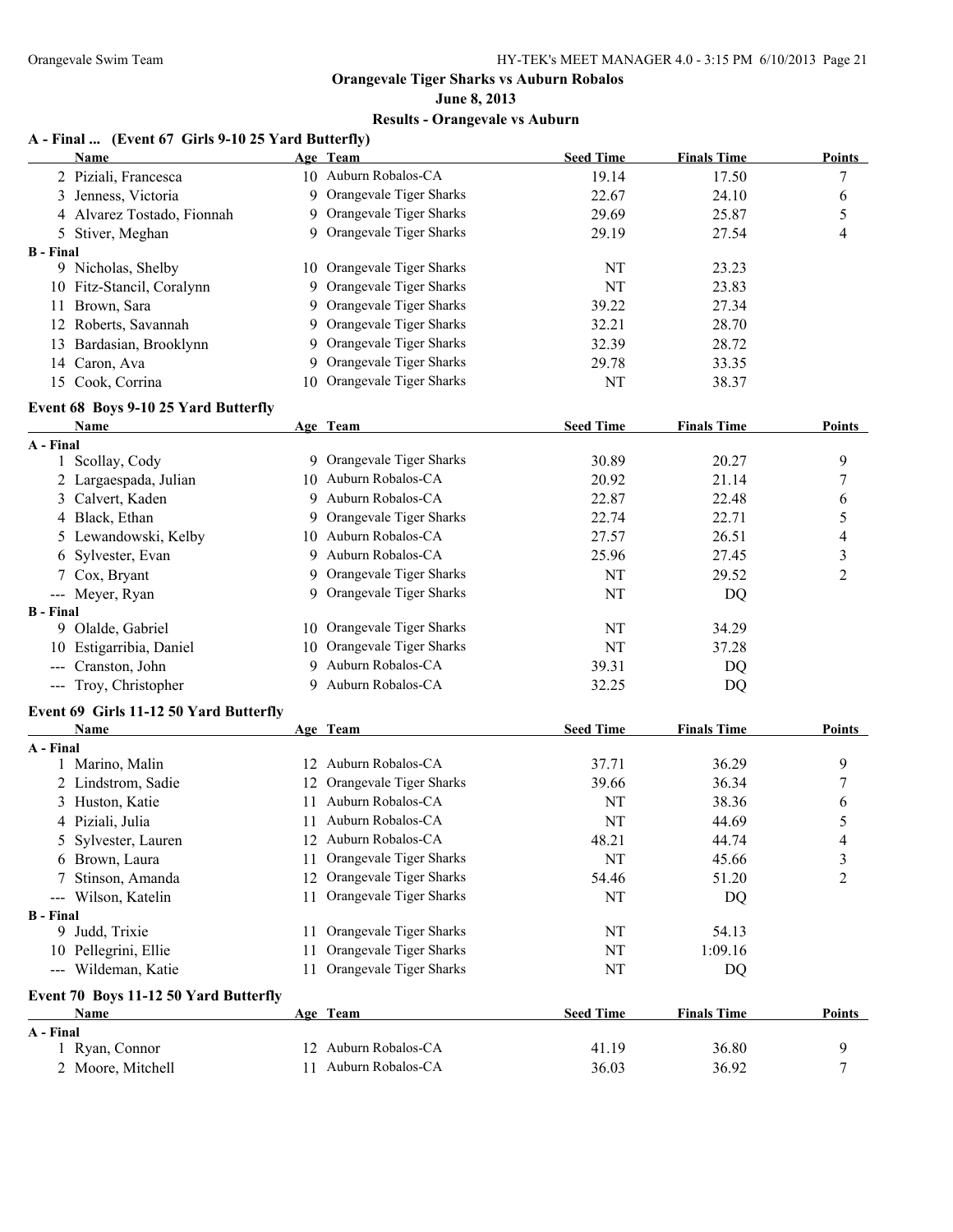# **June 8, 2013 Results - Orangevale vs Auburn**

| A - Final  (Event 70 Boys 11-12 50 Yard Butterfly)<br><b>Name</b> |    | Age Team                   | <b>Seed Time</b>       | <b>Finals Time</b>    | <b>Points</b>  |
|-------------------------------------------------------------------|----|----------------------------|------------------------|-----------------------|----------------|
| 3 Tracy, Caleb                                                    |    | 11 Auburn Robalos-CA       | 40.73                  | 39.05                 | 6              |
| 4 Wenger, Stuart                                                  |    | 12 Auburn Robalos-CA       | 55.37                  | 45.16                 | 5              |
| 5 Caron, Reed                                                     | 12 | Orangevale Tiger Sharks    | 49.63                  | 50.18                 | 4              |
| 6 Odom, Grant                                                     | 11 | Orangevale Tiger Sharks    | NT                     | 54.47                 | 3              |
| 7 Polich, Austin                                                  |    | 12 Orangevale Tiger Sharks | 58.58                  | 56.56                 | 2              |
| <b>B</b> - Final                                                  |    |                            |                        |                       |                |
| 9 Judd, Caleb                                                     |    | 11 Orangevale Tiger Sharks | NT                     | 49.93                 |                |
| Event 71 Girls 13-14 50 Yard Butterfly                            |    |                            |                        |                       |                |
| Name                                                              |    | Age Team                   | <b>Seed Time</b>       | <b>Finals Time</b>    | Points         |
| A - Final                                                         |    |                            |                        |                       |                |
| 1 Kirkland, Courtney                                              |    | 14 Auburn Robalos-CA       | NT                     | 38.22                 | 9              |
| 2 Conway, Alison                                                  | 13 | Auburn Robalos-CA          | 39.24                  | 38.28                 | 7              |
| 3 Piziali, Emma                                                   | 13 | Auburn Robalos-CA          | 42.82                  | 41.60                 | 6              |
| 4 Brown, Emma                                                     | 13 | Orangevale Tiger Sharks    | <b>NT</b>              | 41.93                 | 5              |
| 5 Boe, Taylor                                                     | 13 | Orangevale Tiger Sharks    | 45.32                  | 44.38                 | 4              |
| 6 Tracy, Mikaela                                                  | 13 | Auburn Robalos-CA          | 46.16                  | 46.15                 | 3              |
| 7 Mansanet, Portia                                                |    | 14 Orangevale Tiger Sharks | 44.52                  | 46.46                 | $\overline{2}$ |
| Event 72 Boys 13-14 50 Yard Butterfly                             |    |                            |                        |                       |                |
| <b>Name</b>                                                       |    | Age Team                   | <b>Seed Time</b>       | <b>Finals Time</b>    | Points         |
| A - Final                                                         |    |                            |                        |                       |                |
| 1 Moore, Logan                                                    |    | 14 Auburn Robalos-CA       | 37.33                  | 33.43                 | 9              |
| 2 Detmer, Trent                                                   |    | 13 Auburn Robalos-CA       | 46.95                  | 37.13                 | 7              |
| 3 Odom, Nathan                                                    | 13 | Orangevale Tiger Sharks    | 39.20                  | 37.49                 | 6              |
| 4 Johnson, Clayton                                                |    | 13 Auburn Robalos-CA       | 50.31                  | 46.70                 | 5              |
| --- Dill, Arthur                                                  |    | 13 Orangevale Tiger Sharks | NT                     | DQ                    |                |
| Event 73 Girls 15-18 50 Yard Butterfly                            |    |                            |                        |                       |                |
| Name                                                              |    | Age Team                   | <b>Seed Time</b>       | <b>Finals Time</b>    | <b>Points</b>  |
| A - Final                                                         |    |                            |                        |                       |                |
| 1 Wenger, Bethany                                                 |    | 15 Auburn Robalos-CA       | 34.87                  | 31.96                 | 9              |
| 2 McGuire, Siouxsie                                               |    | 15 Auburn Robalos-CA       | 47.63                  | 38.47                 | 7              |
| 3 De Genova, Stefaney                                             |    | 16 Auburn Robalos-CA       | 41.80                  | 43.68                 | 6              |
| Event 74 Boys 15-18 50 Yard Butterfly                             |    |                            |                        |                       |                |
| Name                                                              |    | Age Team                   | <b>Seed Time</b>       | <b>Finals Time</b>    | Points         |
| A - Final                                                         |    |                            |                        |                       |                |
| 1 Granat, Tommy                                                   |    | 15 Auburn Robalos-CA       | 31.39                  | 26.36                 | 9              |
| 2 Boe, Joshua                                                     |    | 15 Orangevale Tiger Sharks | 34.84                  | 30.62                 | 7              |
| Event 75 Girls 7-8 100 Yard Freestyle Relay                       |    |                            |                        |                       |                |
| Team                                                              |    | Relay                      | <b>Seed Time</b>       | <b>Finals Time</b>    | <b>Points</b>  |
| A - Final                                                         |    |                            |                        |                       |                |
| 1 Auburn Robalos-CA                                               |    | A                          | 1:08.25                | 1:29.40               | 12             |
| 1) Johnson, Chloe 8                                               |    | 2) MacKay, Hannah 8        | 3) Lumbert, Nya 8      | 4) McAlister, Katie 8 |                |
| 2 Orangevale Tiger Sharks                                         |    | $\boldsymbol{A}$           | 1:12.13                | 1:52.22               | 9              |
| 1) Beil, Megan 7                                                  |    | 2) Judd, Ruby 8            | 3) Odom, Kristen 8     | 4) Kliewer, Shay 8    |                |
| 3 Auburn Robalos-CA                                               |    | C                          | NT                     | 1:55.11               | 7              |
| 1) Tuggle, Alyssa 7                                               |    | 2) Cranston, Ashlyn 7      | 3) Easton, Annabel 7   | 4) Calvert, Kyle 8    |                |
| 4 Orangevale Tiger Sharks                                         |    | F                          | NT                     | 2:11.52               | 5              |
| 1) Matson, Isabella 7                                             |    | 2) Gerlach, Anjuli 8       | 3) Lippsmeyer, Sarah 7 | 4) Menne, Kiley 7     |                |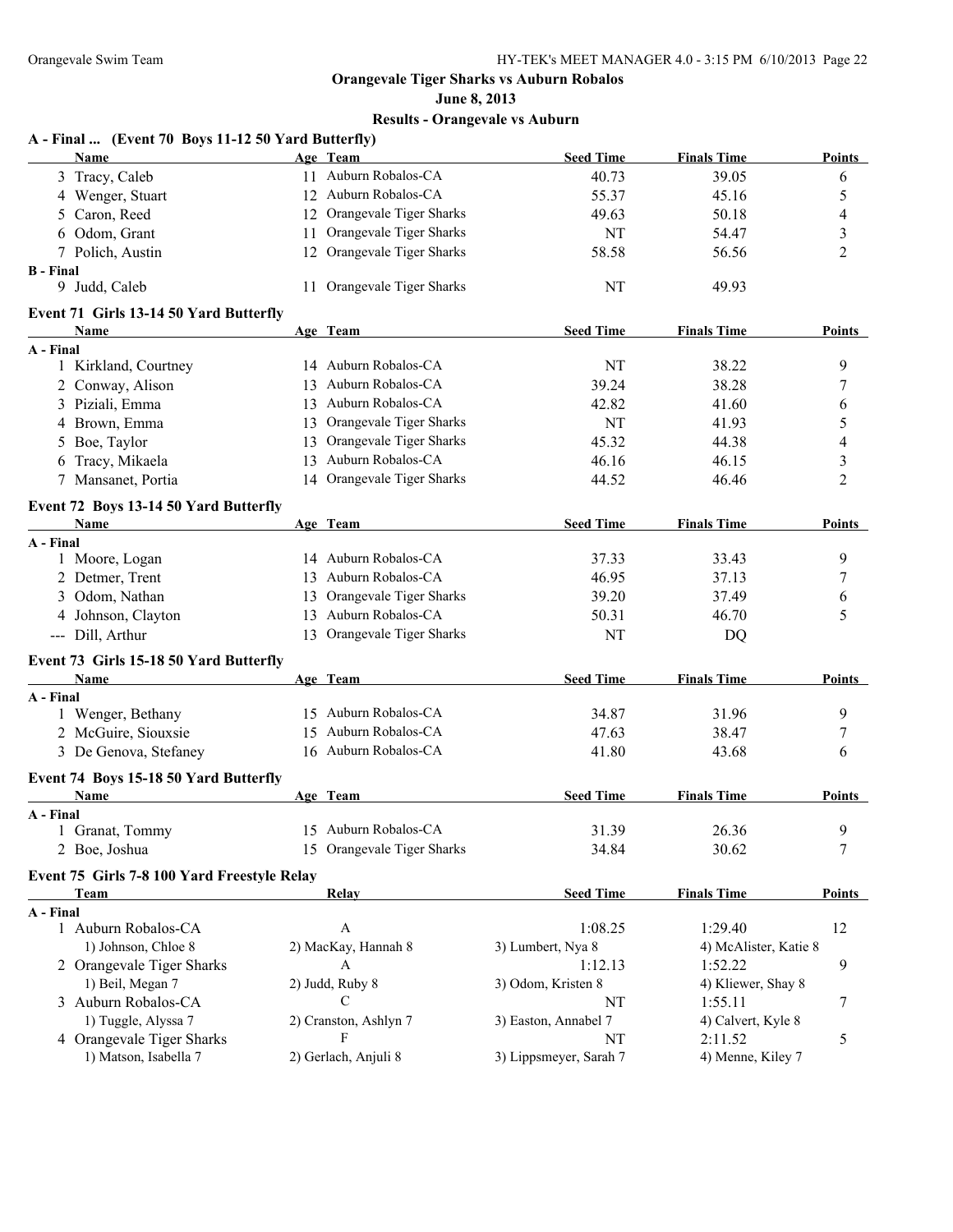#### **June 8, 2013**

#### **Results - Orangevale vs Auburn**

#### **A - Final ... (Event 75 Girls 7-8 100 Yard Freestyle Relay) Team Relay Seed Time Finals Time Points** 5 Orangevale Tiger Sharks B B NT 2:14.90 3 1) Roberts, Payton 7 2) Komsky, Vara 8 3) Roberts, Shelbie 7 4) Slama, Brianne 7 6 Orangevale Tiger Sharks E E NT  $x2:18.25$ 1) Hansen, Joelle 8 2) Cahill, Erin 8 3) Reyes, Maya 7 4) Bernino, Lucy 7 --- Auburn Robalos-CA B NT DQ 1) Haight, Laynie 7 2) Barpal, Allyson 7 3) Czerwinsky, Sofia 7 4) Baxter, Lilliana 8 --- Orangevale Tiger Sharks C NT DQ 1) Legari, Maya 8 2) Peters, Kaitlin 7 3) Petersen, Julia 7 4) Mahoney, Ellie 8 **Event 76 Boys 7-8 100 Yard Freestyle Relay Team Relay Seed Time Finals Time Points A - Final** 1 Auburn Robalos-CA A 1:08.79 1:24.75 12 1) Ryan, Lachlan 8 2) Madonna, James 8 3) Dunkle, Zachary 8 4) Piziali, Angelo 8 2 Orangevale Tiger Sharks A 1:39.84 1:39.82 9 1) Matista, Matthew 8 2) Eisenbarth, Tyler 7 3) Scollay, Tyler 7 4) Bain, Riley 7 3 Orangevale Tiger Sharks B 2:05.12 2:10.29 7 1) Corrales, Michael 7 2) Goebel, Will 7 3) Jones, Ephraim 8 4) Gabrielli, Marcello 8 4 Orangevale Tiger Sharks C C 2:10.66 5 1) Beckmon, Bradley 7 2) Brown, Steven 7 3) Harshbarger, Cyrus 7 4) Rowan, Cody 8 5 Orangevale Tiger Sharks D D NT  $x2:16.71$ 1) Ramey, Benson 7 2) Woods, Ryan 7 3) Hunter, Thomas 8 4) Williams, Cole 8 **Event 77 Girls 9-10 100 Yard Freestyle Relay Team Relay Seed Time Finals Time Points A - Final** 1 Orangevale Tiger Sharks A 1:13.80 1:09.86 12 1) Jojola, Giana 10 2) Alvarez Tostado, Fionnah 9 3) Jenness, Victoria 9 4) Wilhelms, Isabella 10 2 Auburn Robalos-CA A A NT 1:14.88 9 3 Orangevale Tiger Sharks B 1:24.15 1:21.73 7 1) Stiver, Meghan 9 2) Noia, Angela 10 3) Roberts, Savannah 9 4) Brentt, Emma 10 4 Orangevale Tiger Sharks C C 1:33.89 1:30.61 5 1) Matista, Maryanna 9 2) Robinson, Paige 9 3) Brown, Sara 9 4) Caron, Ava 9 5 Orangevale Tiger Sharks D 1:46.46  $x1:48.17$ 1) White, Kayla 9 2) Walder, Georgia 9 3) Owen, Rachel 9 4) Nicholas, Shelby 10 **B - Final** 9 Orangevale Tiger Sharks E E NT  $x2:01.76$ 1) Hirst, Gwyneth 9 2) Ingersoll, Kiersten 9 3) Matson, Hanna 9 4) Mitchell, Reese 9 --- Orangevale Tiger Sharks F NT NT DQ 1) Bernino, Hannah 9 2) Bardasian, Brooklynn 9 3) DeKellis, Sophia 9 4) Fitz-Stancil, Coralynn 9 **Event 78 Boys 9-10 100 Yard Freestyle Relay Team Relay Seed Time Finals Time Points A - Final** 1 Auburn Robalos-CA A NT 1:11.19 12 2 Auburn Robalos-CA B B NT 1:18.69 9 3 Orangevale Tiger Sharks A 1:22.43 1:21.83 7 1) Penman, Logan 9 2) Olalde, Gabriel 10 3) Black, Ethan 9 4) Scollay, Cody 9 4 Auburn Robalos-CA C C NT 1:34.87 5 5 Orangevale Tiger Sharks C NT 1:39.53 3 1) Cox, Bryant 9 2) Konvalin, Hunter 9 3) Malta, Mateo 9 4) Carrillo, Gabriel 9 6 Orangevale Tiger Sharks D D 1:44.48 1 1) Estigarribia, Daniel 10 2) Ehrhart, Caleb 9 3) Ridgley, Joshua 10 4) Lippsmeyer, Christopher 9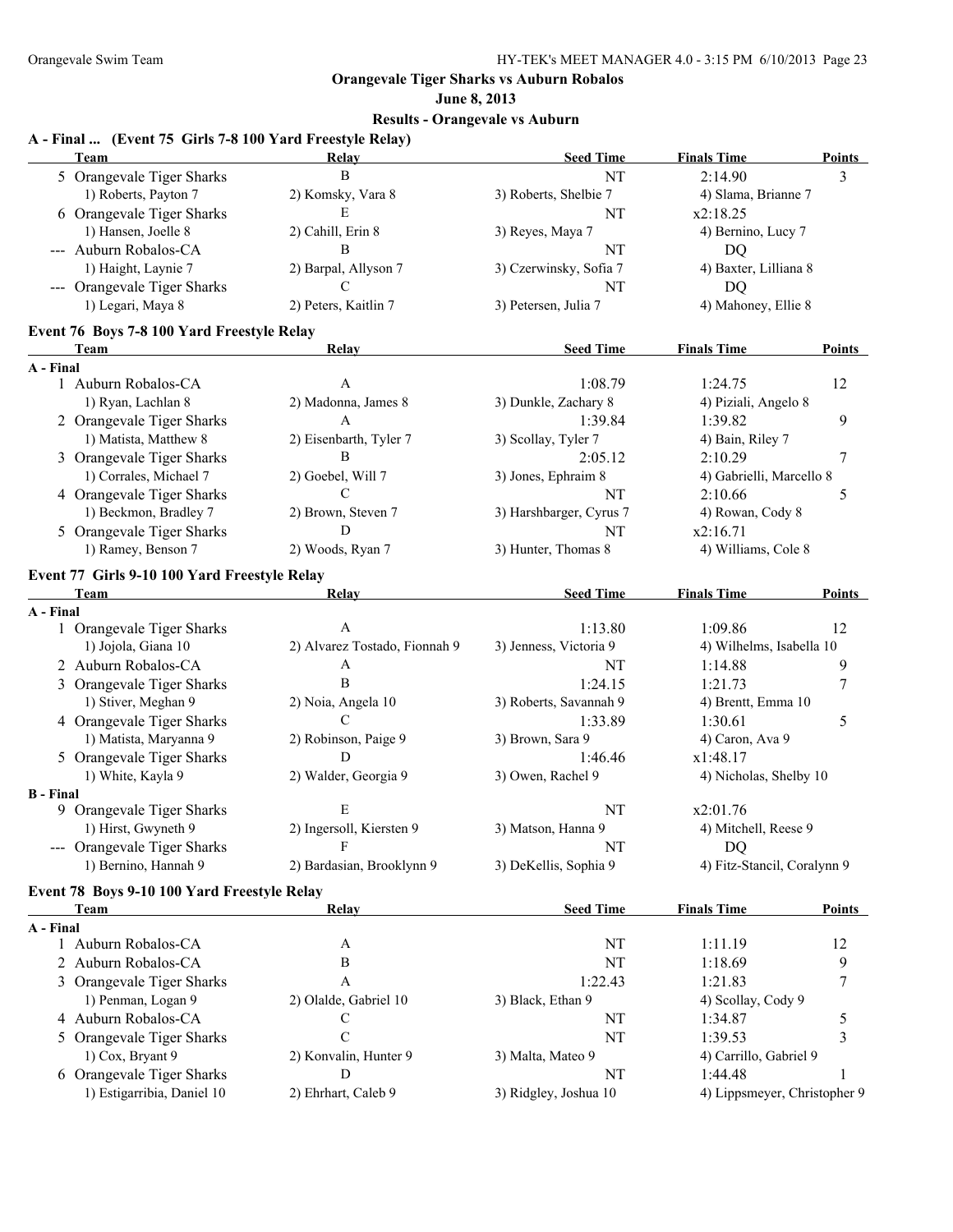**June 8, 2013**

## **Results - Orangevale vs Auburn**

### **Event 79 Girls 11-12 200 Yard Freestyle Relay**

| Team                                          | Relay                        | <b>Seed Time</b>              | <b>Finals Time</b>     | <b>Points</b> |
|-----------------------------------------------|------------------------------|-------------------------------|------------------------|---------------|
| A - Final                                     |                              |                               |                        |               |
| 1 Auburn Robalos-CA                           | $\boldsymbol{A}$             | 1:58.74                       | 2:12.43                | 12            |
| 1) O'Brien, Dana 11                           | 2) Acquistapace, Paloma 12   | 3) Huston, Katie 11           | 4) Ryan, Taryn 11      |               |
| 2 Orangevale Tiger Sharks                     | A                            | 2:26.38                       | 2:25.06                | 9             |
| 1) Brown, Laura 11                            | 2) Pagliaro, Greysha 11      | 3) Judd, Trixie 11            | 4) Lindstrom, Sadie 12 |               |
| 3 Orangevale Tiger Sharks                     | B                            | 2:42.02                       | 2:34.82                | 7             |
| 1) Hardenburgh, Alaina 11                     | 2) Stinson, Amanda 12        | 3) Williams-Herron, Skyler 11 | 4) Hall, Rebekah 12    |               |
| 4 Auburn Robalos-CA                           | $\, {\bf B}$                 | NT                            | 2:37.00                | 5             |
| 1) Sylvester, Lauren 12                       | 2) Ambrosia, Kennedy 11      | 3) Piziali, Julia 11          | 4) Marino, Malin 12    |               |
| 5 Orangevale Tiger Sharks                     | $\mathcal{C}$                | NT                            | 3:53.12                | 3             |
| 1) Wilson, Katelin 11                         | 2) Wells, Allison 11         | 3) Pellegrini, Ellie 11       | 4) Wildeman, Katie 11  |               |
| Event 80 Boys 11-12 200 Yard Freestyle Relay  |                              |                               |                        |               |
| Team                                          | Relay                        | <b>Seed Time</b>              | <b>Finals Time</b>     | Points        |
| A - Final                                     |                              |                               |                        |               |
| 1 Auburn Robalos-CA                           | $\mathbf{A}$                 | 1:57.37                       | 2:16.14                | 12            |
| 1) Ryan, Connor 12                            | 2) Wenger, Stuart 12         | 3) Tracy, Caleb 11            | 4) Moore, Mitchell 11  |               |
| 2 Orangevale Tiger Sharks                     | $\mathbf{A}$                 | 2:29.91                       | 2:21.89                | 9             |
| 1) Stiver, Daniel 11                          | 2) Judd, Caleb 11            | 3) Bardasian, Gannon 11       | $(4)$ Boe, Jacob 12    |               |
| 3 Orangevale Tiger Sharks                     | B                            | 2:38.83                       | 2:32.04                | 7             |
| 1) Kliewer, Evan 11                           | 2) Odom, Grant 11            | 3) Beil, Kris 11              | 4) Caron, Reed 12      |               |
| 4 Auburn Robalos-CA                           | B                            | NT                            | 2:45.76                | 5             |
| 1) Townsend, River 11                         | 2) Sherwood, Gabriel 11      | 3) Tuggle, Justin 11          | 4) Calvert, Klay 12    |               |
| 5 Orangevale Tiger Sharks                     | $\mathcal{C}$                | NT                            | 3:18.30                | 3             |
| 1) Polich, Austin 12                          | 2) Hann, Noel 11             | 3) Ingersoll, Aden 12         | 4) Walder, Pace 11     |               |
| Event 81 Girls 13-14 200 Yard Freestyle Relay |                              |                               |                        |               |
| Team                                          | Relay                        | <b>Seed Time</b>              | <b>Finals Time</b>     | <b>Points</b> |
| A - Final                                     |                              |                               |                        |               |
| 1 Auburn Robalos-CA                           | $\mathbf{A}$                 | 1:50.57                       | 2:11.06                | 12            |
| 1) Vaughan, Abigail 13                        | 2) Conway, Alison 13         | 3) Barrett, Annie 13          | 4) Kita, Kaede 14      |               |
| 2 Auburn Robalos-CA                           | B                            | NT                            | 2:20.02                | 9             |
| 1) Kirkland, Courtney 14                      | 2) Granat, Tiffany 13        | 3) Anderson, Gabrielle 13     | 4) Tracy, Mikaela 13   |               |
| 3 Orangevale Tiger Sharks                     | A                            | 1:55.37                       | 2:43.32                | 7             |
| 1) Brown, Emma 13                             | 2) Polich, Brianna 14        | 3) Olalde, Desia 13           | 4) Gudkov, Lisa 14     |               |
| Event 82 Boys 13-14 200 Yard Freestyle Relay  |                              |                               |                        |               |
| Team                                          | Relay                        | <b>Seed Time</b>              | <b>Finals Time</b>     | Points        |
| A - Final                                     |                              |                               |                        |               |
| 1 Auburn Robalos-CA                           | $\mathsf{A}$                 | 1:43.95                       | 2:20.63                | 12            |
| 1) Granat, Timmy 14                           | 2) Rhodes-Roberts, Peyton 13 | 3) Johnson, Clayton 13        | 4) Moore, Logan 14     |               |
| 2 Orangevale Tiger Sharks                     | A                            | 2:14.41                       | 2:41.71                | 9             |
| 1) Bardasian, Zachary 13                      | 2) Mahoney, Ben 13           | 3) Cox, Alex 13               | 4) Odom, Nathan 13     |               |
| Event 83 Girls 15-18 200 Yard Freestyle Relay |                              |                               |                        |               |
| Team                                          | Relay                        | <b>Seed Time</b>              | <b>Finals Time</b>     | <b>Points</b> |
| A - Final                                     |                              |                               |                        |               |
| 1 Auburn Robalos-CA                           | $\mathbf{A}$                 | 1:55.92                       | 2:03.49                | 12            |
| 1) Kirkland, Kylie 17                         | 2) Tracy, Katie 15           | 3) Lewis, Ani 16              | 4) Wenger, Bethany 15  |               |